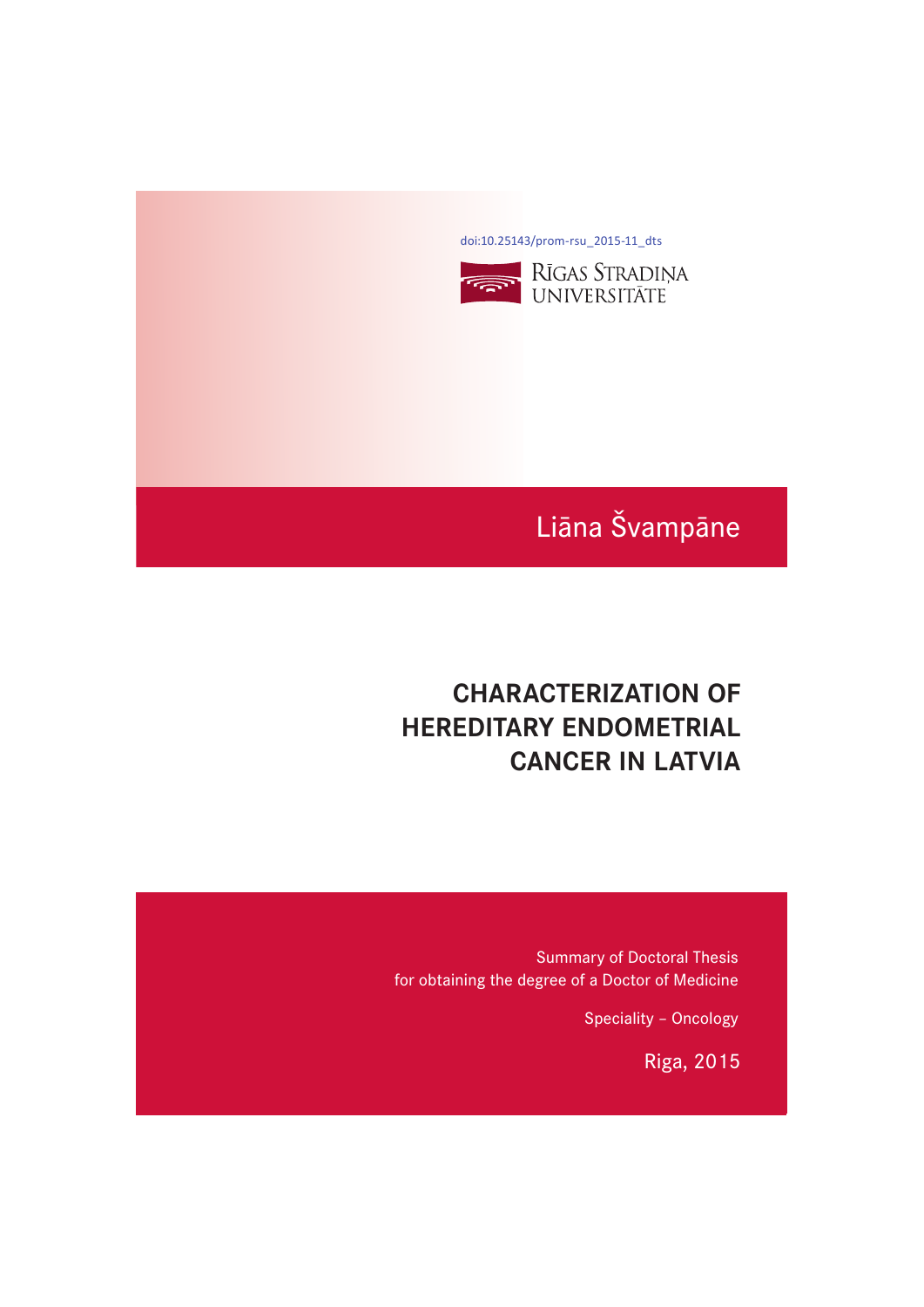

## Liāna Švampāne

# CHARACTERIZATION OF HEREDITARY ENDOMETRIAL CANCER IN LATVIA

Summary of Doctoral Thesis for obtaining the degree of a Doctor of Medicine

Speciality - Oncology

Riga, 2015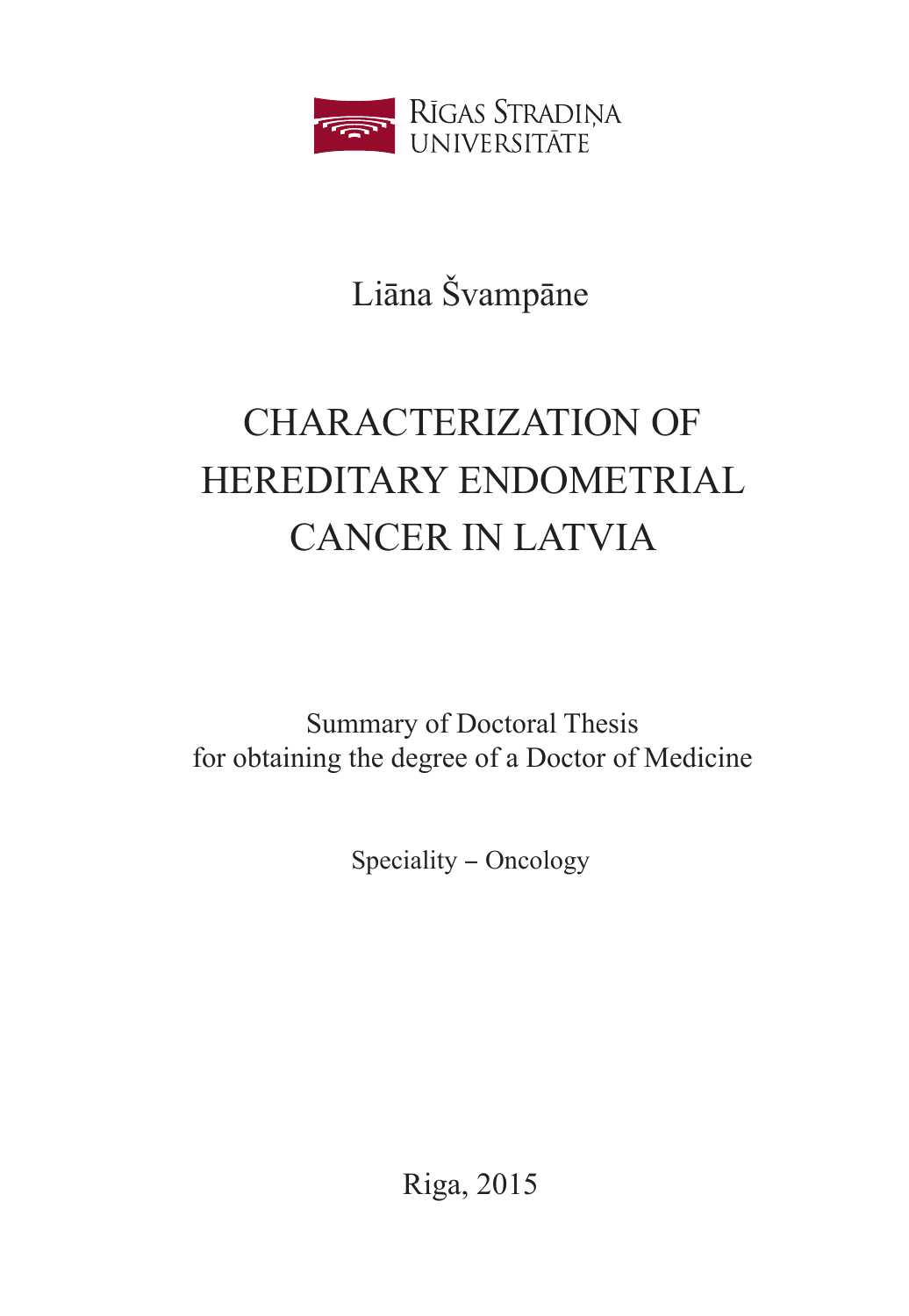Thesis has been developed at Riga Eastern Clinical University Hospital, Latvian Oncology Centre.

Doctoral supervisor: *Dr. habil. med.,* Professor **Jānis Gardovskis**, Rīga Stradiņš University

Scientific adviser: *Dr. biol.,* Professor **Edvīns Miklaševičs**, Rīga Stradiņš University

Official reviewers: *Dr. med.,* Professor **Simona Doniņa**, Rīga Stradiņš University, Latvia *Dr. med.,* Assistant Professor **Jānis Eglītis**, University of Latvia *Dr. med.,* Professor **Ilvars Siliņš**, Uppsala University, Sweden

Defence of the Doctoral Thesis will take place at the public session of the Doctoral Committee of Medicine on 8 July, 2015 at 14.00 in [Rīga, 16 Dzi](http://www.rsu.lv/)rciema Street, Rīga Stradiņš University, at the Hippocrates Lecture Theatre.

The Doctoral Thesis is available at the RSU library and RSU website: www.rsu.lv



Doctoral thesis has been developed with the financial support of the European Social Fund project "Support for doctoral students for acquisition of study programme and obtaining of scientific degree qualification at Rīga Stradiņš University"

Secretary of the Doctoral Committee: *MD, PhD*, Assistant Professor **Arvīds Irmejs**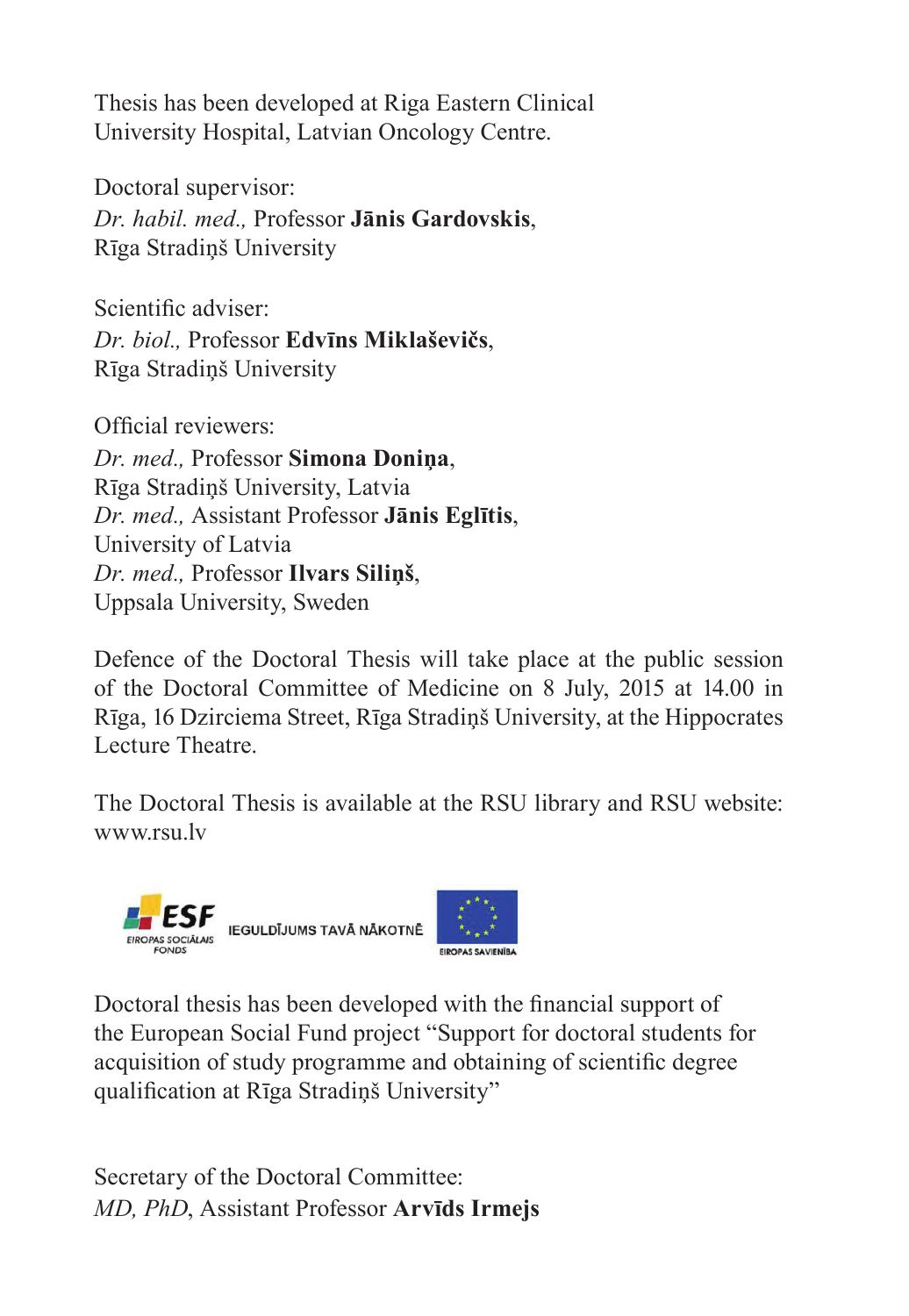## **Contents**

| 2.3.2. Family trees of an HNPCC-positive family31 |  |
|---------------------------------------------------|--|
|                                                   |  |
|                                                   |  |
|                                                   |  |
|                                                   |  |
|                                                   |  |
|                                                   |  |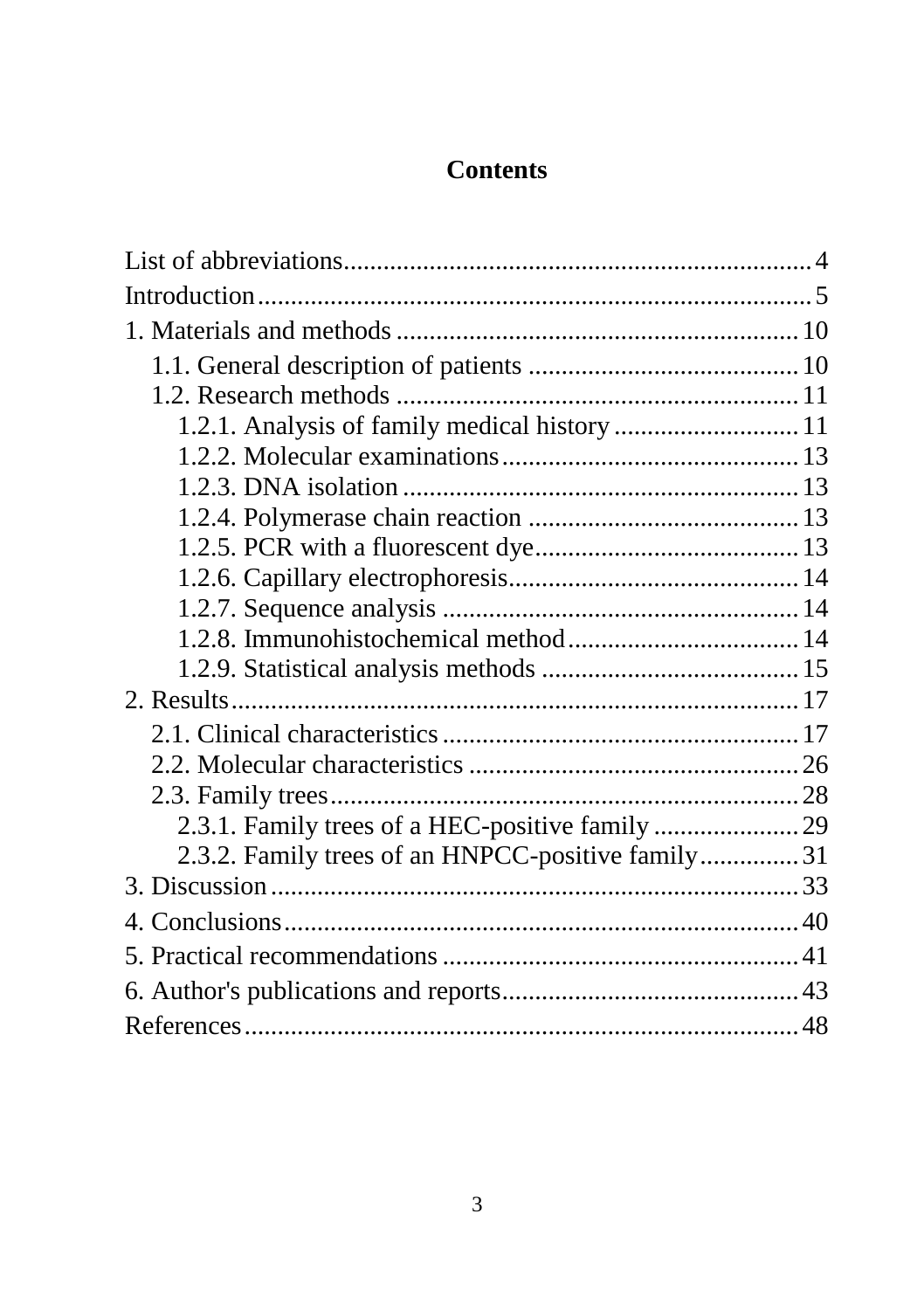## **LIST OF ABBREVIATIONS**

- <span id="page-4-0"></span>CI – confidence interval
- DNS deoxyribonucleic acid
- FIGO International Federation of Gynecology and Obstetrics
- G *Grade*; degree of tumour differentiation
- HEC hereditary endometrial cancer
- HEC susp suspected hereditary endometrial cancer
- HNPCC hereditary nonpolyposis colorectal cancer
- IAfRoC International Agency for Research on Cancer
- MMR mismatch repair
- MSI microsatellite instability
- PCR polymerase chain reaction
- SEC sporadic endometrial cancer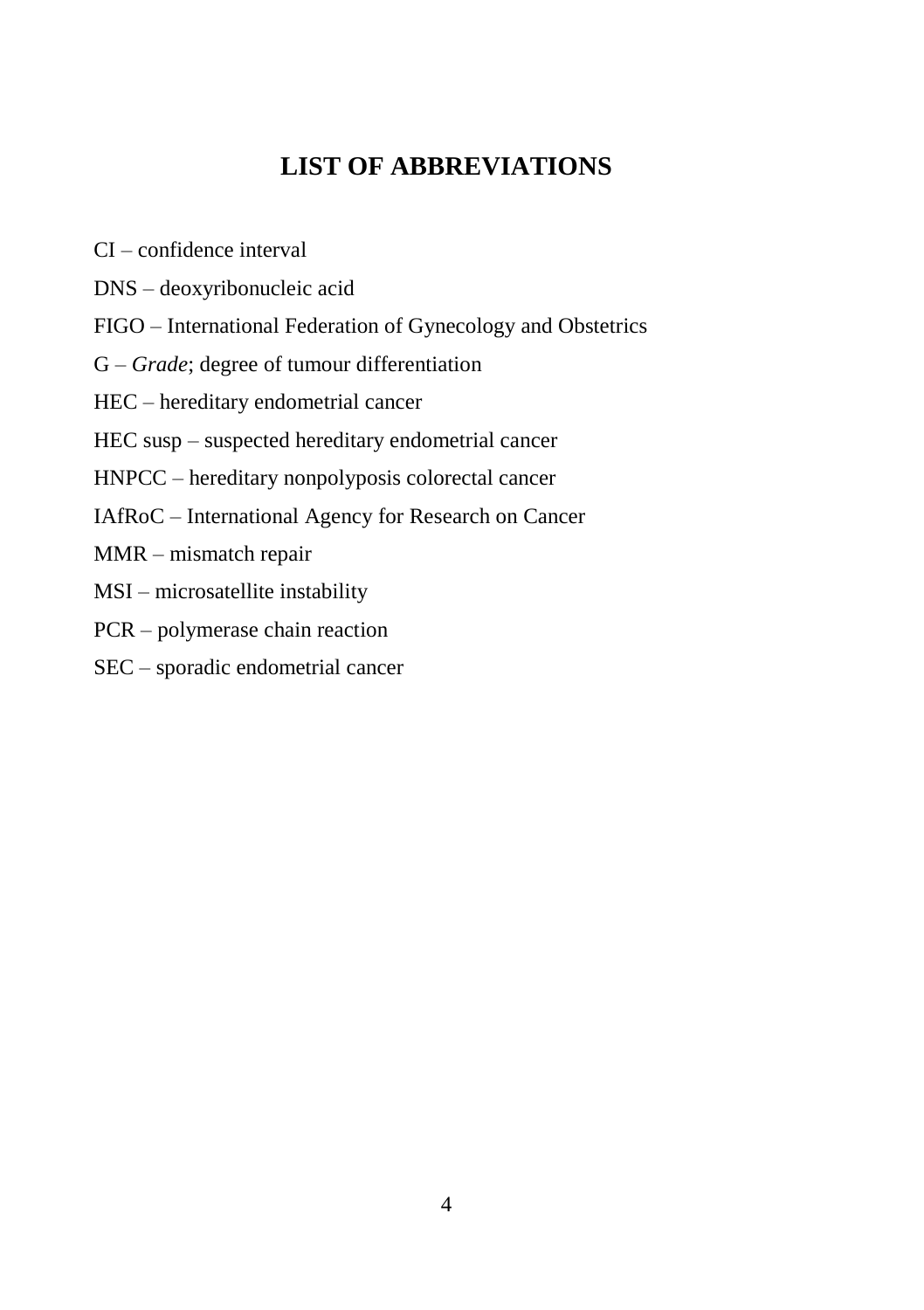## **INTRODUCTION**

<span id="page-5-0"></span>According to the Centre of Health Economics of Latvia data on the proportion of malignant tumours in Latvia in 2009, endometrial cancer is found in 6.9% cases of women or 29.02 per 100,000 women, whereas 4.7% or 10.72 per 100,000 women have died. The percentage of cases per stage of disease in Latvia is, on average, 57.8% in stage I, 12.6% in stage II, 13.6% in stage III, 7.0% in stage IV, 9.0% – without a stage (Centre of Health Economics of Latvia, 2010).

Endometrial cancer is the fourth most common cancer localization for women in many developed countries. For example, according to Cancer Research UK, 8,475 new cases have been diagnosed in 2011 in the UK which was the fourth place among all the cancer localizations for women. Endometrial cancer incidence in the UK is relatively low in the European Union, but it is the highest in Slovakia, Czech Republic and Latvia (Cancer Research UK, 2014).

According to the International Agency for Research on Cancer, year 2008 saw the highest endometrial cancer incidence in the world in recent years, i.e. 288,387 new endometrial cancer cases or 8.2 per 100,000 people. There were 73,854 endometrial cancer deaths in the same year or 2.0 per 100,000 people. In 2008 the incidence in more developed parts of Europe was 93,562 new cases (12.3 per 100,000 people), while in less developed parts of Europe it was 144,869 cases (5.9 per 100,000 people) (IAfRoC, 2010). In Latvia there were 383 new endometrial cancer cases (18.6 per 100 000 people), while 82 women had died from endometrial cancer (2.8 per 100,000 people) (Centre for Disease Prevention and Control of Latvia, 2012).

Endometrial cancer incidence increases for women in the menopause and postmenopause age up to 75%. The mean age at disease onset is from 55 to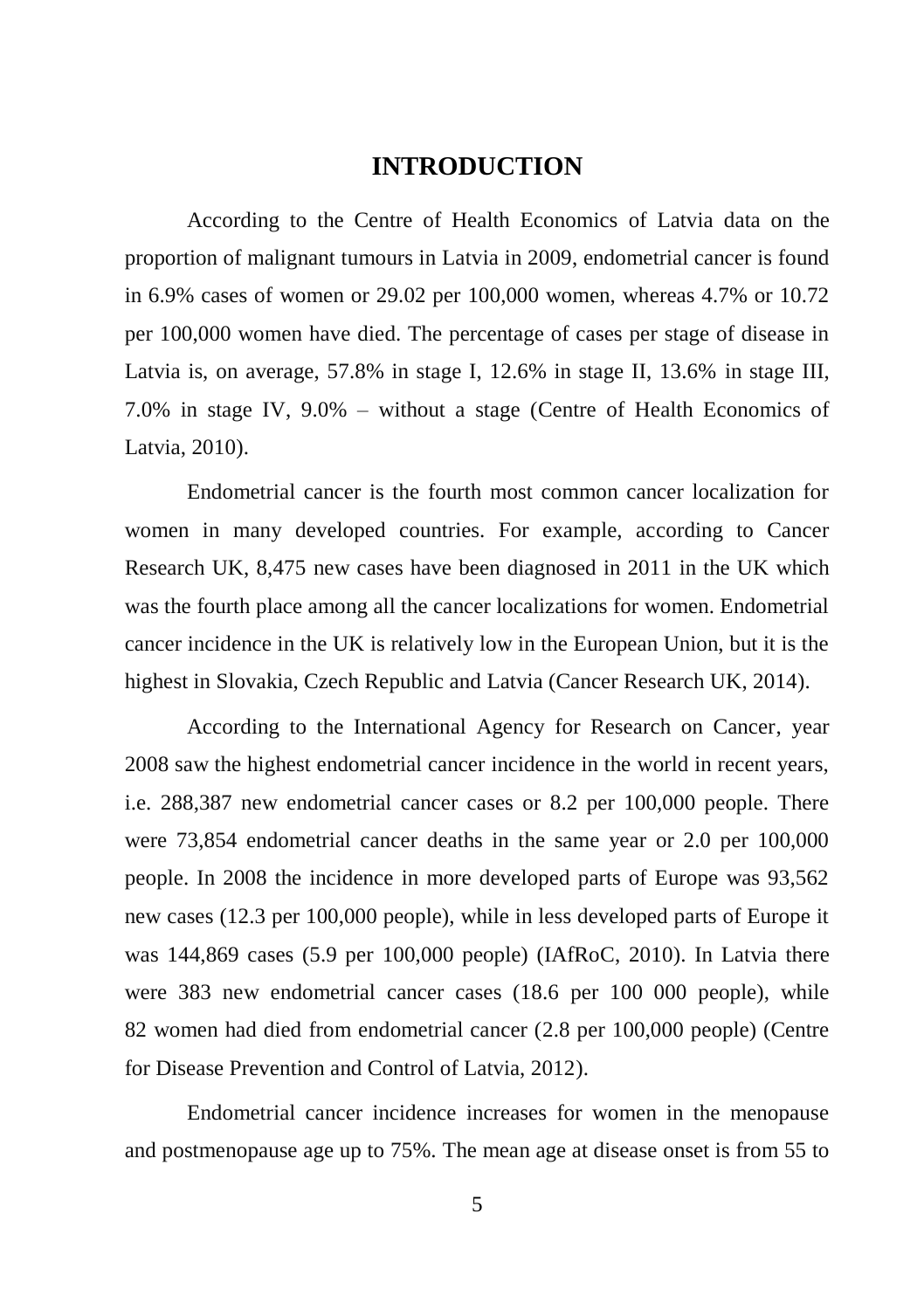65 years (DiCristofano and Ellenson, 2007). For women under 40 years old, endometrial cancer is diagnosed in 2–5% of all endometrial cancer cases. In the last two years a trend of decreasing average age of onset has been observed to about 50–60 years.

Five-year survival rate in Latvia for all stages together is 58.8%, being 86% in stage I but just 12% in stage IV (Cancer Patient Registry of Latvia, 2008). The effectiveness of therapy and survival is affected by the morphological form of the tumour, low degree of differentiation or high grade, negative hormone receptors, aneuploid tumours, or positive peritoneal cytology.

Evaluating all endometrial cancer disease indicators and risk factors creates a necessity for earlier endometrial cancer detection, radical therapy or a way to prevent the development of cancer. Therefore, appropriate preventive measures by establishing an endometrial cancer risk group are one of the most promising directions in oncology.

In a longer time period, many scientists and researchers are studying oncological diseases with respect to heredity where several members of the same family have been diagnosed with different cancer localizations over multiple generations, including hereditary endometrial cancer (HEC), 2–5% of all diagnosed endometrial cancers (Watson et al., 1993).

One of the most studied cancers is hereditary nonpolyposis colorectal cancer (HNPCC). The connection of several genes to the development of HNPCC has been proved, as well as other cancer localizations related to this syndrome. In these families the second most common cancer localization after colorectal cancer is endometrial cancer, increasing the lifetime risk of getting endometrial cancer by 40–60% in relation to this syndrome (Watson et al., 1993, Vasen et al., 1994; Aarnio et al., 1999, Parc et al., 2000; Prat et al., 2007). Research carried out over the last years indicates that another HEC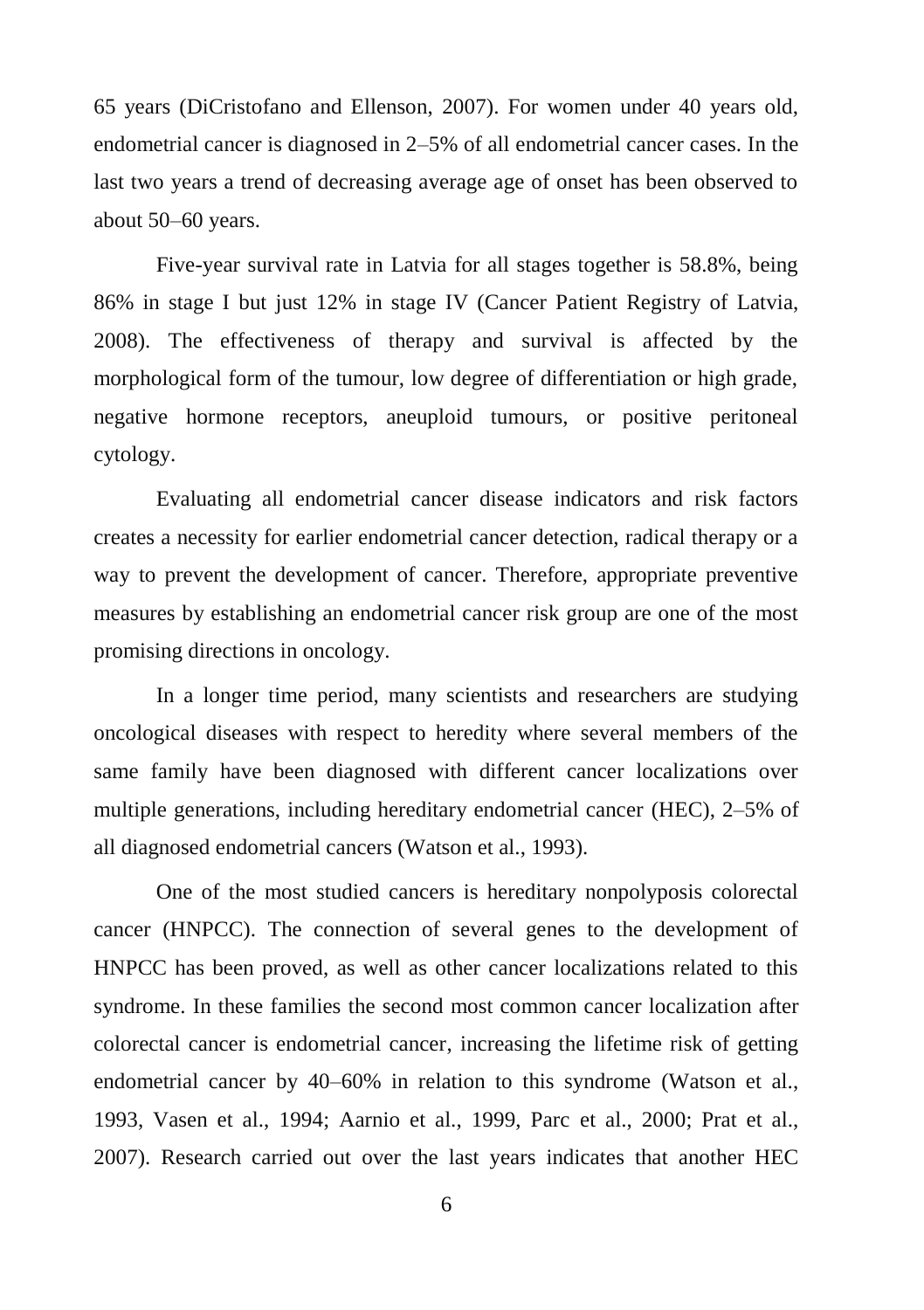group exists in which female first- and second-degree relatives over several generations have certain gene mutations associated with HEC (Sandles et al., 1992., Gruber and Thompson, 1996; Lurie et al., 2011).

Until now all studies on hereditary endometrial cancer were performed in different geographical areas covering multiple ethnic groups which resulted in differences in clinical and molecular characteristics. Therefore, it is very important to perform such a study in Latvia to analyse the clinical and molecular characteristics of hereditary endometrial cancer. Study results are very important in developing diagnosis and therapy recommendations most appropriate for Latvian patients and people in the risk group. Implementing these recommendations would be very important in treating oncological diseases and improving cancer prevention in Latvia.

#### **Aim**

To determine the clinical and molecular characteristics of endometrial cancer patients in Latvia.

#### **Enabling objectives**

1. To study the clinical characteristics of sporadic and hereditary endometrial cancer by analysing oncological family history data for endometrial cancer patients in Latvia.

2. To determine the incidence of hereditary endometrial cancer in Latvia.

3. To determine predisposing mutations in families with endometrial cancer cases.

4. To determine *MSH2* and *MSH6* gene expression in sporadic and hereditary endometrial cancer cells with immunohistochemical methods. 5. To determine survival in sporadic and hereditary cancer patient groups.

7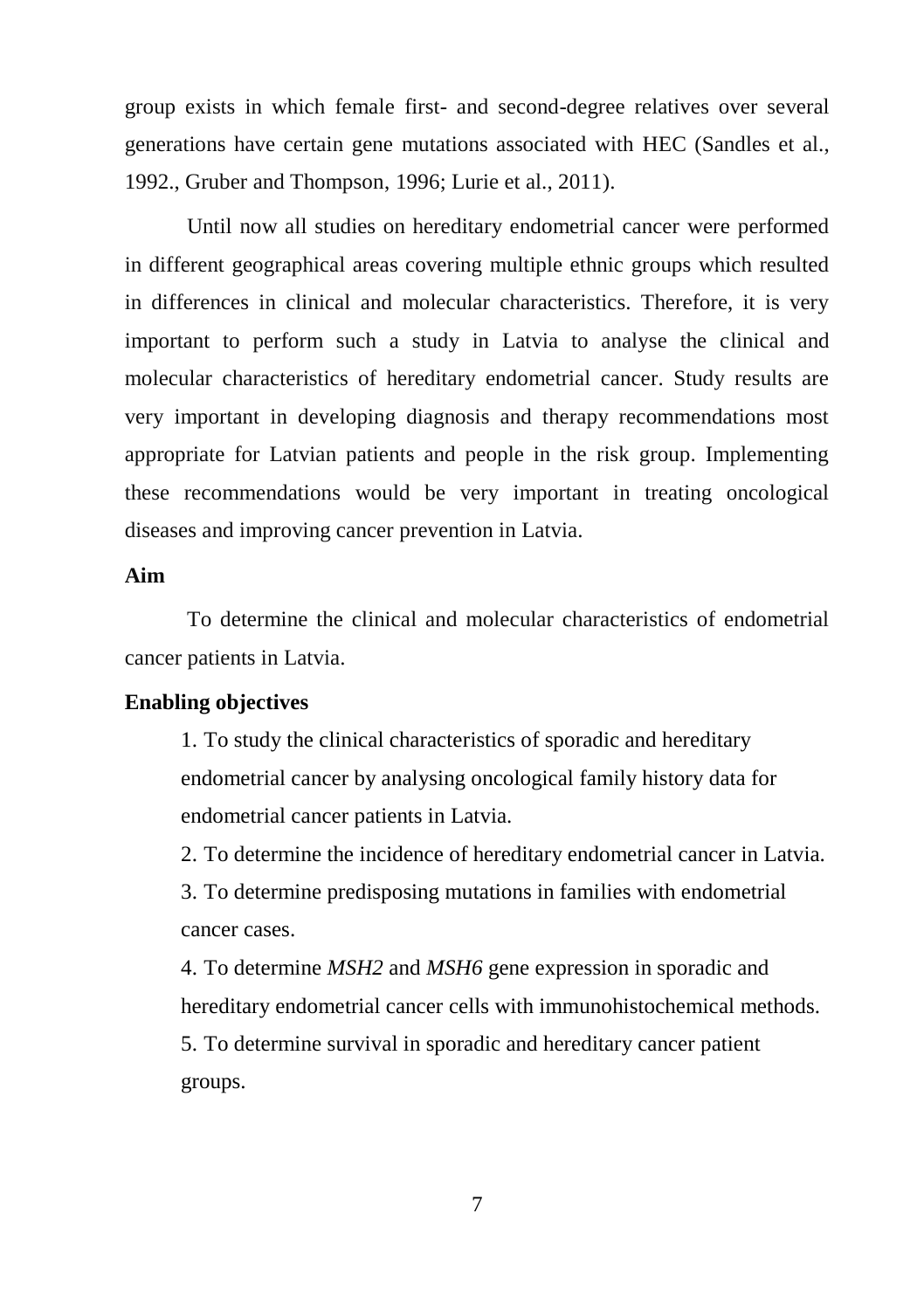#### **Novelty**

The clinical and molecular characteristics of hereditary endometrial cancer were determined in Latvia for the first time**.** The effectiveness of the classic diagnostic criteria of the hereditary nonpolyposis colorectal cancer syndrome (Amsterdam criteria) as well as the adapted diagnostic criteria of hereditary endometrial cancer syndrome in identifying both hereditary nonpolyposis colorectal cancer syndrome and hereditary endometrial cancer syndrome was proven to be very limited. The diagnostic criteria of late-onset hereditary endometrial cancer syndrome were approved which also effectively reveal the diagnostics of hereditary endometrial cancer.

#### **Practical application**

Study results confirmed that all endometrial cancer patients should gather their oncological family history. By analysing oncological family history, families with increased risk should be identified that correspond to the late-onset hereditary endometrial cancer criteria. Cancer-afflicted family members in this group should be offered full *MLH1*, *MSH2* and *MSH6* gene examination. In families with proven *MLH1*, *MSH2* and *MSH6* gene mutations, all healthy relatives of the patients are recommended doing molecular investigations. All afflicted and healthy mutation carriers should undergo a particular preventive measures programme. In families with no proven HEC and HNPCC syndrome related mutations all female family members should undergo a preventive measures programme. Using this knowledge in everyday clinical practice would considerably improve early endometrial cancer diagnosis and therapy results in Latvia.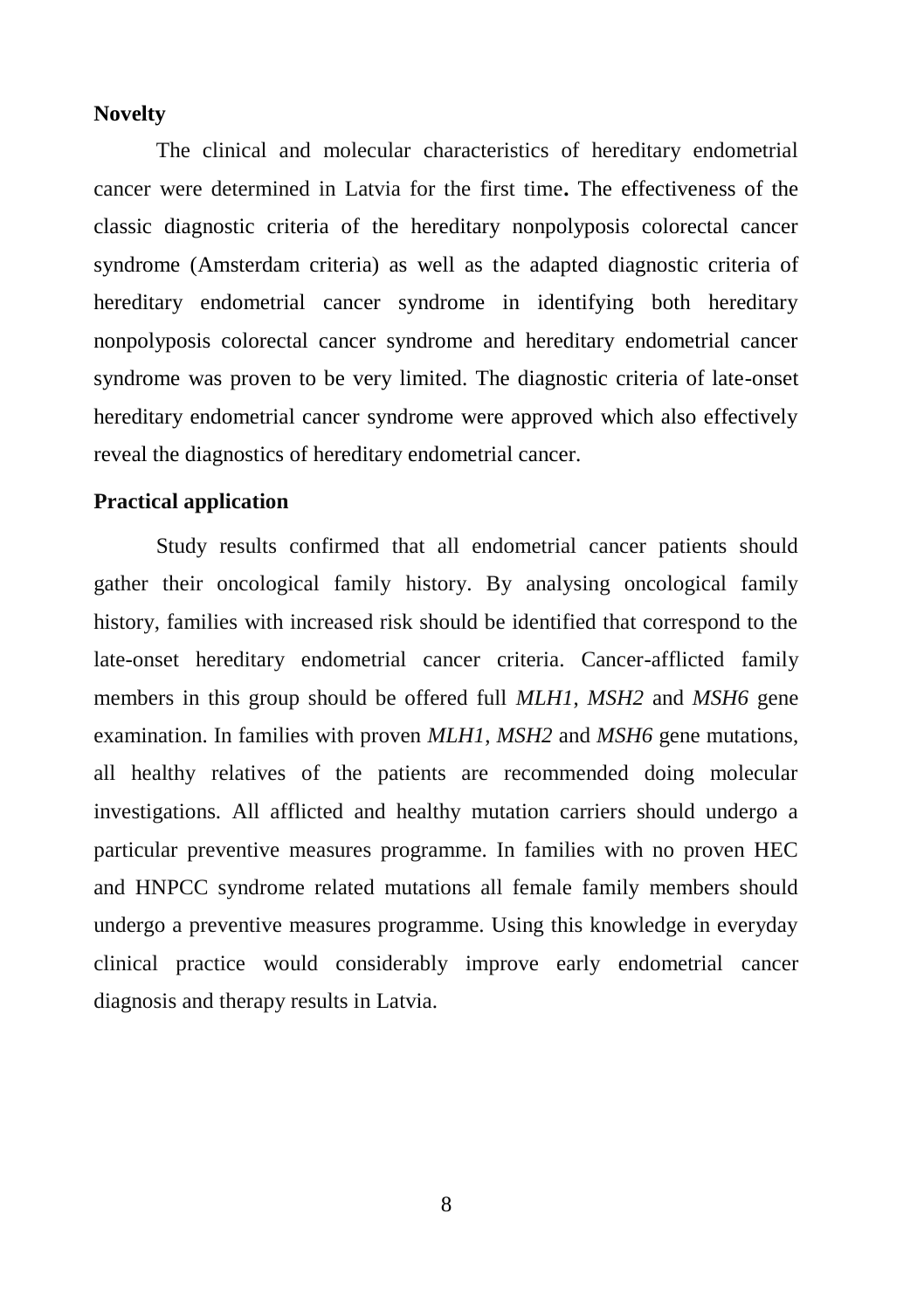#### **Theses**

- 1. The significance of classical Amsterdam criteria in hereditary endometrial cancer diagnosis is limited.
- 2. There is a potentially characteristic HEC syndrome mutation variation in Latvia – *MLH1*, *MSH2*, and *MSH6*.
- 3. Families with HNPCC and HEC syndrome have phenotypical expressions of cancer development characteristic to HEC.
- 4. The lack of protein expression in the *MSH6* gene during immunohistochemical examination can be used as a criterion for determining the carriers of the mutations constituted by the *MSH6* gene in a group of consecutive hospitalized endometrial cancer patients in Latvia.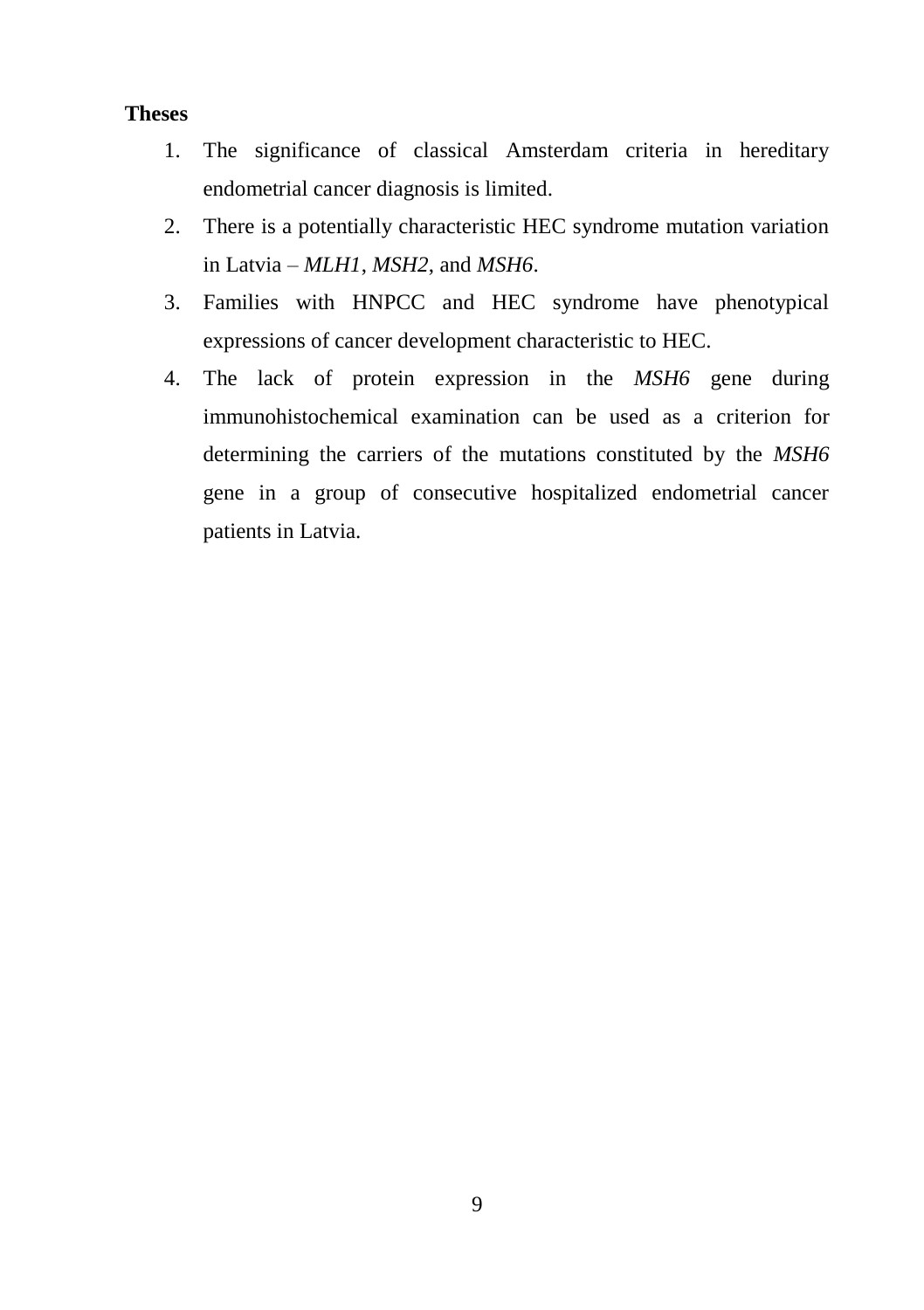## **1. MATERIALS AND METHODS**

<span id="page-10-0"></span>The methodology of this study has been approved by the ethics committee of Rīga Stradiņš University.

#### **1.1. General description of patients**

<span id="page-10-1"></span>704 consecutively hospitalized patients diagnosed with endometrial cancer were included in a prospective study from January, 2006 to April, 2009 at Riga Eastern Clinical University Hospital, Latvian Oncology Centre. All 704 patients were included in a study of the clinical and molecular characteristics of hereditary endometrial cancer during which their oncological family histories were obtained. Cases were considered consecutive if at least 70% of new endometrial cancer patients were included in the study from the specific hospital in a particular time period. The main inclusion criteria were patients' written consent to take part in the study, provide a blood sample for molecular examination and postoperative material for immunohistochemical examination to examine the tissues genetically. Detailed information on the course of disease, its morphological characteristics and other necessary indicators were obtained from medical histories, ambulatory medical records and the Centre of Health Economics of Latvia.

All patients had their diagnosis verified histologically by performing fractional abrasion and histologically examining the postoperative material.

Patients who participate in the study cover all age groups with no age restriction. The age range was from 30 to 85 years.

10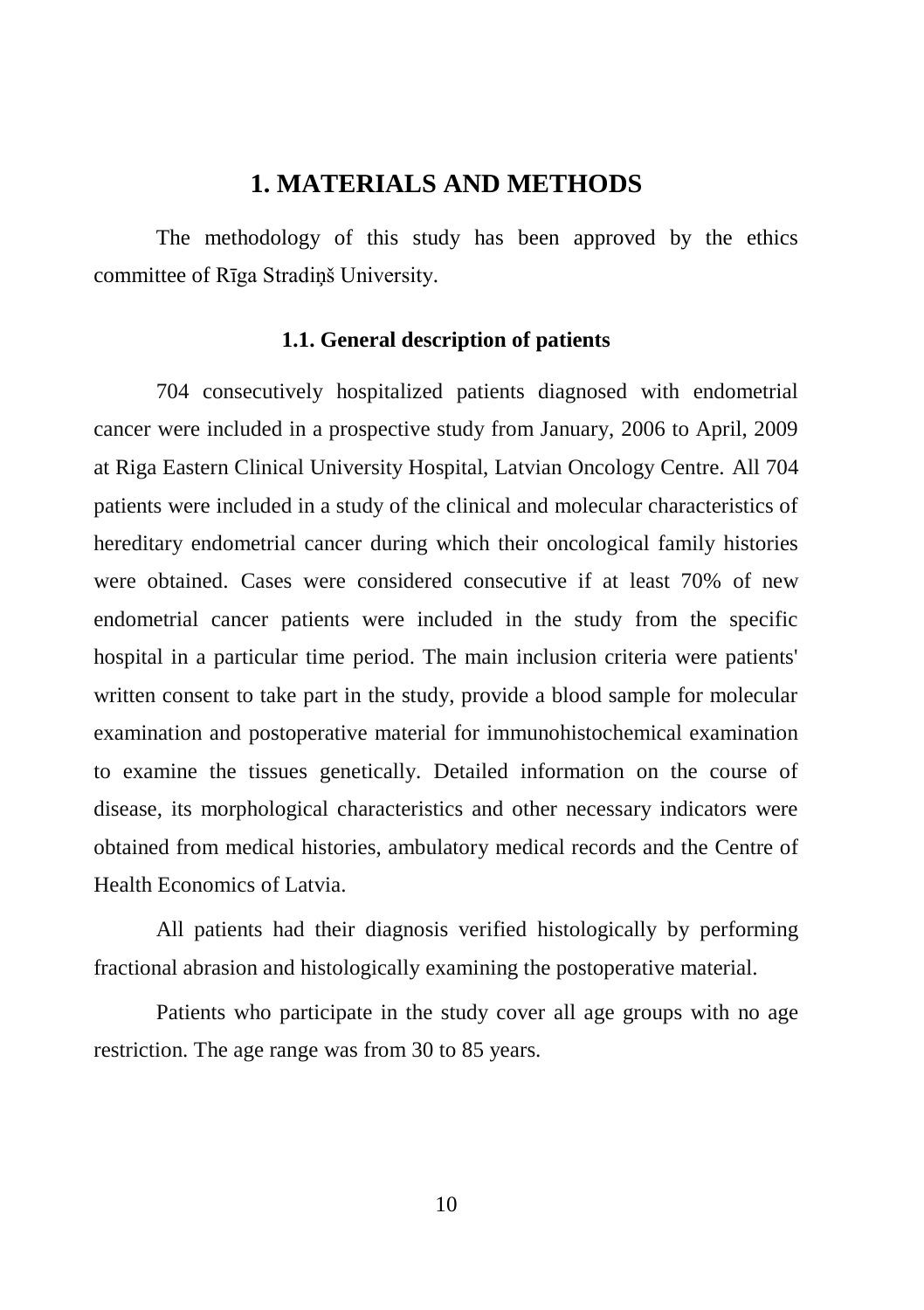#### **1.2. Research methods**

#### **1.2.1. Analysis of family medical history**

<span id="page-11-1"></span><span id="page-11-0"></span>Standardized oncological family histories were collected from all the patients (see Table 1.1.). They had to answer the following questions:

- 1. Have any of your relatives (mother, father, grandparents, brothers, sisters, children, grandchildren, uncles, aunts) had malignant tumours?
- 2. What was the tumour localization from the specified group of relatives?
- 3. At what age was the tumour detected?

If necessary, additional questions were asked about the affected family members on the applied methods of treatment (e.g., surgery, radio- or chemotherapy) and other questions to specify the tumour diagnosis and localization.

Oncological family histories were analysed using both internationally approved as well as modified hereditary cancer diagnostic criteria (see Table 1.1). Patients whose oncological family histories corresponded with the diagnostic criteria of hereditary cancer were labelled as belonging to the hereditary cancer group for the purpose of this study. Patients who did not have any malignant tumour cases in their oncological family history were labelled as belonging to the sporadic cancer group. Likewise, if one or multiple different localization cancer cases had been identified in an oncological family history, but the family tree did not correspond with any of the diagnostic criteria used in the study, then the case was marked as sporadic.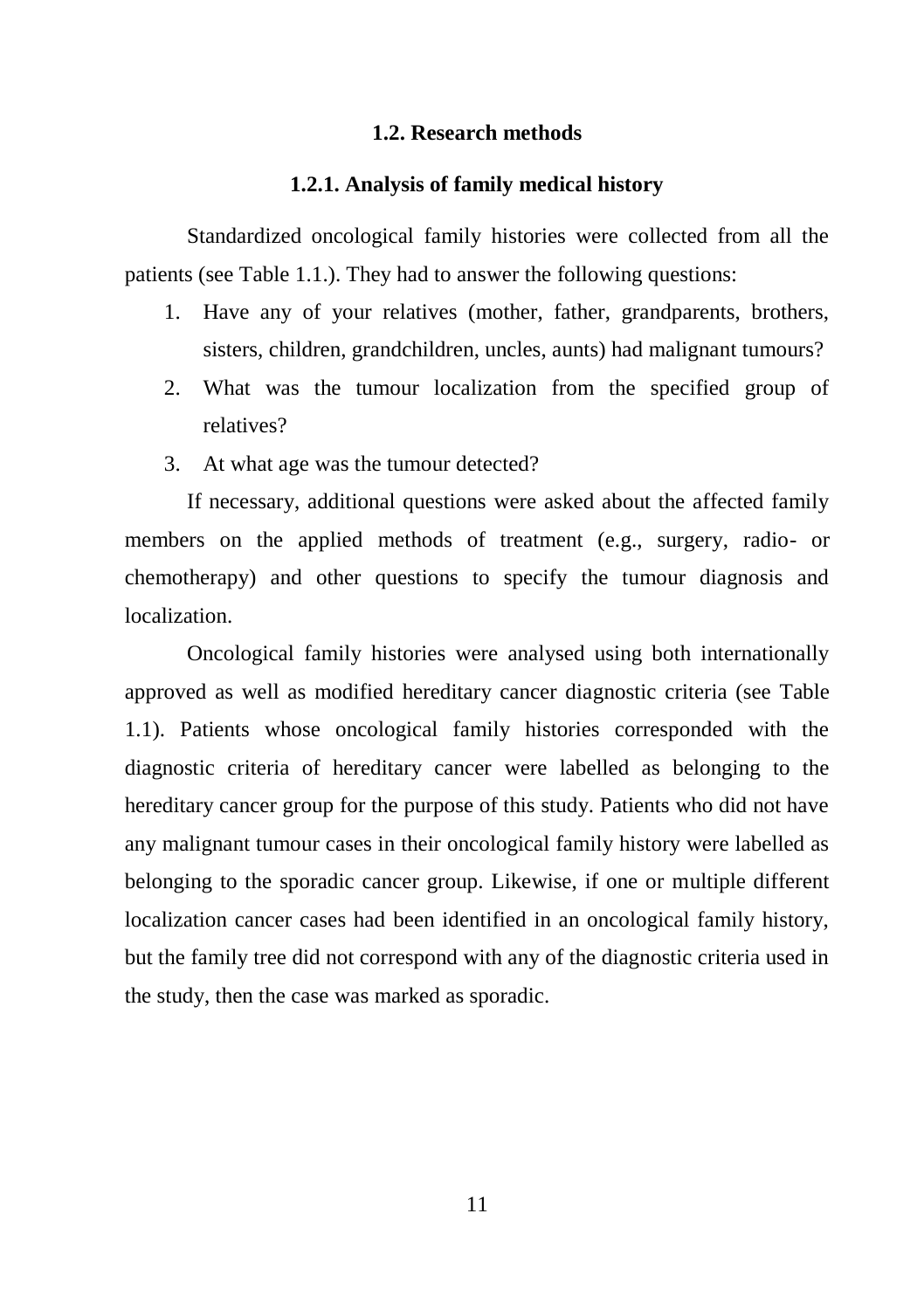| No.              | <b>Inherited</b><br>syndrome | Diagnostic criteria                                               |
|------------------|------------------------------|-------------------------------------------------------------------|
| 1.               | Site-specific                | At least three first-degree relatives with endometrial cancer;    |
|                  | <b>HEC</b>                   | at least one of the cancers diagnosed before age 50.              |
| 2.               | Late-onset                   | Three first -degree relatives with endometrial cancer at any      |
|                  | <b>HEC</b>                   | age                                                               |
|                  |                              | Amsterdam I criteria: 1) at least three relatives with colorectal |
|                  |                              | cancer, at least one should be a first-degree relative to the     |
| 3.               | <b>HNPCC</b>                 | other two; 2) colorectal cancer in at least two consecutive       |
|                  |                              | generations; 3) at least one cancer case diagnosed before age     |
|                  |                              | 50; 4) familial adenomatous polyposis must be ruled out; 5)       |
|                  |                              | tumours must be histologically confirmed                          |
|                  |                              | Amsterdam II criteria with no age restriction: 1) at least        |
|                  |                              | three relatives with an HNPCC associated cancer (colorectal,      |
|                  |                              | endometrial, small bowel, renal pelvis, ureteral), at least one   |
| $\overline{4}$ . | Late-onset                   | should be a first-degree relative of the other two; 2) cancer     |
|                  | <b>HNPCC</b>                 | cases in at least two consecutive generations; 3) at least one    |
|                  |                              | cancer case diagnosed before age 50; 4) familial adenomatous      |
|                  |                              | polyposis must be ruled out; 5) tumours must be                   |
|                  |                              | histologically confirmed.                                         |
|                  |                              | 1) One or two different localization cancer cases for first- and  |
| 5.               | Sporadic                     | second-degree relatives;                                          |
|                  | cancer                       | 2) No previous cancer cases in the family                         |

**Hereditary endometrial cancer diagnostic criteria**

If eligibility to the diagnostic criteria of hereditary endometrial cancer syndrome was recognized by examining oncological family history, a patient's first-degree relatives were invited to the research unit of Rīga Stradiņš University, Hereditary Cancer Institute where she could receive doctor's advice, written information on the clinical characteristics of the hereditary cancer syndrome found in her family and prophylactic recommendations.

After informing a patient about the nature of the study and obtained her written consent, 6 ml of peripheral venous blood were collected from the patient. The blood sample was stored at a  $+2-8$  °C temperature and its DNA was isolated in a seven day period.

Blood samples were collected from all 704 (100%) patients.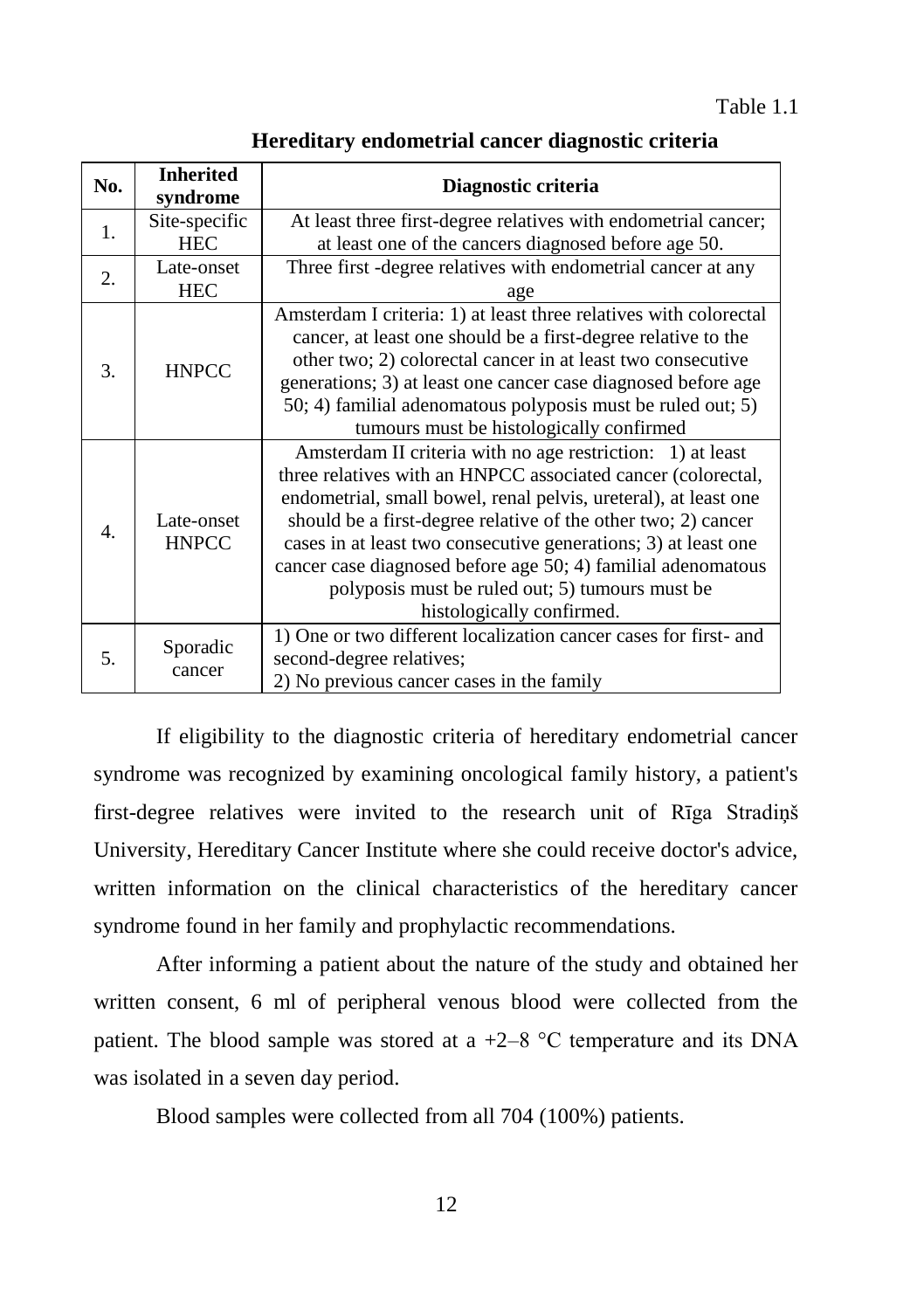Paraffin embedded tissues from the endometrium were collected from 109/704 (15.5%) for immunohistochemical examination.

#### **1.2.2. Molecular examinations**

<span id="page-13-0"></span>*MLH1*, *MSH2* un *MSH6* gene DNA examination was done for patients whose oncological family histories corresponded with the HEC and HNPCC diagnostic criteria. Overall molecular examinations were performed for 11/19 (57.9%) patients from the hereditary group who corresponded with the hereditary cancer diagnostic criteria.

#### **1.2.3. DNA isolation**

<span id="page-13-1"></span>Qiagen FlexiGene DNA Kit was used to isolate DNA from the blood according to the manufacturer's instructions. DNA quality was checked using 1% agarose gel with the following visualization and digital documentation. UV-Vis spectrophotometer Nanodrop 1000 was used to measure DNA concentration.

#### **1.2.4. Polymerase chain reaction**

<span id="page-13-2"></span>Polymerase chain reaction (PCR) was used to obtain DNA fragments for sequencing. Previously described primers were used in the PCR (Kolodner et al., 1994, 1995, 1999), optimizing conditions.

#### **1.2.5. PCR with a fluorescent dye**

<span id="page-13-3"></span>Primers described by Kolodner et al. (1994, 1995, 1999) were used for a PCR reaction with Applied Biosystems Big dye v3.1. fluorescent dye. Qiagen MinElute 96UF PCR Purification Kit was used to purify the PCR (50µl) fragment.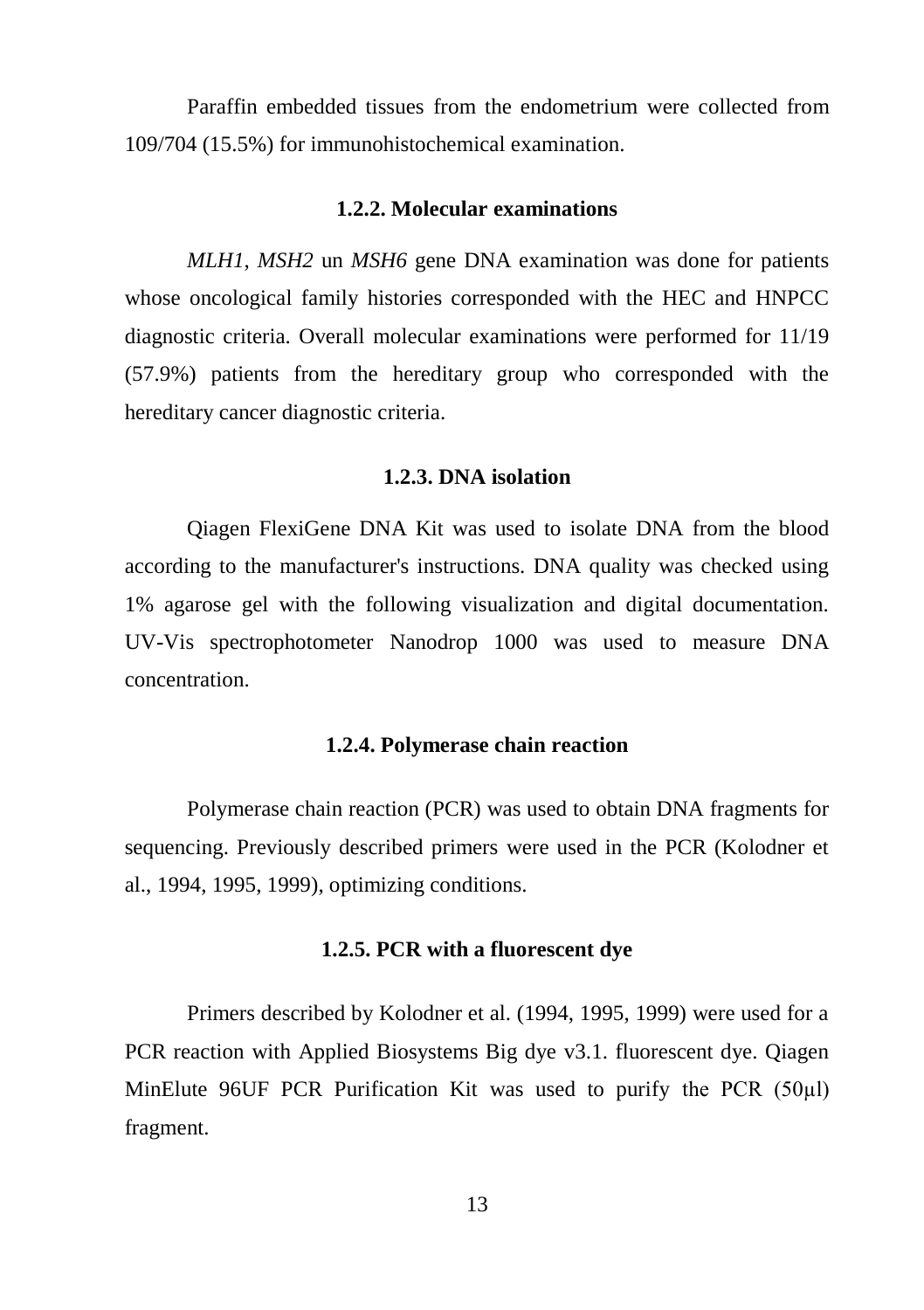#### **1.2.6. Capillary electrophoresis**

<span id="page-14-0"></span>Capillary electrophoresis was done by the Applied Biosystems genetic analyser AB13130 as per Applied Biosystems instructions, using a 36 cm capillary and POP-7 polymer under standard conditions.

#### **1.2.7. Sequence analysis**

<span id="page-14-1"></span>Sequence analysis was done by Applied Biosystems SeqScape and Seqencing Analysis software which identify nucleotides, allow to assess the quality of data and an initial visual assessment of mutations and the existence of frameshift mutations as well as compare sequences against reference sequences. SeqScape automatically determines possible SNP mutations and identifies places where frameshift mutations have occurred. Several databases were used for data interpretation – NCBI SNP, HGMD, Insight-group.

Immunohistochemical examination of endometrial normal and cancer tissue was done in 109/704 (15.5%) cases to determine *MSH2* and *MSH6* gene expression. The immunohistochemical group contained cases for which the healthy and cancer tissue samples obtained during surgery were available at the pathology unit of the hospital.

636/704 (90.4%) patients received surgical therapy during which healthy and cancer tissues were collected. The immunohistochemical examination group included cases from the study after radical surgeries.

#### **1.2.8. Immunohistochemical method**

<span id="page-14-2"></span>The molecular characteristics of the patient groups were examined immunohistochemically. The avidin-biotin-peroxidase method (Hsu et al., 1981; Kiernan, 1999) was used to examine endometrial tissue samples. The tissue samples were initially embedded into paraffin and cut into 4μm portions. They were then incubated at room temperature at a 1:1000 dilution of rabbit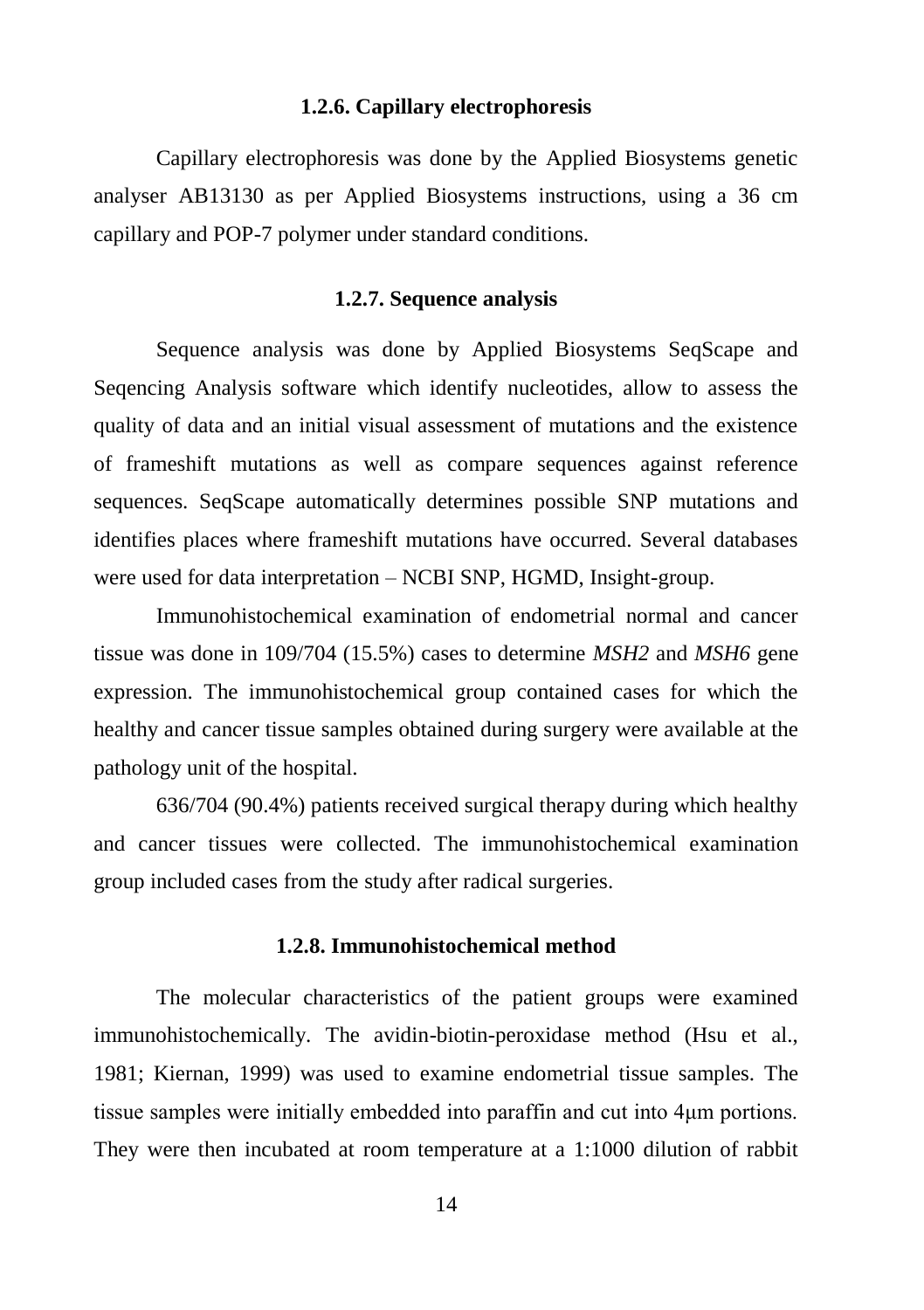antiserum for 60 minutes. Afterwards the samples were rinsed in three changes of phosphate buffer solution and incubated at room temperature in biotinylated secondary antiserum, goat to rabbit IgG, diluted 1:40. Next the avidin-biotin complex solution was prepared by mixing avidin and biotinylated horseradish peroxidase solutions. After the cut portions were rinsed in three changes of phosphate buffer solution, they were incubated at room temperature in a avidinbiotin complex solution for 60 minutes. Then they were rinsed in three changes of phosphate buffer solution. A visualization reaction was performed, the samples were rinsed with distilled water and counterstained for three minutes. Cover glass was placed over the samples and they were examined under a microscope. The results were grouped as follows: 0 – negative (lack of protein – pathology);  $1$  – weak expression;  $2$  – medium expression (no mutation);  $3$  – intensive expression (no mutation); F – focal expression; F1 – focal or weak expression (mutation suspected).

#### **1.2.9. Statistical analysis methods**

<span id="page-15-0"></span>**Confidence intervals.** 95% Wilson confidence intervals (Wilson, 1927) were constructed to analyse the data. The confidence intervals were computed for patient groups, i.e. for the sporadic and hereditary cancer groups and for each hereditary cancer subgroup. Wilson's method was chosen because these intervals are not so much affected by the total amount of patients in each group, the proportion of some patients against the total amount of patients in the group, as well as the intervals covering only positive values (Agresti and Coull, 1998). As there were not many patients in the HEC group, these considerations were important.

**Survival analysis.** Survival in the sporadic and hereditary cancer group was analysed using GraphPad Prism 5 software and the Kaplan-Meier method. The p-value was computed using the Mantel-Cox test. A p-value of less than 0.05 was considered statistically significant pointing to a higher probability that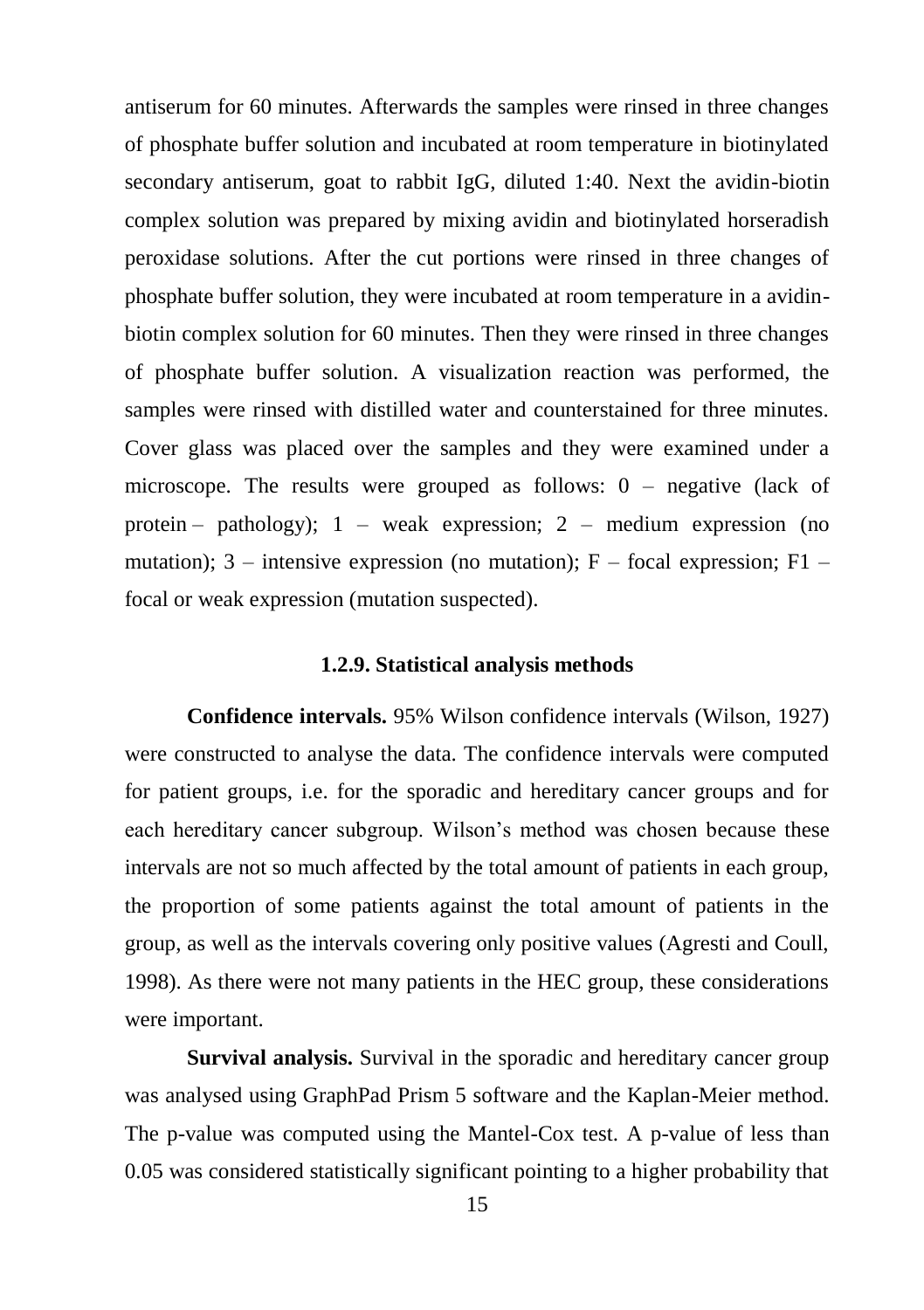differences in survival between the sporadic and hereditary cancer group are not by chance. The hazard ratio for the sporadic and hereditary group was also computed showing which of the two groups had a higher mortality risk during the study period.

2-sample test for equality of proportions without continuity correction was carried out and p-values were computed in R software to determine the differences between the sporadic and hereditary cancer groups in terms of cancer activity, age at disease onset, stage at diagnosis and tumour degree of differentiation. Mann-Whitney U test was performed to compare the differences in age at death between the sporadic and hereditary cancer groups.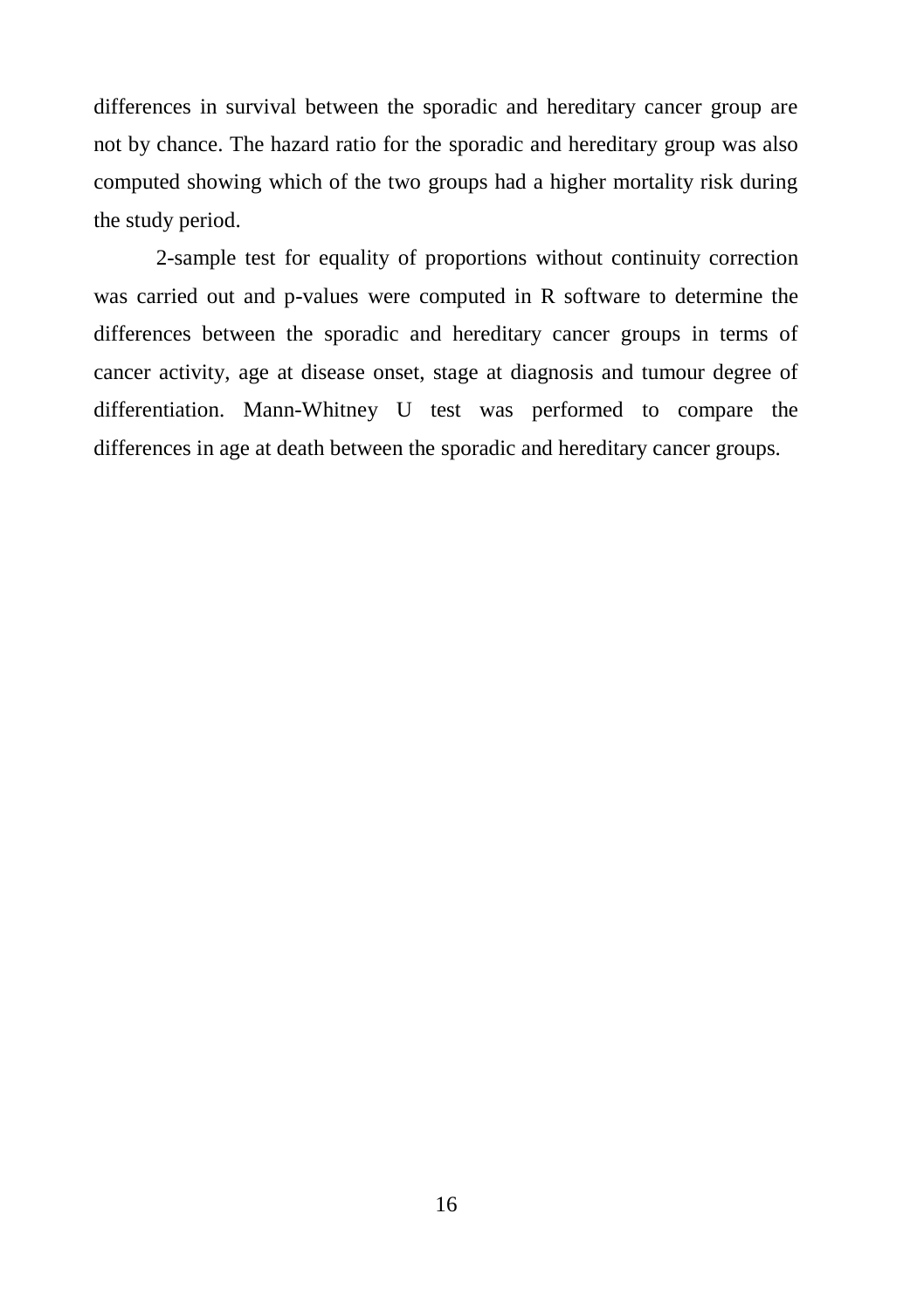## **2. RESULTS**

#### **2.1. Clinical characteristics**

<span id="page-17-1"></span><span id="page-17-0"></span>By analysing oncological family histories for the 704 patients with histologically confirmed endometrial cancer, the obtained results were grouped according to diagnostic criteria. 19/704 (2.7%) cases were hereditary cancer. In 7/704 (0.99%) cases oncological family history corresponded with site-specific HEC criteria. Late-onset hereditary endometrial cancer was found in 3/704 (0.43%) cases. Also separately grouped were the patients whose oncological family history corresponded with Amsterdam criteria I (HNPCC) and Amsterdam criteria II (late-onset HNPCC). Thereby, the HNPCC syndrome had 4/704 (0.57%) cases while 5/704 (0.71%) cases were late-onset HNPCC. In the sporadic cancer group 685/704 (97.3%) patients had first diagnosed endometrial cancer and did not correspond with HEC or HNPCC (see Table  $2.1$ ).

Table 2.1

| <b>Hereditary syndrome</b> | Amount |      |
|----------------------------|--------|------|
| Site-specific HEC          |        | 0.99 |
| Late-onset HEC             |        | 0.43 |
| <b>HNPCC</b>               |        | 0.57 |
| Late-onset HNPCC           |        |      |
| Sporadic cancers           | 685    | 97.3 |
| Total                      | 704    |      |

**Clinical incidence of the HEC syndrome**

In the sporadic group we also included patients whose families did not correspond with the classical Amsterdam criteria but had another endometrial cancer case in the family for a first- or second-degree relative at any age. These cases may be labelled as suspected hereditary endometrial cancers. There were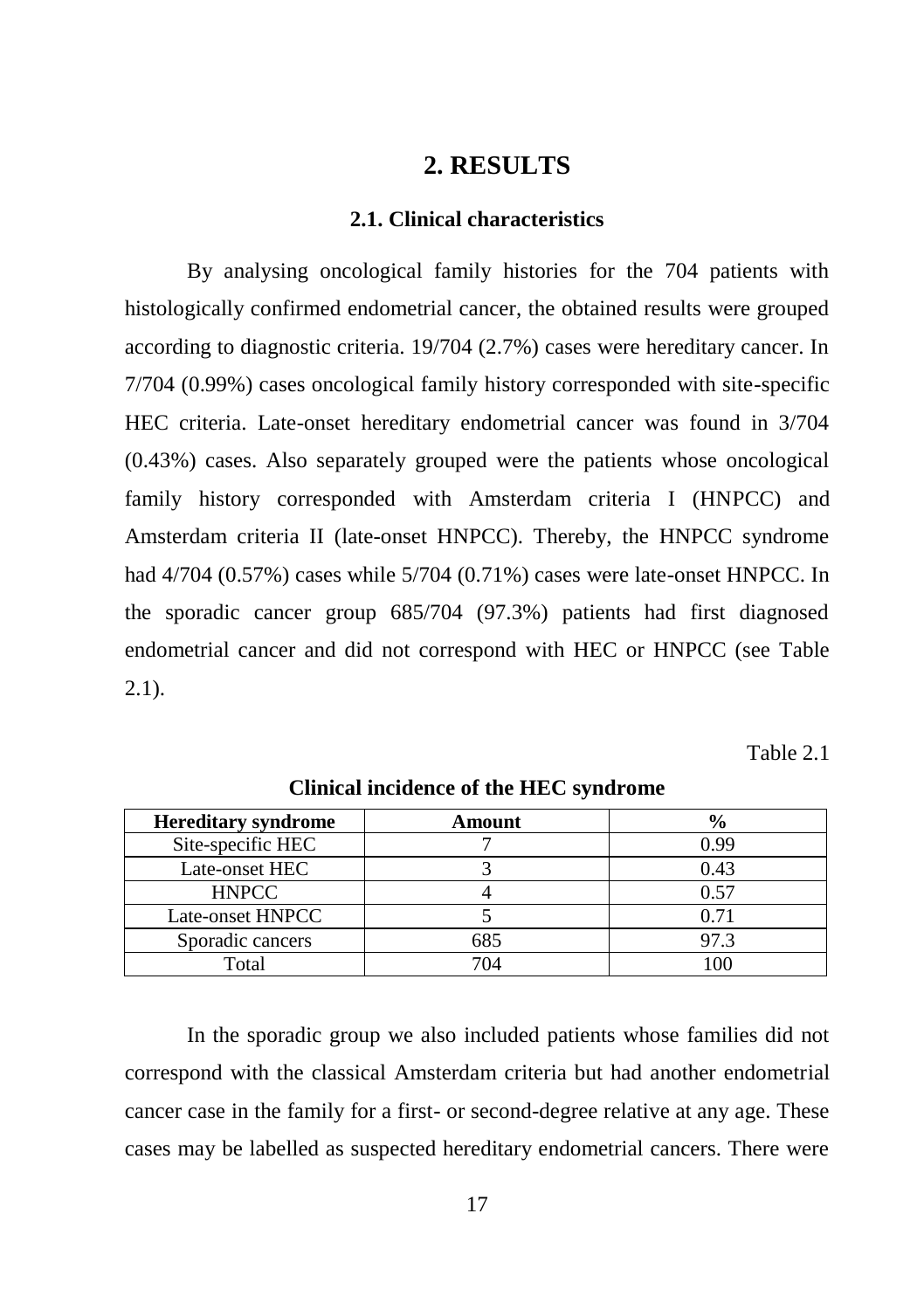78/685 (11.4%) such families in the sporadic cancer group, while in 607/685 (88.6%) families another endometrial cancer case was not present.

Patients in this study covered all age groups from 30 to 85 years. Seven patients whose diagnostic criteria corresponded with site-specific HEC were between 48 and 72 years old. The mean age of onset was 60.6 years.

In the hereditary group one of the four patients in the HNPCC subgroup was 35 years old at disease onset but the age range was from 35 to 70 years.

Overall, the hereditary group included 15.8% of women under age 50. The sporadic group included  $6/685$  (0.9%; 95% CI: 0.4–1.9%) cases up to age 40 and 52/685 (7.6%; 95% CI: 5.8–9.8%) cases up to age 50. 84.2% of patients in the hereditary group were up to age 50 where  $3/19$  (15.8%; 95% CI: 5.5– 37.6%) cases were up to age 60, 8/19 (42.1%; 95% CI: 23.1–63.7%) cases were up to age 60, while 5/19 (26.3%; 95% CI: 11.8–48.8%) cases were up to age 70 (see Table 2.2).

Table 2.2

| <b>Diagnosed</b><br>syndrome/age<br>(vears) | $31 - 40$<br>Amount<br>$($ %) | $41 - 50$<br>Amount<br>$($ %) | $51 - 60$<br>Amount<br>$($ %) | $61 - 70$<br>Amount<br>$($ %) | $71+$<br>Amount<br>$($ %) |
|---------------------------------------------|-------------------------------|-------------------------------|-------------------------------|-------------------------------|---------------------------|
| Hereditary<br>cancers                       | 1(5.3)                        | 2(10.5)                       | 3(15.8)                       | 8(42.1)                       | 5(26.3)                   |
| Sporadic<br>cancers                         | 6(0.9)                        | 52(7.6)                       | 193(28.2)                     | 236(34.4)                     | 198 (28.9)                |
| 95% CI:<br>hereditary<br>cancers            | $0.9 - 24.6$                  | $2.9 - 31.4$                  | $5.5 - 37.6$                  | $23.1 - 63.7$                 | 11.8-48.8                 |
| 95% CI:<br>sporadic<br>cancers              | $0.4 - 1.9$                   | $5.8 - 9.8$                   | $24.9 - 31.7$                 | $31.0 - 38.1$                 | $20.2 - 25.8$             |

**Age at disease onset and its 95% confidence interval for the hereditary and sporadic groups' patients by diagnosed syndrome**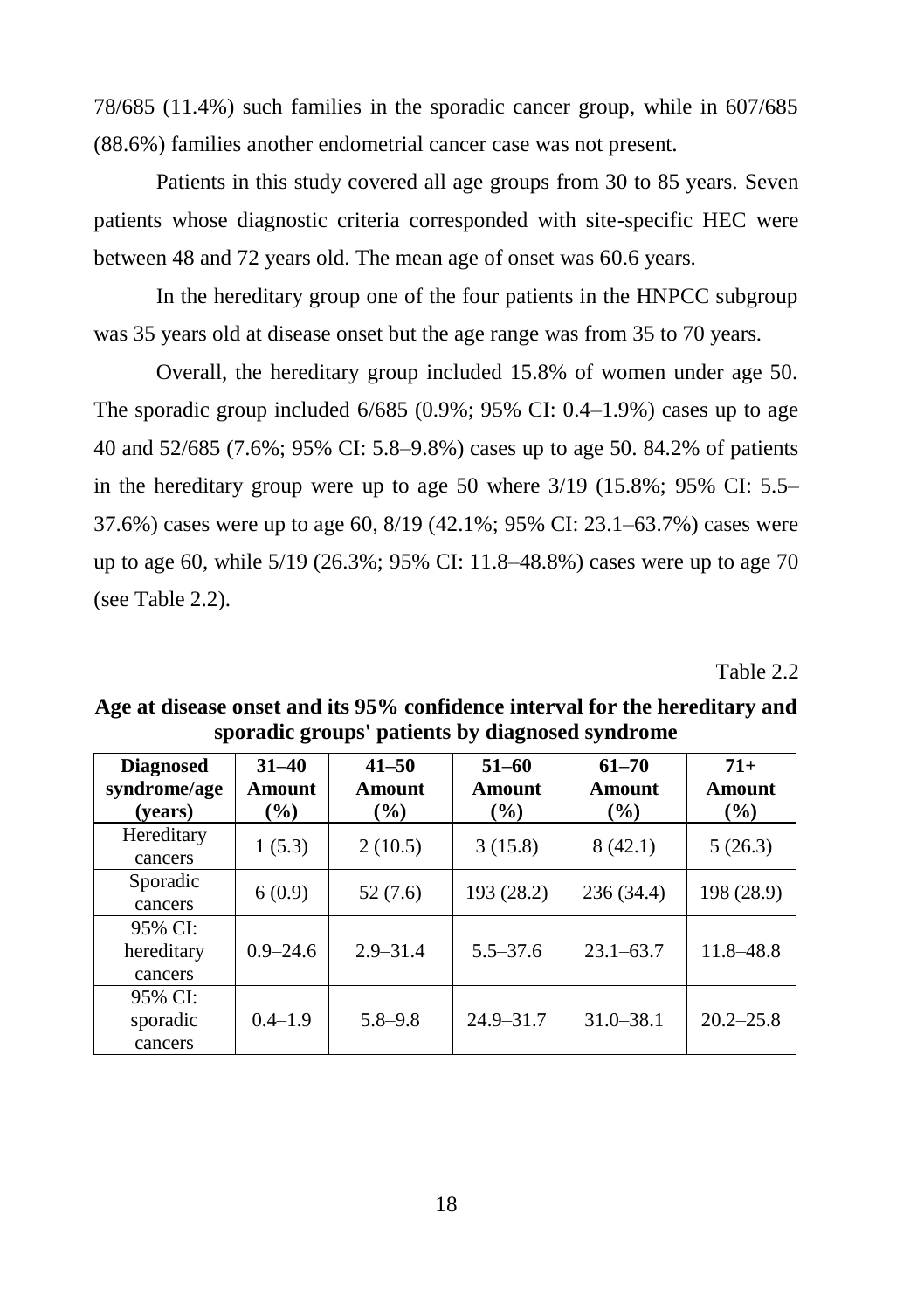The mean age at disease onset for patients in the suspected HEC subgroup was 60 years while their first- or second-degree relatives' mean age at disease onset was 57 years. Compared with the hereditary cancer group, there is not a statistically significant age difference and most patients are aged between 51 and 70 years (see Figure 2.1.).



**Figure 2.1. Mean age at disease onset at the hereditary and suspected hereditary cancer groups**

The study included all four stages of cancer which were diagnosed postoperatively in 636/704 (90.4%) cases. In 68/704 (9.6%) the stage of disease could not be determined because the patients could not be operated on due to comorbidities (see Table 2.3).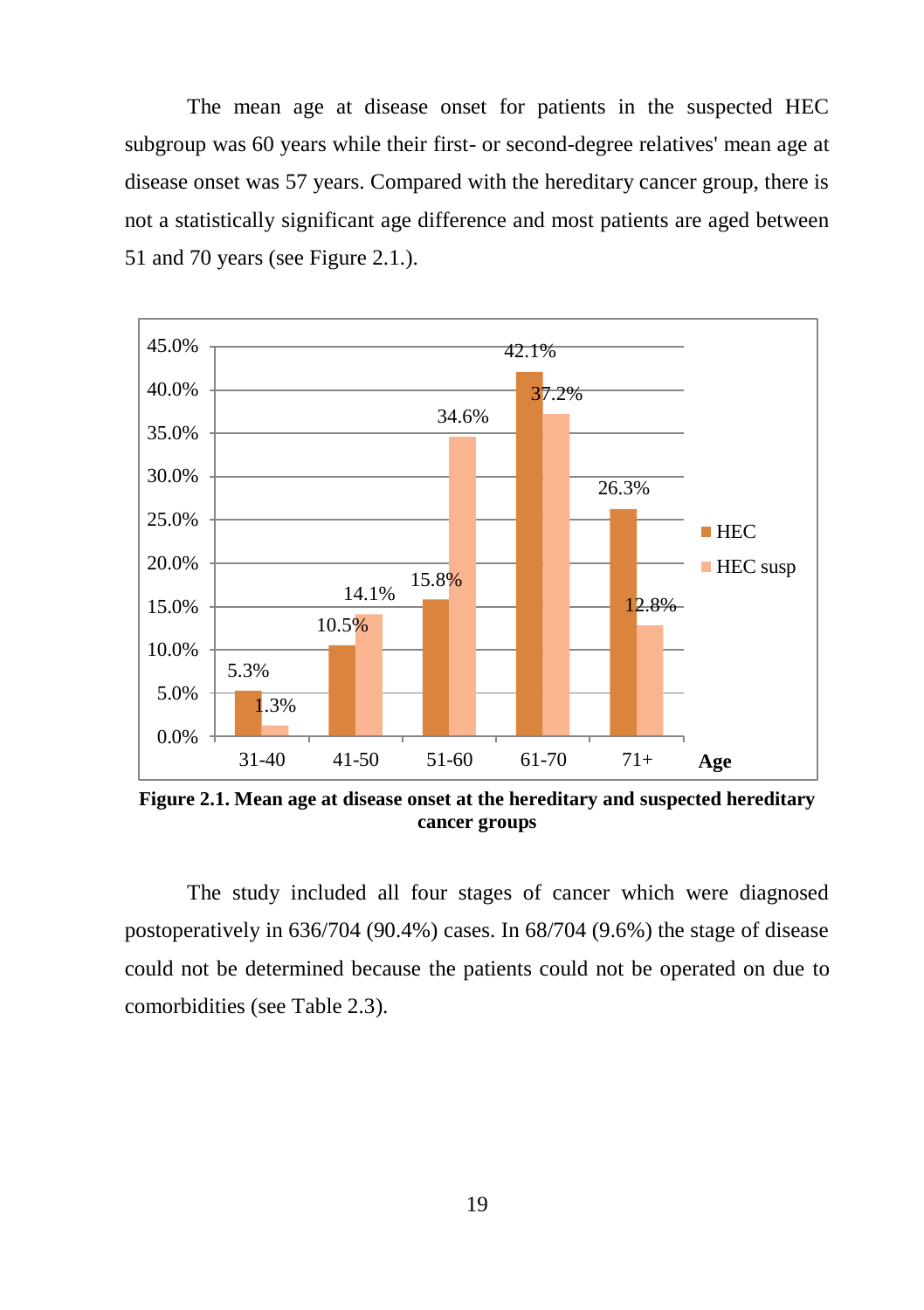#### **Classification of patients included in the study by the stage of disease with 95% CI**

| Stage                    |           |      |    |        | Ш    |                      |         |      | <b>Unstaged</b> |     |
|--------------------------|-----------|------|----|--------|------|----------------------|---------|------|-----------------|-----|
| $\frac{6}{6}$<br>Amount/ |           | 62.1 | 88 | ن د که | 95   | $1^{\prime}$<br>19.J | 16      | د. ک | 68              | 9.6 |
| 95% CI<br>ີ              | 58.4–63.6 |      |    |        | 16.2 |                      | $4 - 1$ |      |                 |     |

15/19 (78.9%; 95% CI: 56.7–91.5%) patients were diagnosed in stage I and 1/19 (5.3%; 95% CI: 0.9–24.6%) in stage II. In 3/19 (15.8%; 95% CI: 5.5– 37.6%) cases the stage could not be determined as no surgery was performed. According to the diagnostic criteria, there were no cases diagnosed in stage III and IV. In the sporadic cancer group, taking the total number of patients (704 patients) into account, four stages of disease were represented (see Table 2.4).

Table 2.4

**Classification of the hereditary and sporadic group by the stage of disease at disease onset with 95% CI**

| Stage of<br>disease | <b>Hereditary</b><br>group (%) | 95% CI        | <b>Sporadic</b><br>group (%) | 95% CI        |
|---------------------|--------------------------------|---------------|------------------------------|---------------|
|                     | 15 (78.9)                      | $56.7 - 91.5$ | 419(61.2)                    | $57.5 - 64.7$ |
| Н                   | 1(5.3)                         | $0.9 - 24.6$  | 97(14.2)                     | $11.7 - 17.0$ |
| Ш                   |                                |               | 92 (13.4)                    | $11.1 - 16.2$ |
| IV                  |                                |               | 17(2.5)                      | $1.6 - 3.9$   |
| Unstaged            | 3(15.8)                        | $5.5 - 37.6$  | 60(8.7)                      | $6.9 - 11.1$  |
| Total               | 19 (100)                       |               | 685 (100)                    |               |

The greatest number of patients in the suspected HEC subgroup was in stage I –  $52/78$  (66.7%) of patients, because most patients that were examined were in stage I. Differences arose in stages III and IV as there were no cases in these stages for the hereditary group, whereas the suspected HEC group had 8 (10.3%) patients in stage III and 3 (3.8%) patients in stage IV. With respect to the sporadic group, the data are similar to the hereditary case (see Figure 2.2).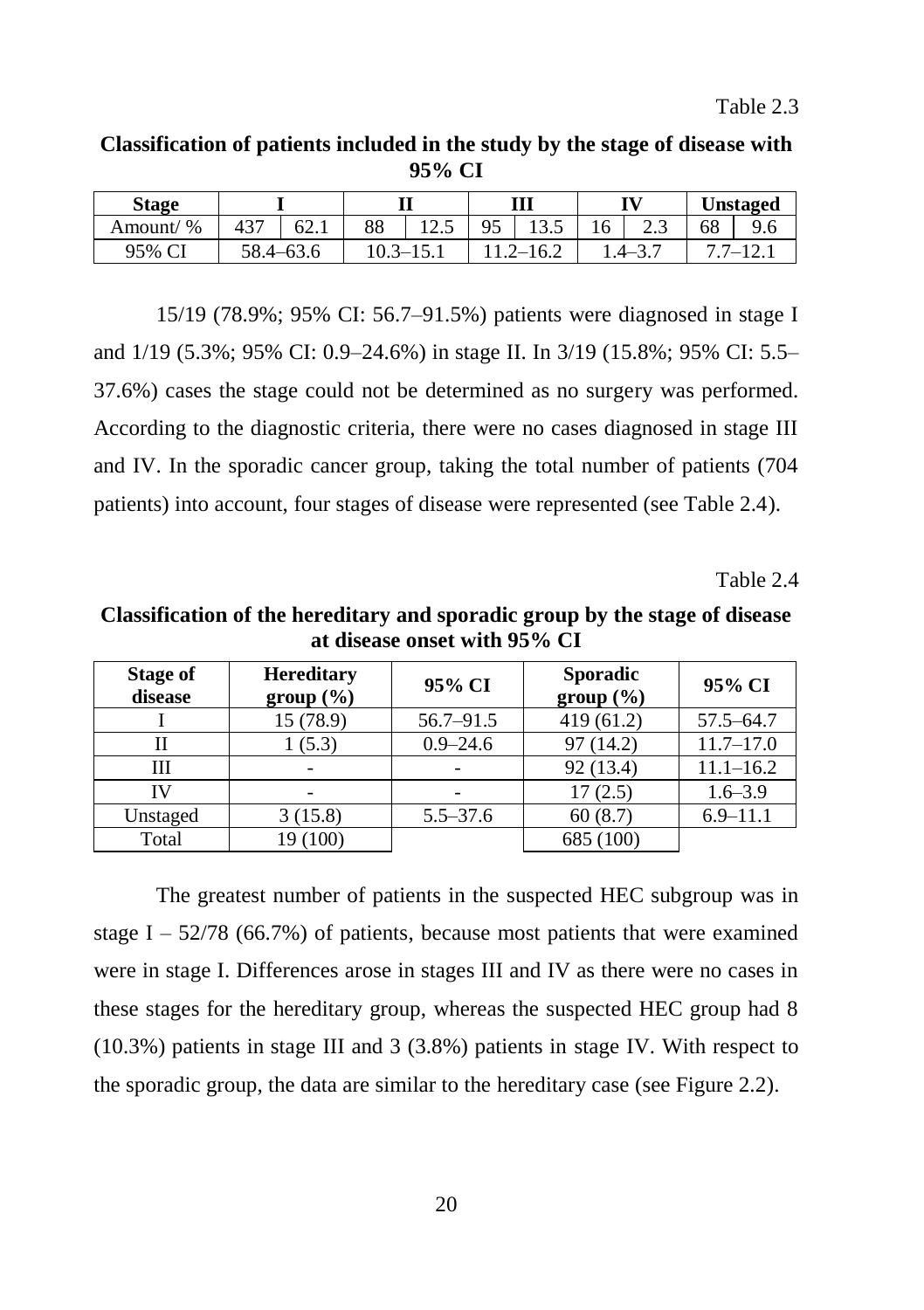

**Figure 2.2. Stages of cancer in the hereditary and suspected hereditary cancer groups**

Looking at the degree of differentiation, more patients' cancers were highly differentiated both in the hereditary and sporadic groups ( $p = 0.70$ ).

Comparing the degree of differentiation of the hereditary and sporadic groups, no significant differences were observed (see Table 2.5).

Table 2.5

| Degree of<br>differentiation | <b>Hereditary</b><br>group (%) | 95% CI        | <b>Sporadic</b><br>group (%) | 95% CI        |
|------------------------------|--------------------------------|---------------|------------------------------|---------------|
| G1                           | 6(31.6)                        | $1.4 - 54.0$  | 189 (27.6)                   | $24.4 - 31.1$ |
| G <sub>2</sub>               | 11 (57.9)                      | $36.3 - 76.9$ | 372 (54.3)                   | $50.6 - 58.0$ |
| G <sub>3</sub>               | 2(10.5)                        | $5.7 - 51.0$  | 98 (14.3)                    | $11.9 - 17.1$ |
| Undetermined                 |                                |               | 26(3.8)                      | $2.6 - 5.5$   |
| Total                        | 19 (100)                       |               | 685 (100)                    |               |

**Classification of the hereditary and sporadic groups by the degree of tumour differentiation with 95% CI**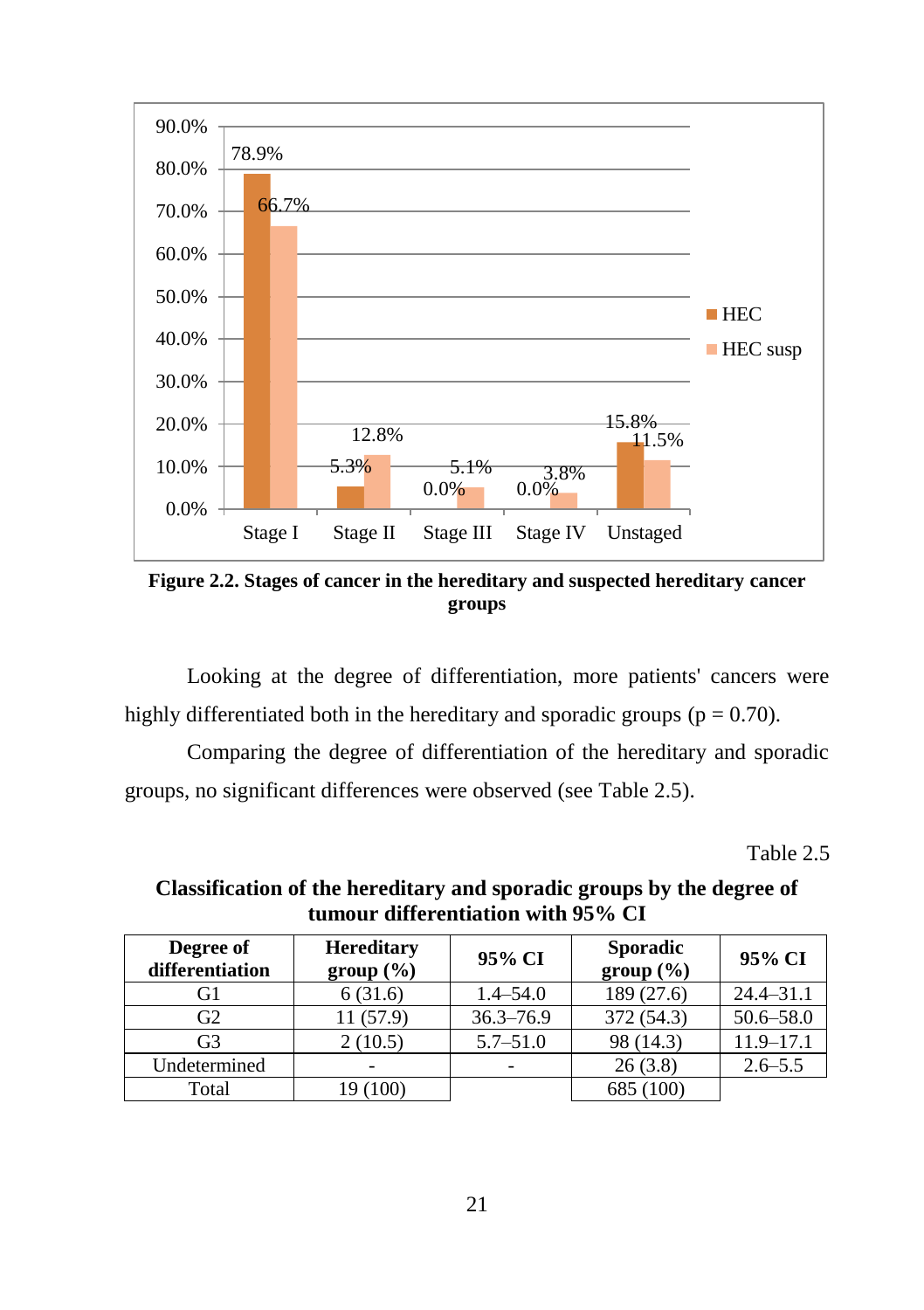According to the degree of differentiation, the data are similar in the case of hereditary and suspected HEC groups compared with the sporadic cancer group (see Figure 2.3).



**Figure 2.3. Degrees of differentiation in the hereditary and suspected hereditary cancer groups**

To assess the activity of cancer in a 4–5 year period, the following data were obtained from patients whose endometrial cancer was diagnosed in 2006 and 2007. 206/704 (29.3%; 95% CI: 84.1–92.2%) patients from the sporadic group participated in the study in 2006. 5/206 (2.4%; 95% CI: 0.9–4.9%) patients had recurrent endometrial cancer, whereas 18/206 (8.7%; 95% CI: 5.0– 11.9%) patients had various metastases (lymphogenic, bone, pulmonary). In 3/206 (1.5%; 95% CI: 0.2–3.1%) patients a second cancer localization was found which was unrelated to endometrial cancer.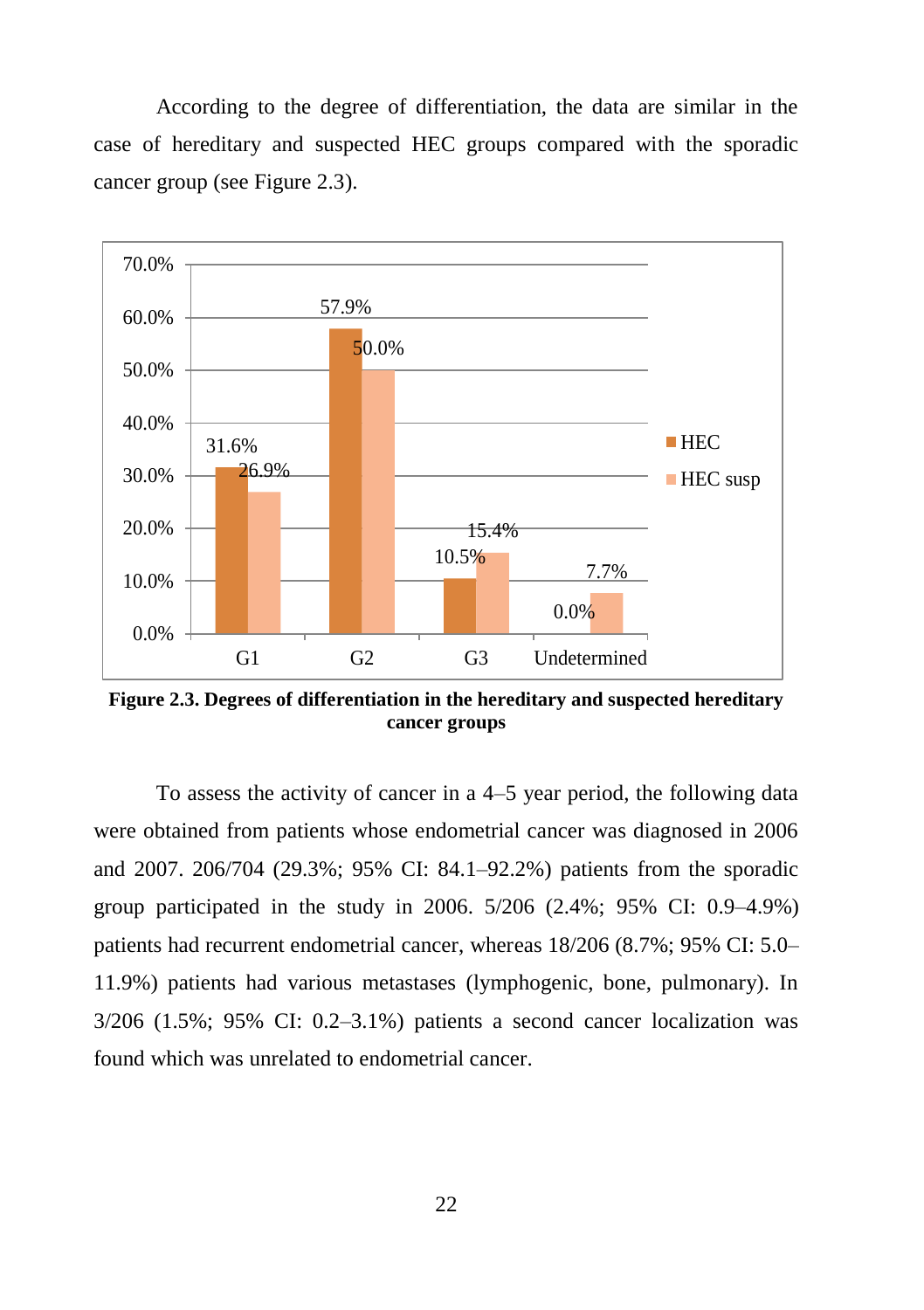Similar results were obtained in 2007 when the study had 210/704 (29.8%; 95% CI: 84.8–92.7%) cases of first diagnosed endometrial cancer. 8/210 (3.8%; 95% CI: 1.5–6.6%) patients had recurrent cancer, while 13/210 (6.2%; 95% CI: 3.3–9.2%) patients had lymphogenic, bone and liver metastases. A second cancer localization was found in 4/210 (1.9%; 95% CI: 0.7–4.4%) patients (see Table 2.6).

Table 2.6

**Cancer progression and other cancer localizations in the sporadic cancer group for patients included in 2006 and 2007 three years after primary therapy, 95% CI**

| <b>Sporadic</b><br>cancer<br>dg year | No. of<br>patients | $\frac{0}{0}$ | Re-<br>currences | $\frac{0}{0}$ | Me-<br>tas-<br>ta-<br>ses | $\frac{0}{0}$ | $2^{nd}$<br>local-<br>iza-<br>tion | $\frac{0}{0}$ |
|--------------------------------------|--------------------|---------------|------------------|---------------|---------------------------|---------------|------------------------------------|---------------|
| 2006                                 | 206                | 29.3          |                  | 2.4           | 18                        | 8.7           |                                    | 1.5           |
| 95% CI                               | $84.1 - 92.2$      |               | $0.9 - 4.9$      |               | $5.0 - 11.9$              |               | $0.2 - 3.1$                        |               |
| 2007                                 | 210                | 29.8          |                  | 3.8           | 13                        | 6.2           |                                    | 1.9           |
| 95% CI                               | 94.8-92.7          |               | $1.5 - 6.6$      |               | $3.3 - 9.2$               |               | $0.7 - 4.3$                        |               |

Comparing the hereditary group with the sporadic group, it can be seen that recurrences were more frequent in the hereditary group  $-5.3\%$  (95% CI: 0.9–24.6%) vs 3.1% (95% CI: 1.8–5.3%) cases ( $p = 0.61$ ). Metastases were approximately three times more frequent in the hereditary group than in the sporadic group as well – 26.3% (95% Cl: 11.8–48.8%) vs 7.5% (95% CI: 5.3– 10.4%) cases ( $p < 0.01$ ). Another cancer localization was found in 3/19 (15.8%; 95% CI: 5.5–37.6%) cases in the hereditary group and 7/416 (1.7%; 95% CI:  $0.8-3.4\%$  cases in the sporadic group ( $p < 0.01$ ). Disease progress or metastases were not observed in 10/19 (52.6%; 95% CI: 31.7–72.7%) patients in the hereditary group and 365/416 (87.7%; 95% CI: 84.2–90.6%) patients in the sporadic group ( $p < 0.01$ ; see Table 2.7).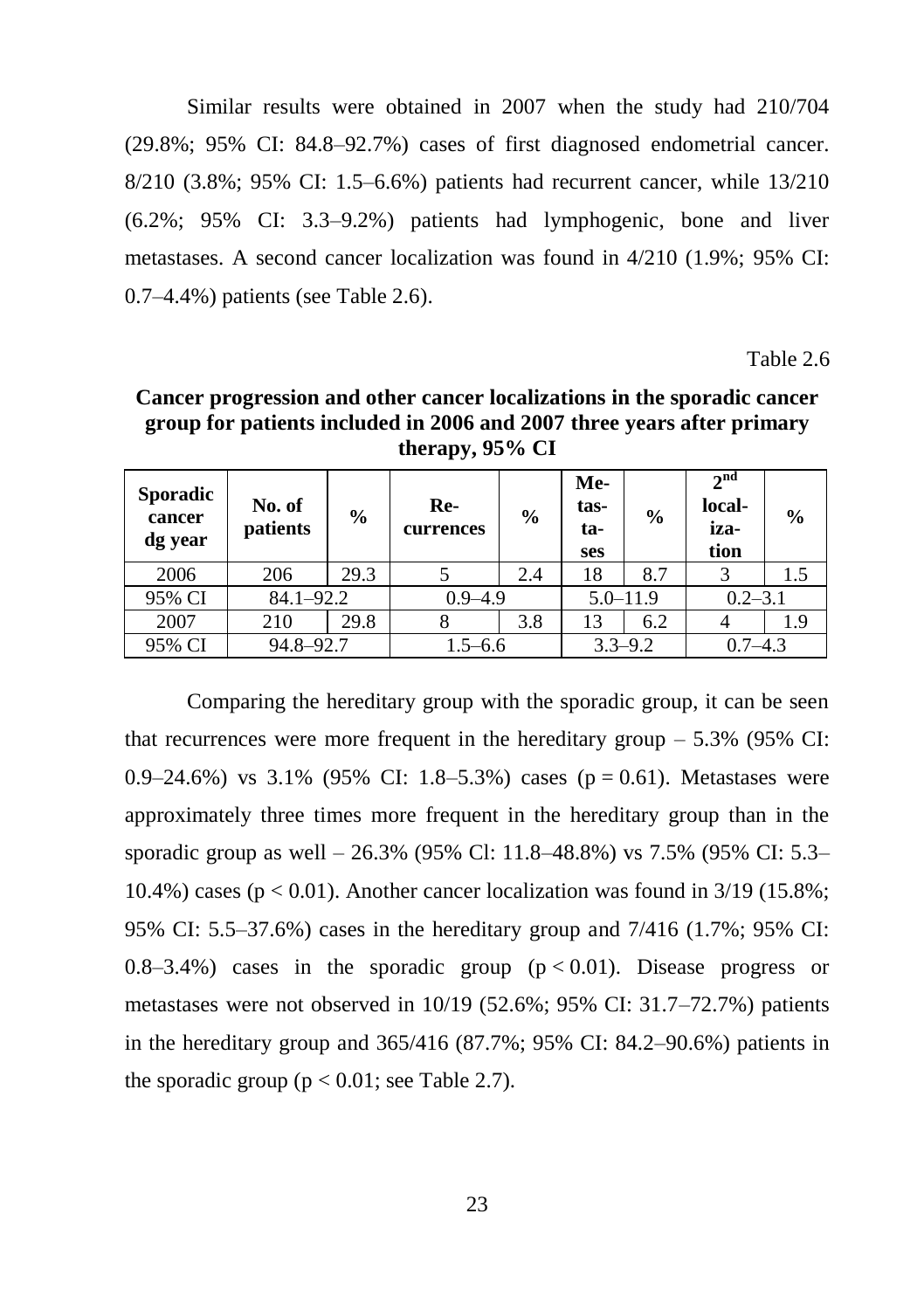| Cancer            | <b>Hereditary</b> | 95% CI        | <b>Sporadic</b> | 95% CI        |
|-------------------|-------------------|---------------|-----------------|---------------|
| episodes          | cancer $(\% )$    |               | cancer $(\% )$  |               |
| Recurrences       | 1(5.3)            | $0.9 - 24.6$  | 13(3.1)         | $1.8 - 5.3$   |
| <b>Metastases</b> | 5(26.3)           | 11.8-48.8     | 31(7.5)         | $5.3 - 10.4$  |
| Another cancer    | 3(15.9)           | $5.5 - 37.6$  | 7(1.7)          | $0.8 - 3.4$   |
| localization      |                   |               |                 |               |
| No new cancer     | 10(52.6)          | $31.7 - 72.7$ | 365 (87.7)      | $84.2 - 90.6$ |
| episodes          |                   |               |                 |               |
| Total             | 19 (100)          |               | 416(100)        |               |

**Cancer episodes in the hereditary and sporadic cancer groups with 95% CI**

From January, 2006 to April, 2010 (which is the duration of the study) 122/704 (17.3%) patients died (see Table 2.8).

Table 2.8

**Deceased patients in all endometrial cancer stages in HEC and SEC groups together with 95% CI**

| <b>Stage</b>              |             |             | ш           |             | No stage    |
|---------------------------|-------------|-------------|-------------|-------------|-------------|
| Amount of<br>patients (%) | 38 (5.4)    | 19(2.7)     | 25(3.5)     | 11 (1.6)    | 29(4.1)     |
| 95% CI                    | $4.0 - 7.3$ | $1.7 - 4.2$ | $2.4 - 5.2$ | $0.9 - 2.8$ | $2.9 - 5.9$ |

102/122 (83.6%) patients died from recurrent endometrial cancer or its metastases, while 3/122 (2.5%) patients died from another localization cancer which was diagnosed during the control period. 17/122 (13.9%) patients died from comorbidities unrelated to oncology. Of the 19/704 (2.7%) patients from the hereditary group included in the study, 6/122 (4.9%) have died. One patient was from the site-specific HEC subgroup but two were from the late-onset HEC subgroup. Another patient was from the HNPCC subgroup but two patients – from the late-onset HNPCC subgroup. Two patients died from the spreading of another localization cancer. Four patients died from recurrent endometrial cancer and the metastases caused by it.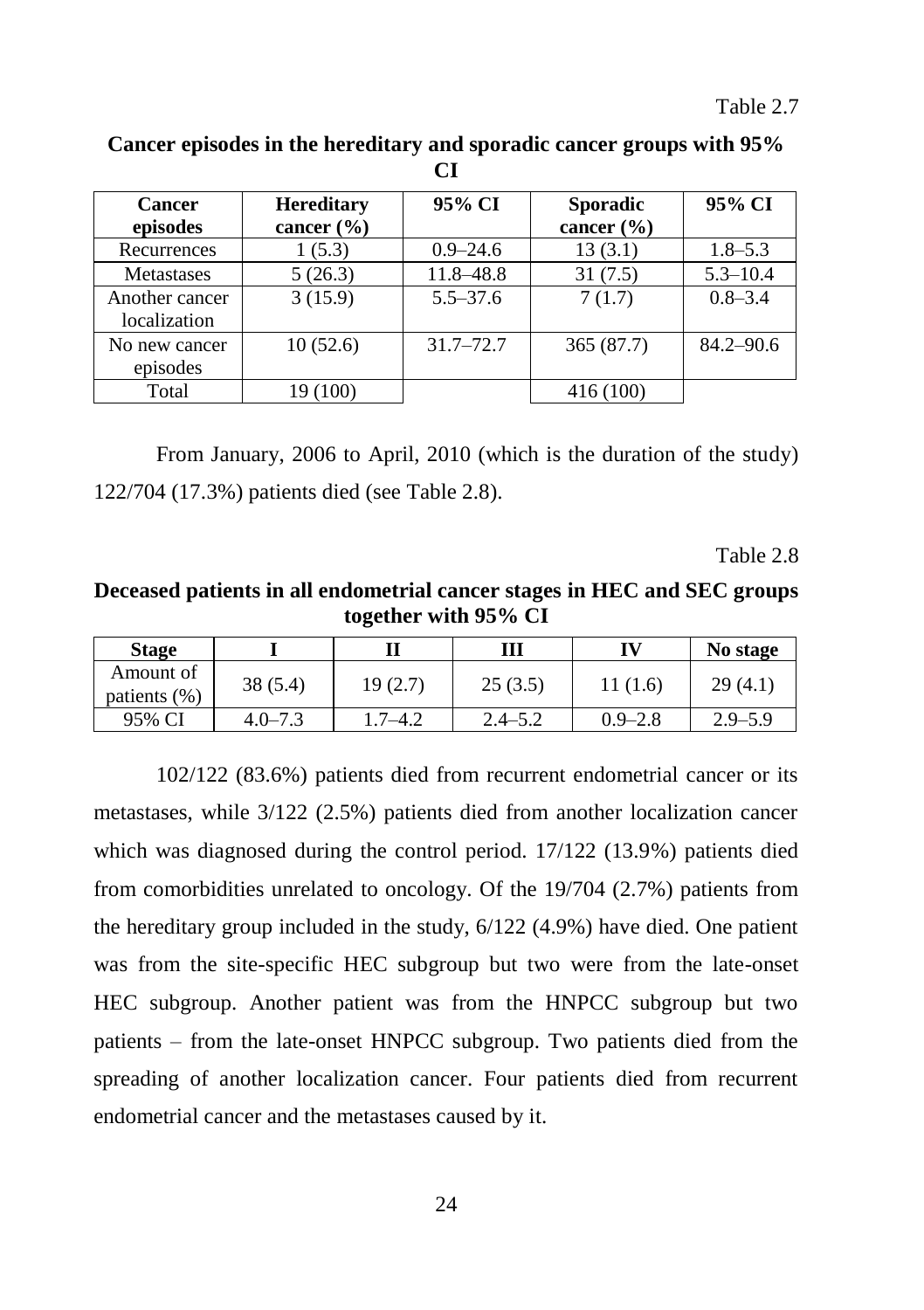6/78 (7.7%) patients who died were from the suspected endometrial cancer subgroup which belonged to the sporadic cancer group. All six patients died from complications caused by endometrial cancer and disease progress.

Almost a half of all the deceased patients had a survival of up to 24 months, i.e. 59/122 (48.4%), including one patient from the HEC group 37/122 (30.3%) survived up to 12 months, including three patients from the HEC group (HNPCC – 1, late-onset HNPCC – 2).  $17/122$  (14.0%) patients had a survival of up to 36 months, including two patients from the HEC group (HEC – 1, late-onset HEC – 1). A survival of more than 36 months was registered for just 3/122 (2.4%) patients (see Figure 2.4).



**Figure 2.4. Survival for the hereditary and sporadic cancer groups**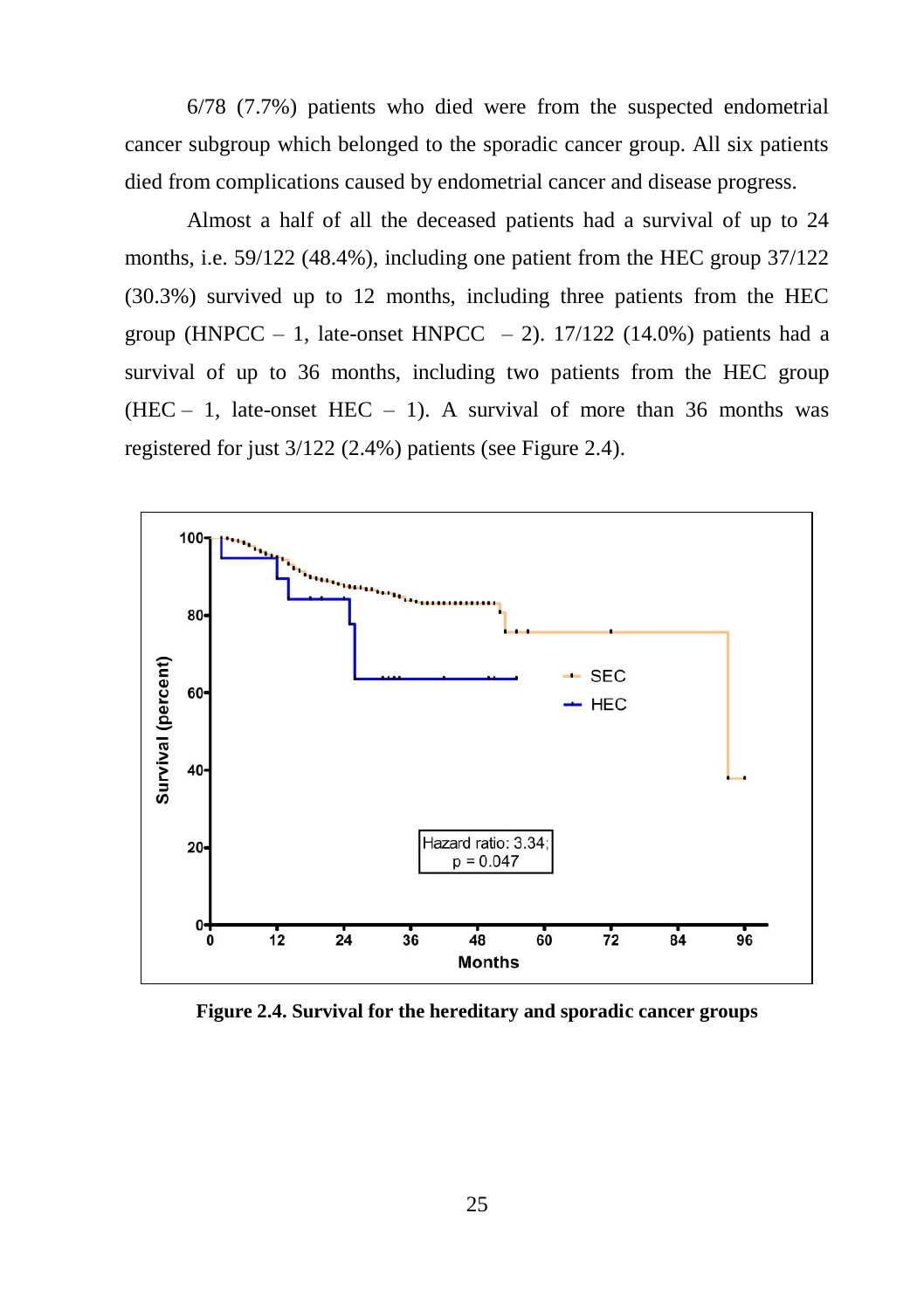During the final period of the study data were collected from the Centre for Disease Prevention and Control of Latvia regarding all the patients included in the study that died up to 1 December 2013. 204/704 (29.0%) patients have died from January 2006 to December 2013 where 195/685 (28.5%) were from the sporadic group and 9/19 (47.4%) were from the hereditary group. The breakdown is as follows  $-2/19$  (10.5%) HEC patients,  $2/19$  (10.5%) late-onset HEC patients, 2/19 (10.5%) HNPCC patients and 3/19 (15.5%) late-onset HNPCC patients. For all patients in the hereditary group death was associated with recurrent cancer or metastases.

#### **2.2. Molecular characteristics**

<span id="page-26-0"></span>Overall 11/19 (57.9%) patients of the hereditary group gave consent to molecular examination of their blood samples of which 7/19 (36.8%) patients corresponded with site-specific HEC and 4/19 (21.1%) patients corresponded with HNPCC according to the diagnostic criteria. Gene mutations were found in  $6/11$  (54.5%) site-specific HEC cases and  $2/11$  (18.1%) HNPCC cases. In 3/11 (27.4%) cases no gene mutations were found. Molecular examination was not performed for suspected HEC patients.

One HNPCC patient had the missense mutation P640S (rs63749792) in the *MLH1* gene. Another patient from the HNPCC subgroup had the splice site mutation IV5+A>T in the *MSH2* gene.

Four HEC patients had the following mutations: two carriers of frameshift mutations in the *MSH6* gene 2150TCAG (rs63750159) and 1050delC, two carriers of missense mutations in the *MLH1* (I219V (rs1799977)) and *MSH2* (G322D (rs4987188)) genes.

Two patients had no clinically putative significant mutations.

The frequency of site-specific HEC and HNPCC gene mutations in hospitalized endometrial cancer patients in Latvia is 0.9%.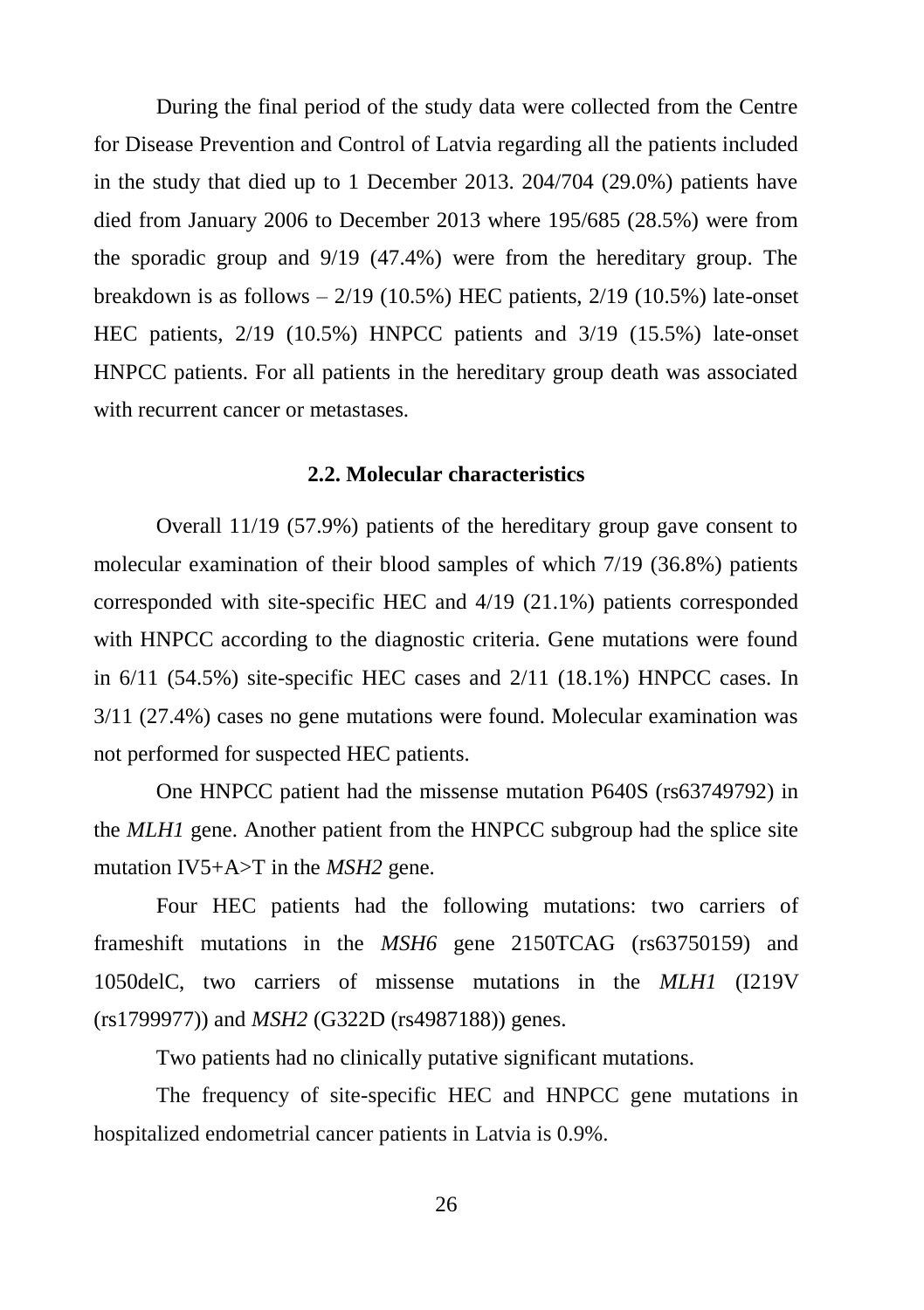Molecular characteristics of the immunohistochemically examined group are described further. By doing a repeated examination of endometrial tissues, no cancer tissues were found in 2/113 (1.8%) cases. In other 2/113 (1.8%) cases, serious technical difficulties were encountered during immunohistochemical examination, which prevented assessing the examination results. In 109/113 (96.4%) cases the expression of *MSH2* and *MSH6* proteins was analysed in both the healthy and the cancer tissues.

Immunohistochemical examination for the available tissue samples was performed for 7/19 (36.8%) hereditary group patients and 95/685 (13.9%) sporadic group patients. Negative protein expression of the *MSH2* gene was found in 14/102 (13.7%) cases in the sporadic cancer group. Negative protein expression of the *MSH2* gene was not found in the 3/7 (42.8%) examined sitespecific HEC patients, whereas negative protein expression of the *MSH2* gene was found in 1/7 (14.3%) late-onset HEC patient of the 3/7 (42.8%) examined late-onset HEC patients. In 23/102 (22.5%) cases negative protein expression of the *MSH6* gene was found in the sporadic group.

Looking at the available tissue samples in the hereditary group, three site-specific HEC patients had no negative protein expression of the *MSH6* gene, while negative protein expression of the *MSH6* gene was found in 1/7 (14.3%) late-onset HEC patient of the three examined late-onset HEC patients. No tissue samples with the HNPCC syndrome were available. 1/7 (14.3%) cases with late-onset HNPCC was examined in which negative protein expression was found in the *MSH6* gene but not *MSH2* gene. 8/102 (7.8%) cases of the sporadic group had both negative protein expression of the *MSH2* and *MSH6* genes (see Table 2.9.).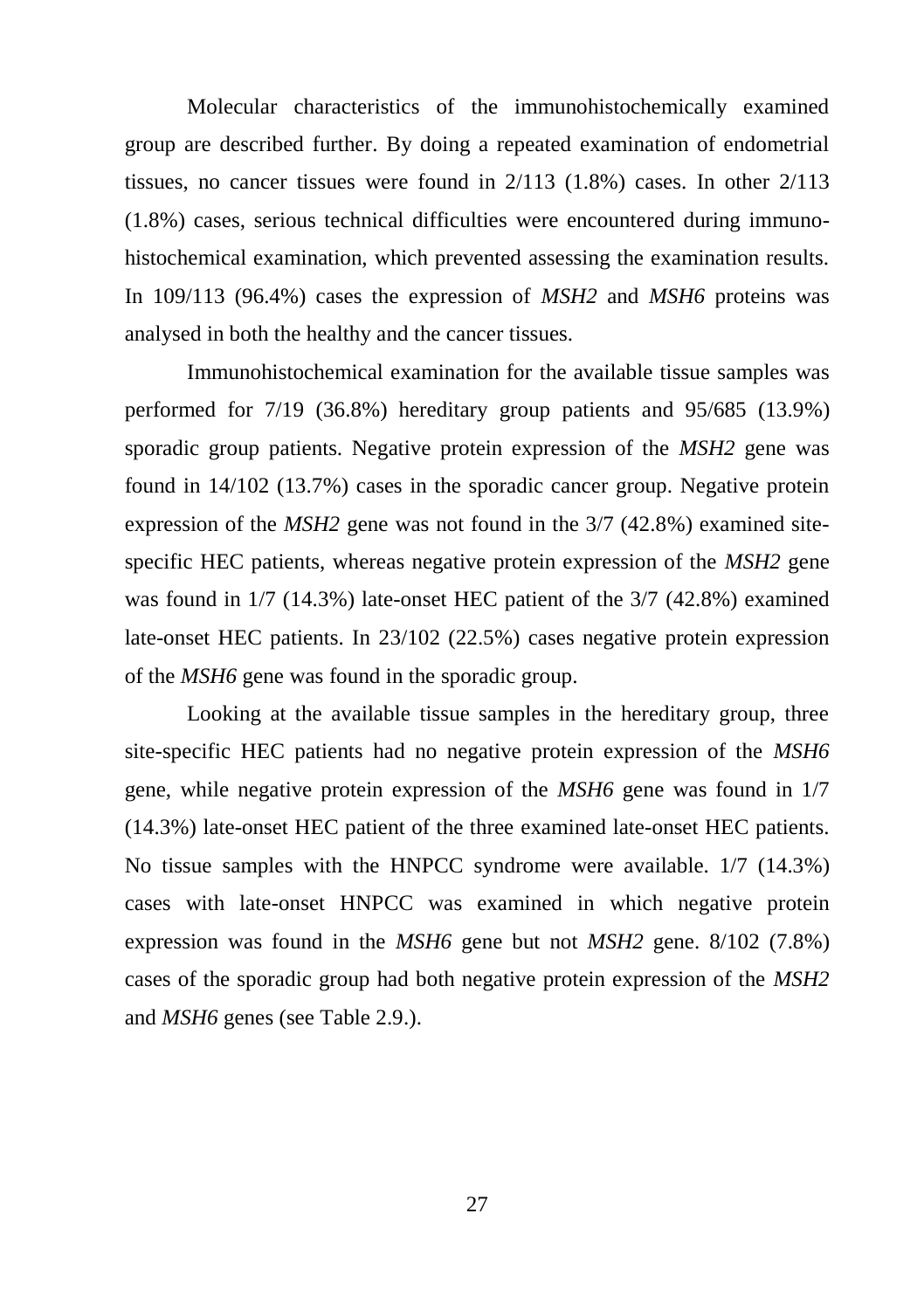Table 2.9.

| <b>Diagnostic</b><br>criteria | <b>Tissue</b><br>samples<br>available | <b>Technical</b><br>difficulties | <b>Examined</b><br>cases | MSH <sub>2</sub><br>protein<br>expression |    | <i><b>MSH6</b></i><br>protein<br>expression<br>Norm. Negat. Norm. Negat. |    |
|-------------------------------|---------------------------------------|----------------------------------|--------------------------|-------------------------------------------|----|--------------------------------------------------------------------------|----|
| Site-specific<br><b>HEC</b>   | 3                                     |                                  | 3                        | 3                                         |    | 3                                                                        |    |
| Late-onset<br><b>HEC</b>      | 3                                     |                                  | 3                        | $\mathfrak{D}$                            |    | $\overline{c}$                                                           |    |
| <b>HNPCC</b>                  |                                       |                                  |                          |                                           |    |                                                                          |    |
| Late-onset<br><b>HNPCC</b>    |                                       |                                  |                          |                                           |    |                                                                          |    |
| Sporadic<br>cancer            | 104                                   | $\mathfrak{D}$                   | 102                      | 88                                        | 14 | 79                                                                       | 23 |
| Total                         | 109                                   | $\overline{c}$                   | 109                      | 94                                        | 15 | 84                                                                       | 25 |

**Breakdown of negative protein expression cases of the** *MSH2* **and***MSH6* **genes in the hereditary and sporadic cancer groups**

In the sporadic group, excluding the suspected HEC subgroup, immunohistochemical analysis was performed in 21/78 (26.9%) cases to determine the expression of the *MSH2* and *MSH6* gene proteins. Negative *MSH2* gene protein expression was detected in 1/78 (1.3%) cases, negative *MSH6* gene protein expression was found in 3/78 (3.8%) cases, while negative protein expression of both *MSH2* and *MSH6* genes was found in 3/78 (3.8%) cases. No gene protein expression was found in 14/78 (66.7%) cases.

#### **2.3. Family trees**

<span id="page-28-0"></span>Patient family tree analysis was done to assess the data of the patients included in the study. Family tree creation has historical significance but they are still important nowadays. Family tree analysis is especially important in the case of hereditary diseases. Special software exist which are used for drawing family trees and analysing data.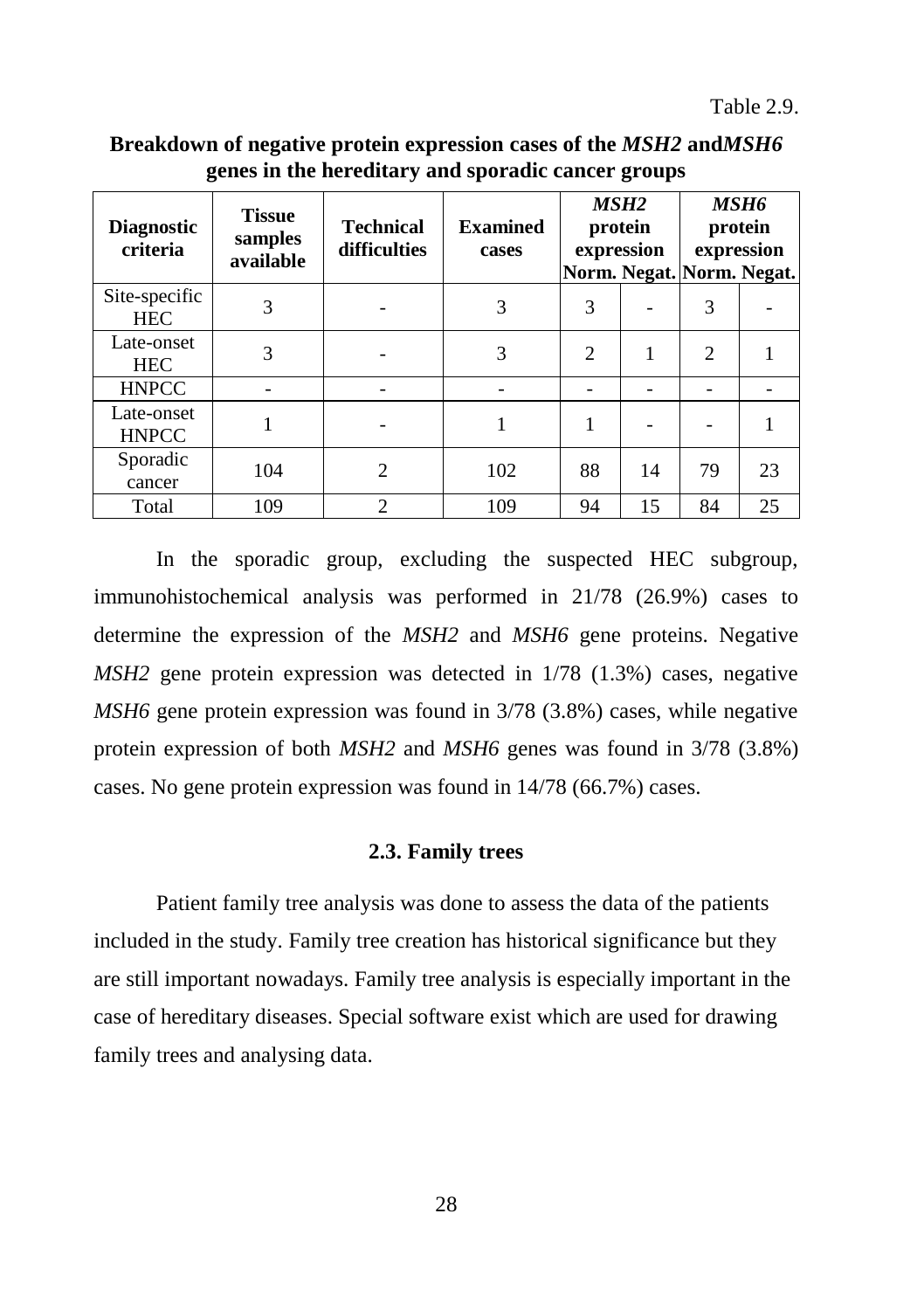#### **2.3.1. Family trees of a HEC-positive family**

## <span id="page-29-0"></span>**1 st case – patient R (ID No. C 492)**

Endometrial cancer was first diagnosed and histologically confirmed for the proband at age 69. According to the questionnaire, blood-relatives on the mother's side had endometrial cancer in two generations of the family tree. The proband's mother had endometrial cancer at age 64 and two mother's sisters had endometrial cancer diagnosed before age 50. Endometrial cancer was also diagnosed before age 50 for the proband's sister (age 49). Mean age at disease onset was 58 years. The proband's father had lung cancer after the age of 30. Gene mutations were determined for the proband. Mutations were found in two genes – *MSH6* and *MLH1*. Immunohistochemical examination was not performed because paraffin embedded tissues with healthy and cancer tissues were not available. The proband's both sisters were invited to a consultation after receiving the results of the genetic examinations. Both sisters were given a consultation and offered molecular genetic testing. One sister had no gene mutations. The other sister had a mutation in the *MSH6* gene (see Figure 2.5).



**Figure 2.5. Patient R (ID No. C 492)**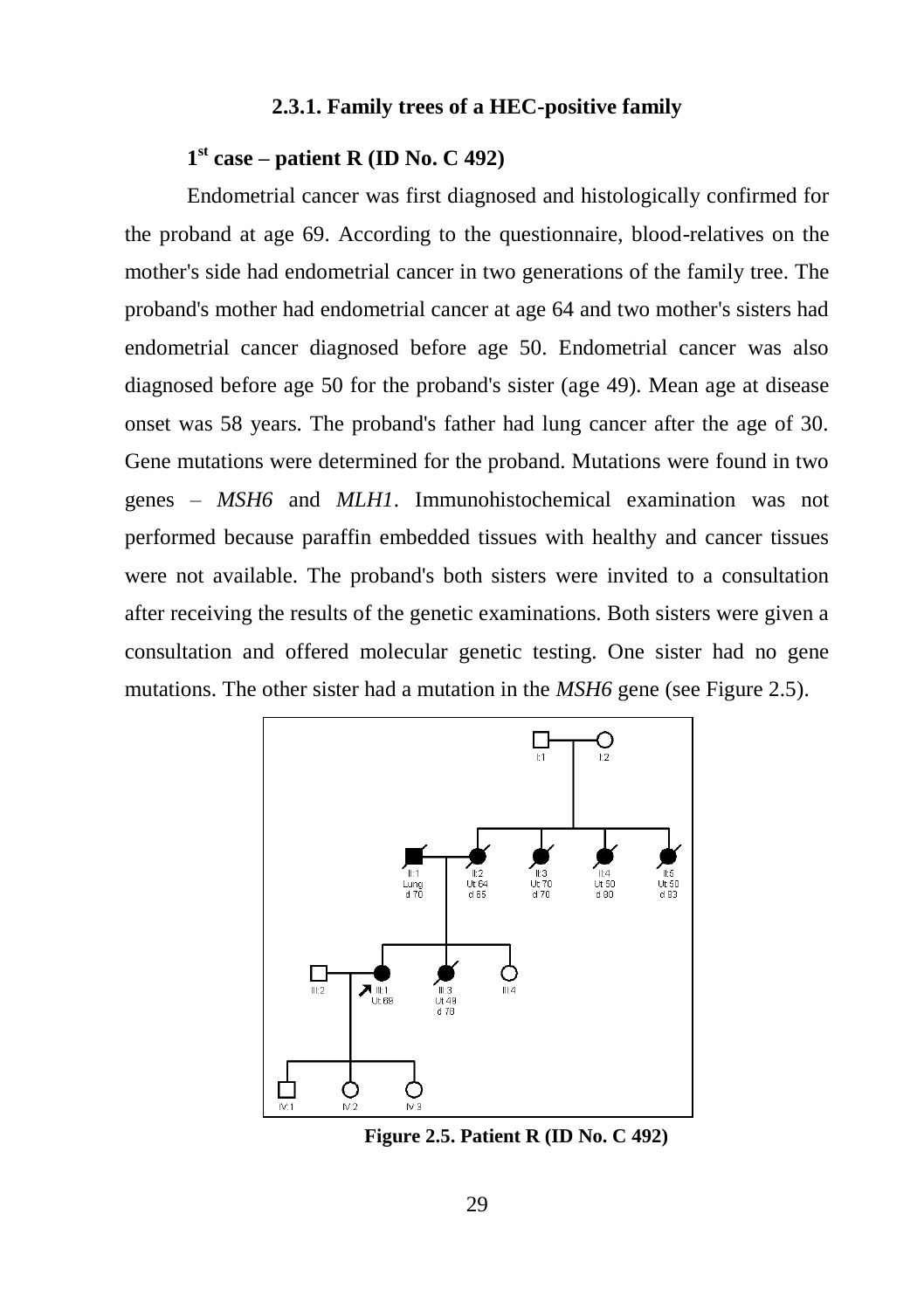## **2 nd case – patient R (ID No. C 458)**

Endometrial cancer was first diagnosed and histologically confirmed for the proband at age 67. The patient's mother had uterine cancer before age 40 as the mother had died aged 41. The patient's maternal grandmother had uterine cancer. The age at diagnosis is not known but the grandmother died aged 60. The approximate mean age at disease onset is 55 years. The patient had molecular examination of her blood sample. Gene mutations were found in the *MSH2*, *MSH6* and *MLH1* genes. Healthy and cancer tissue samples were examined immunohistochemically; negative protein expression in the *MSH2* and *MSH6* genes was not found (see Figure 2.6).



**Figure 2.6. Patient R (ID No. C 458)**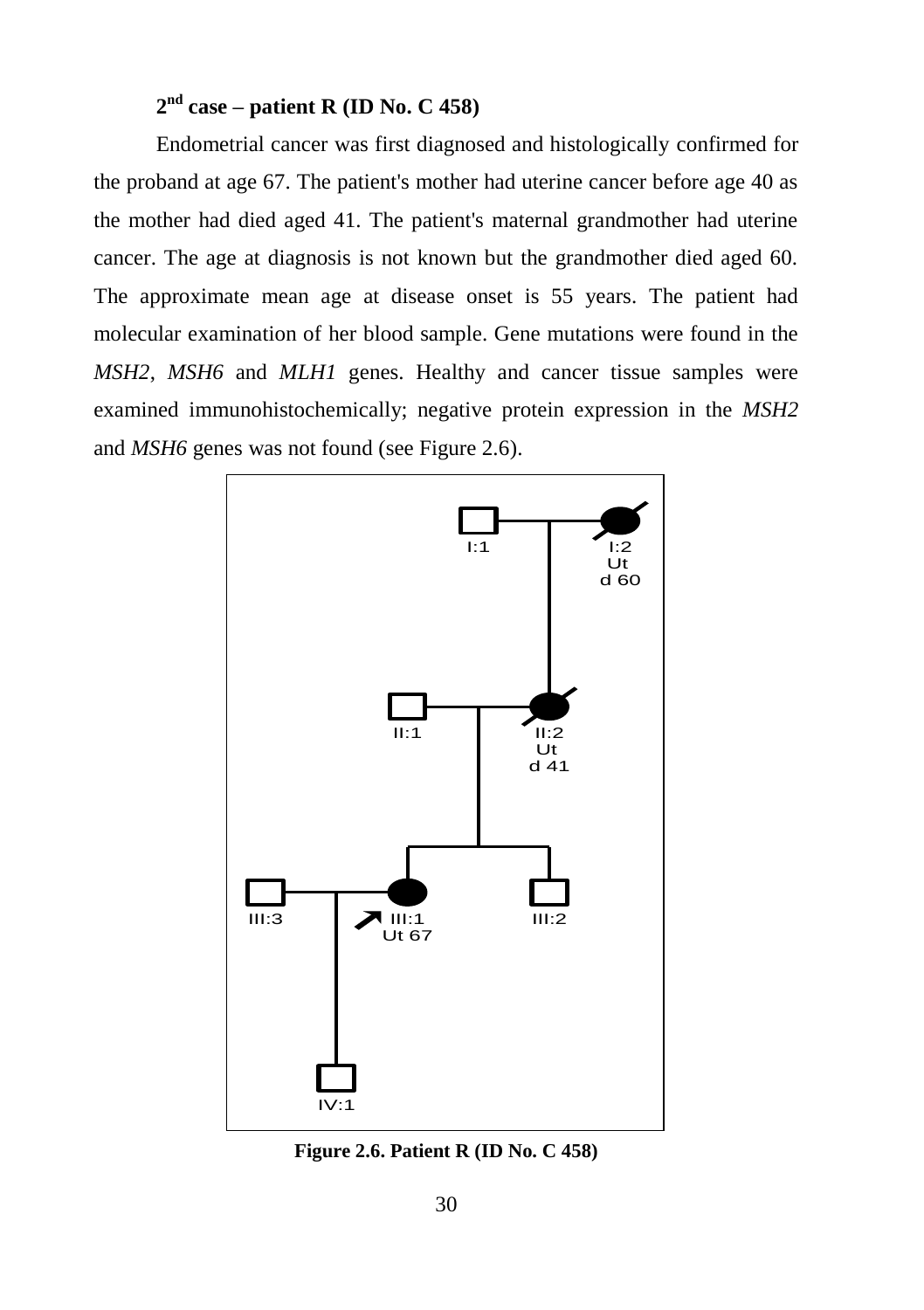#### **2.3.2. Family trees of an HNPCC-positive family**

## <span id="page-31-0"></span>**1 st case – patient S (ID No. D 167)**

Endometrial cancer was first diagnosed and histologically confirmed for the proband at age 61. The patient's mother had colorectal cancer at age 36, but she died at age 37. The patient's maternal grandmother also had colorectal cancer. The grandmother's age at disease onset is not known, but she died at age 47. The approximate mean age at disease onset is 47 years. The patient had her blood sample examined molecularly. A mutation was found in the *MLH1* gene but an additional blood sample was required to determine mutations in the *MSH2* and *MSH6* genes. As the patient had died after 12 months, it was not possible to obtain another blood sample. The healthy and cancer tissue samples for immunohistochemical examination were not available (see Figure 2.7).



**Figure 2.7. Patient S (ID No. D 167)**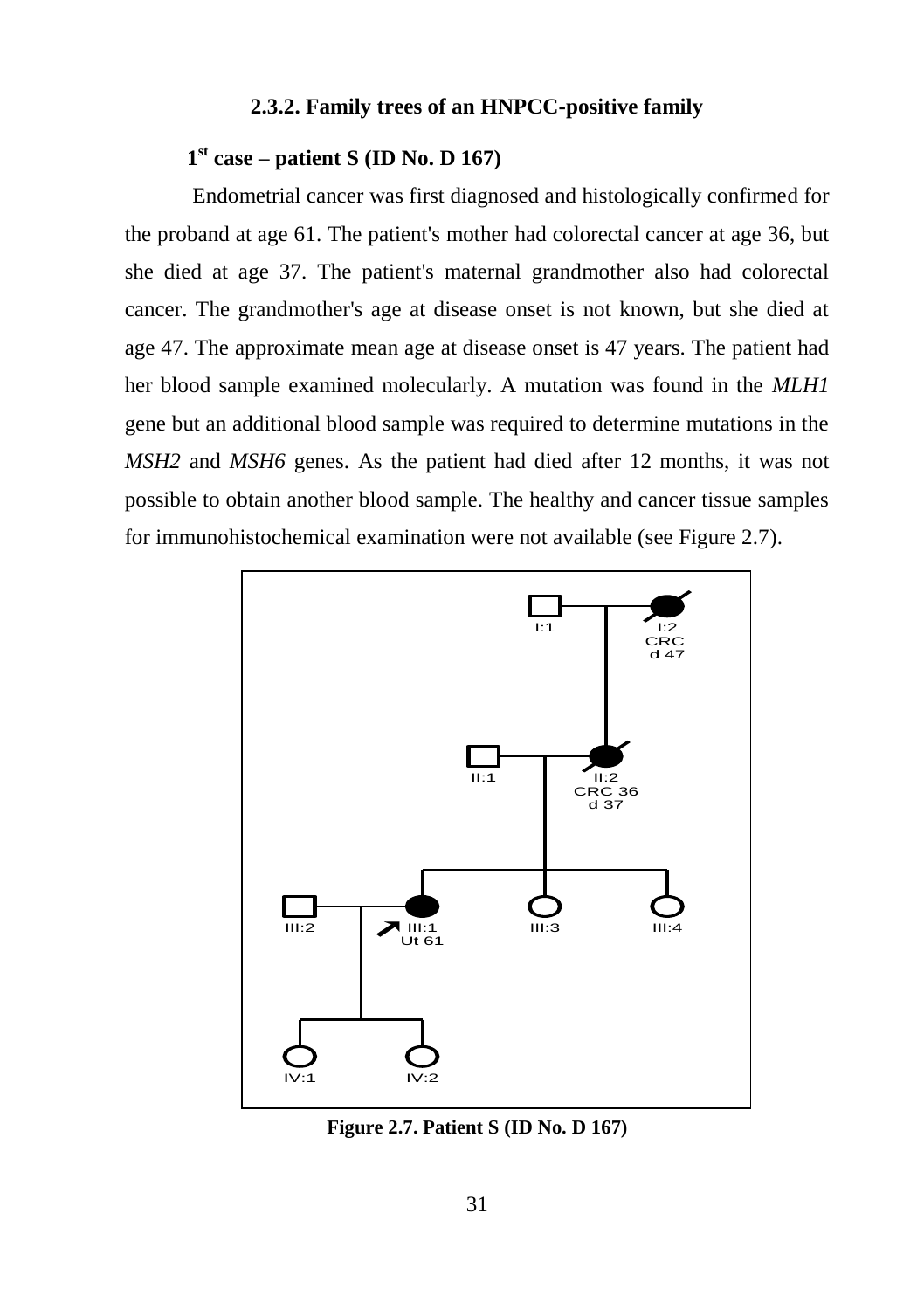## **2 nd case – patient A (ID No. F 004)**

Endometrial cancer was first diagnosed and histologically confirmed for the patient at age 54. Patient's father had colorectal cancer and died aged 56. Patient's paternal grandmother had colorectal cancer at age 55. No mutations were found in the *MLH1*, *MSH2* and *MSH6* genes during molecular examination. Healthy and cancer tissue samples were not available for immunohistochemical examination (see Figure 2.8).



**Figure 2.8. Patient A (ID No. F 004)**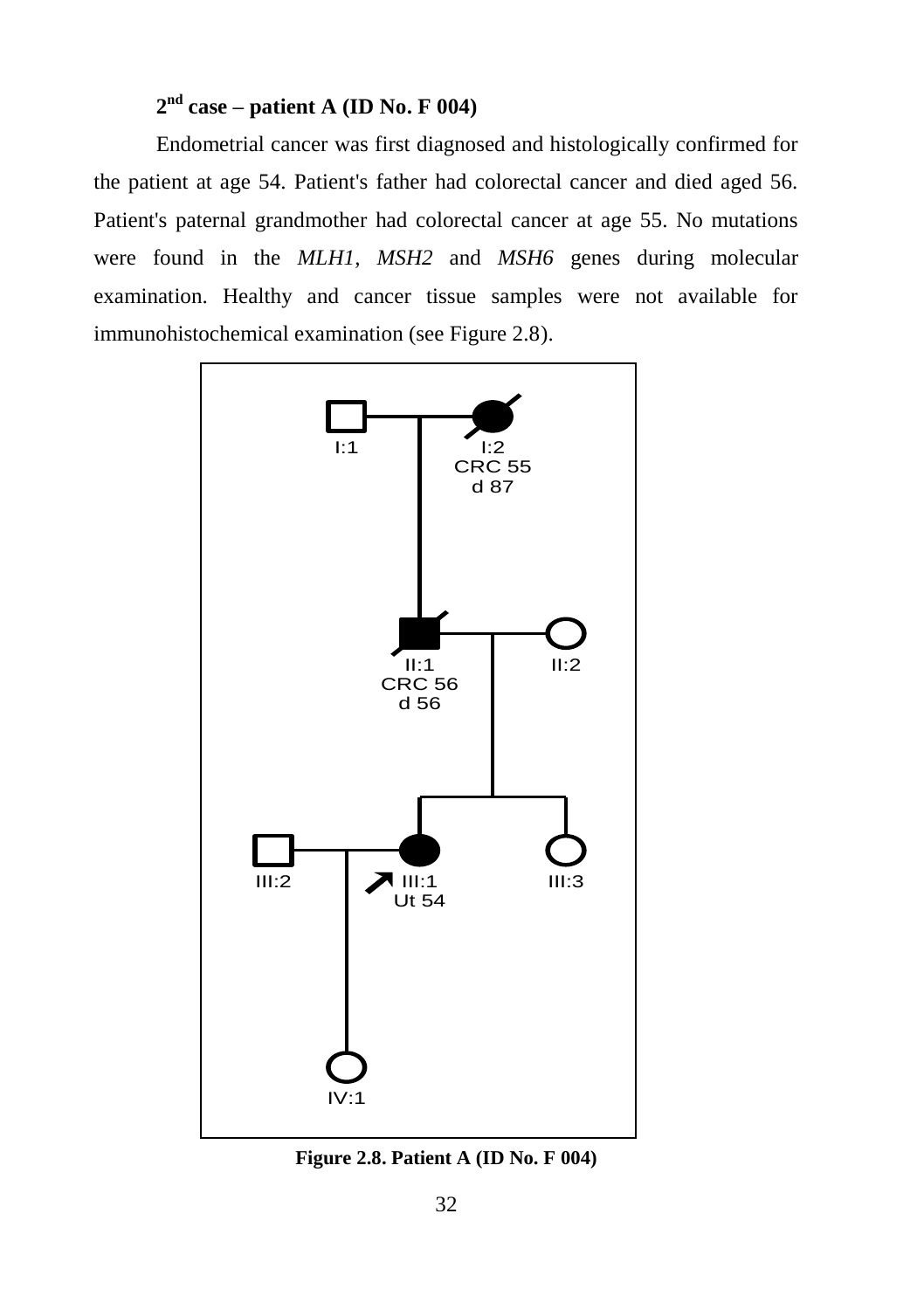## **3. DISCUSSION**

<span id="page-33-0"></span>Several studies on endometrial cancer exist according to literature (Lynch et al., 1966; Hakala et al., 1991; Boltenberg et al., 1990). Lynch et al. (1966) indicate a study in which for 154 probands with endometrial cancer, similar symptoms were found in their first-degree relatives in 20 (13.0%) cases. The authors of another study indicated the connection of 4% of cases with HEC in families (mothers and sisters) by collecting oncological family histories for 51 patients with endometrial cancer (Boltenberg et al., 1990). In a similar study another group of authors distinguished patients with HEC in 8% of cases (Ollikainen et al., 2005).

This study included 704 consecutive patients with first diagnosed EC and, according to the diagnostic criteria, EC had been found for first-degree relatives in 19 (2.7%) families. The results were slightly different from the data available in literature which could be explained by having a much larger number of patients corresponding with the diagnostic criteria participating in the study, thus promoting higher credibility, i.e. the number of HEC patients was proportionally 2–3 times lower.

Longitudinal studies on the HNPCC syndrome have linked it with HEC, indicating that endometrial cancer is the second most common localization in these families after colorectal cancer. According to several authors, the risk of becoming afflicted with endometrial cancer is estimated between 40 and 60% in the framework of this syndrome (Aarnio et al., 1999; Dunlop et al., 1997). Our study included 704 patients with first diagnosed endometrial cancer over a four year period to determine how often, according to the diagnostic criteria, HEC occurs in families if in multiple generations several female blood relatives have had endometrial cancer as well as how often HEC occurs in the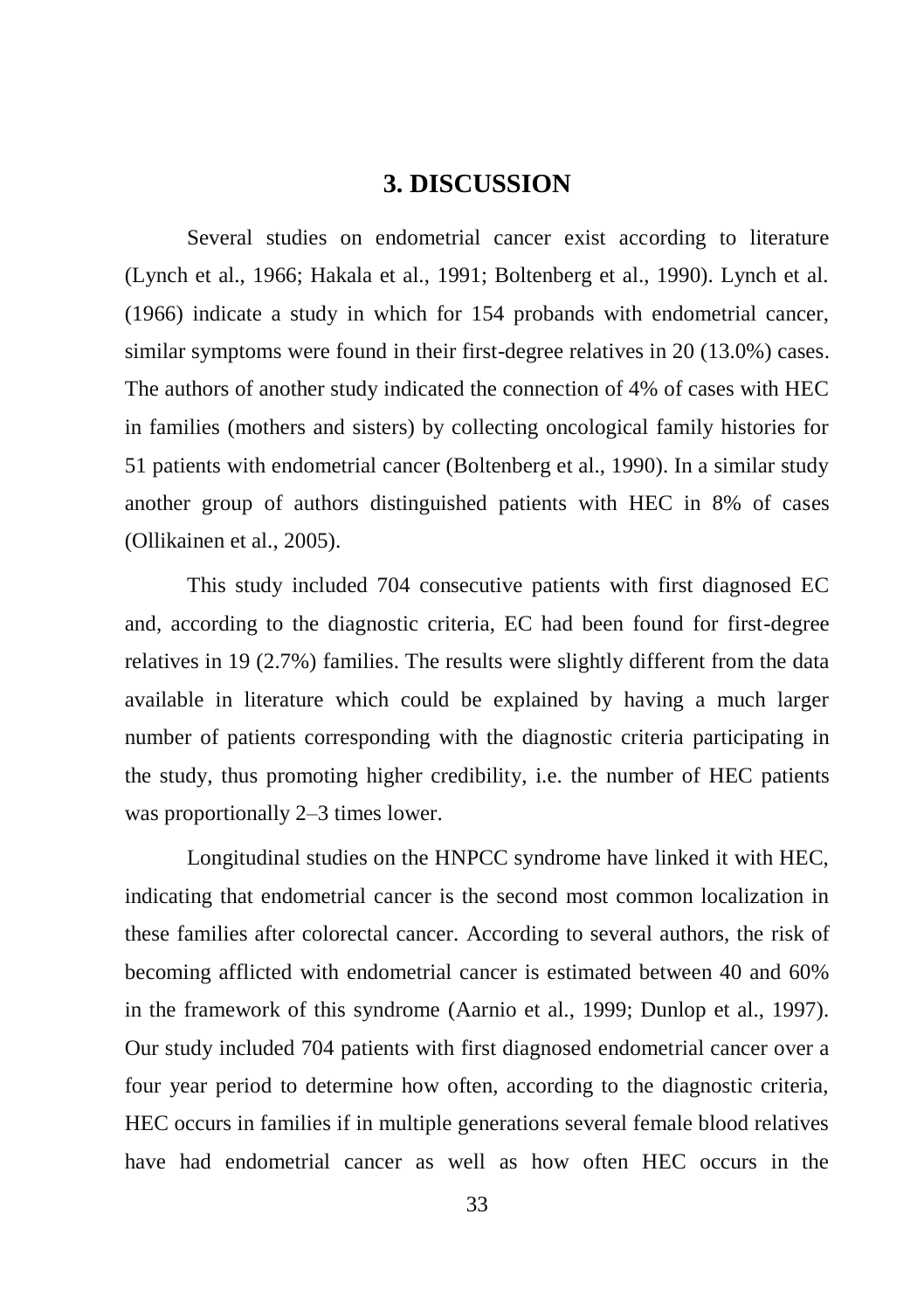framework of the HNPCC syndrome. The study results described in literature overall indicate an autosomal dominant heredity in families for patients with endometrial cancer (Lynch et al., 1966; Boltenberg et al., 1990; Ollikainen et al., 2005). According to our study, there are genetic mechanisms which possess hereditary tendencies.

In our study the existence of site-specific HEC as a separate genetic model coincides with similar data in the works of other authors (Boltenberg et al., 1990; Ollikainen et al., 2005). In the other group with the same genetic model there are families in which one of first-degree relatives has had colorectal cancer, endometrial cancer, ovarian cancer, according to the Amsterdam I or Amsterdam II criteria. A study is described where typical characteristics in the case of HNPCC have been found in 9/326 (3.1%) patients (Prat et al., 2007). According to literature, colorectal cancer is found in 1–5% cases in families with the HNPCC syndrome (Mecklin, 1987; Suomi et al., 1995). In several studies with patients with Lynch syndrome, endometrial cancer was common in 1.8 to 2.1% cases (Goodfellow et al., 2003; Ollikainen et al., 2005; Hampel et al., 2006). HNPCC might be one of the most common hereditary diseases; its incidence is 1/200 and 1/2000 in the population (Kee and Collins, 1991). Endometrial cancer is the second most common localization in families with the HNPCC syndrome (Marx, 1991; Mecklin and Jarvinen, 1991; Watson and Lynch, 1993). Based on the data of the average endometrial cancer incidence in Latvia, more than a half of all the endometrial cancer cases in Latvia were included. The results indicate the incidence of HEC in families with a positive oncological family history  $-10/704$  (1.42%) cases of the HEC syndrome and 9/704 (1.28%) within the HNPCC syndrome.

Apart from the already known mutations of the MMR genes responsible for HEC, genes with low and medium penetrance have also been identified and they are most likely influenced by multiple factors (Spurdle et al., 2011; Long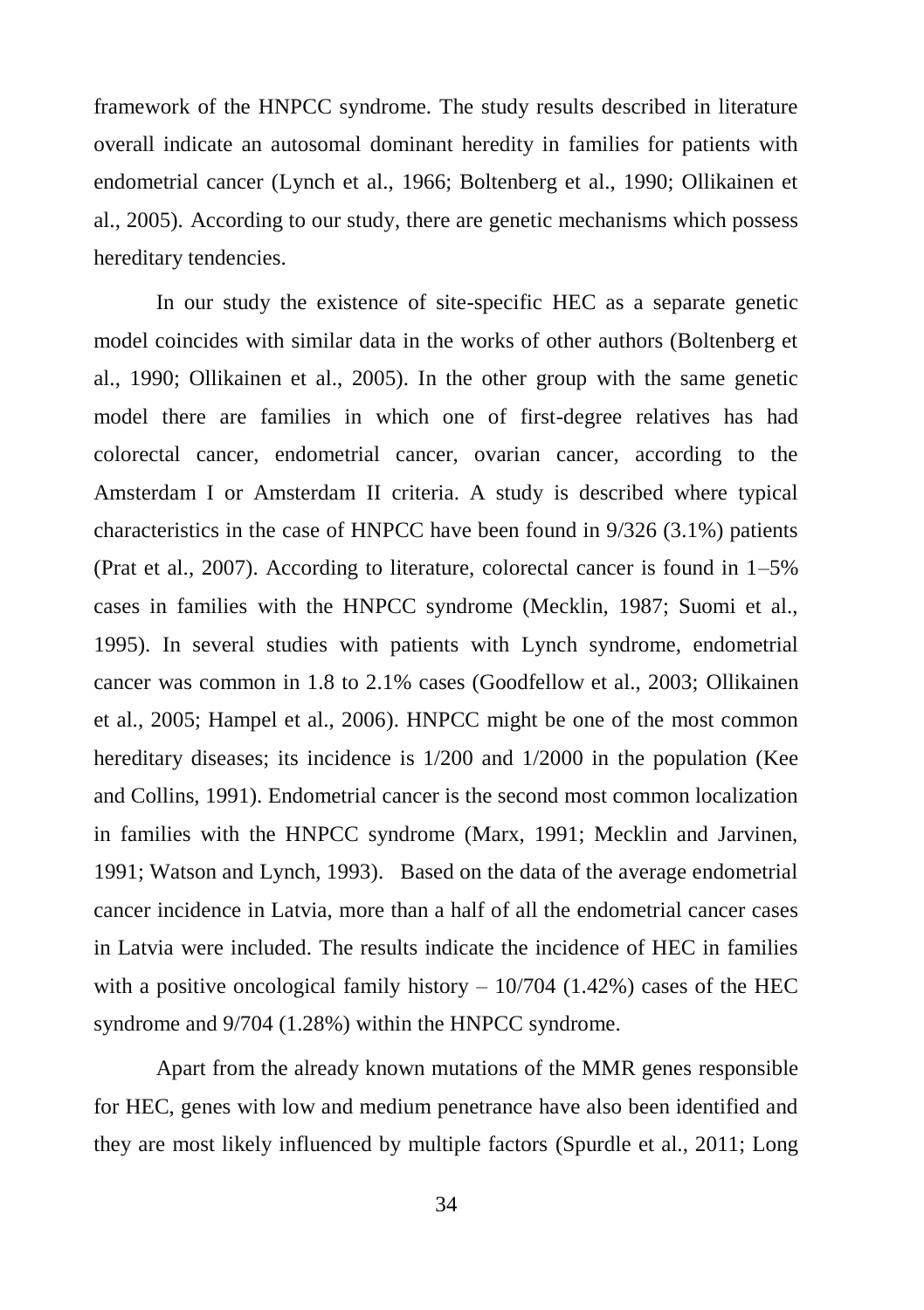et al., 2012; Delahanty et al., 2013). However, this particular study focuses on patients with Lynch syndrome. It is known that sporadic endometrial cancer is more commonly diagnosed at an earlier stage but in about 10–15% of cases the cause of death is metastases. An even greater risk for an early recurrent tumour or metastases is for patients with Lynch syndrome. British and Danish scientists have done a study with 269 women from families with Lynch syndrome in connection with a survival study programme. The programme plans that women from these families where cancer symptoms had not been recognized to date would undergo ultrasound examinations. Two women had changes 6–24 months after an ultrasound examination. Endometrial cancer at an early stage was discovered by performing fractional abrasion of the uterus during normal ultrasound checkup (Dove et al., 2002).

In another study in the Netherlands, by performing vacuum aspiration for endometrial biopsy changes were found in three cases eight months after normal ultrasonographic examination (Rijcken et al., 2003). In a similar study in Finland 175 women with Lynch syndrome underwent transvaginal ultrasound. For six out of 11 patients examined cancer was detected by vacuum aspiration for endometrial biopsy (Renkonen-Sinsalo et al., 2007). In addition, American researchers did a study with 315 patients who had gene mutations. 61 women underwent complete risk-reducing hysterectomy. By continuing surveillance over ten years, it was discovered that in 33% of cases women who had not undergone risk-reducing surgery developed endometrial cancer (Schmeler et al., 2006).

Endometrial cancer is most commonly diagnosed from age 55 to age 75 in the general population (Lynch et al., 1994). The age of onset for all hereditary cancers is generally lower than for sporadic cancers (Lynch et al., 1966; Hakala et al., 1991; Benatti et al., 1993). However, there are studies in which HEC risk increases with age, such as after age 70 up to 71% (Hendriks et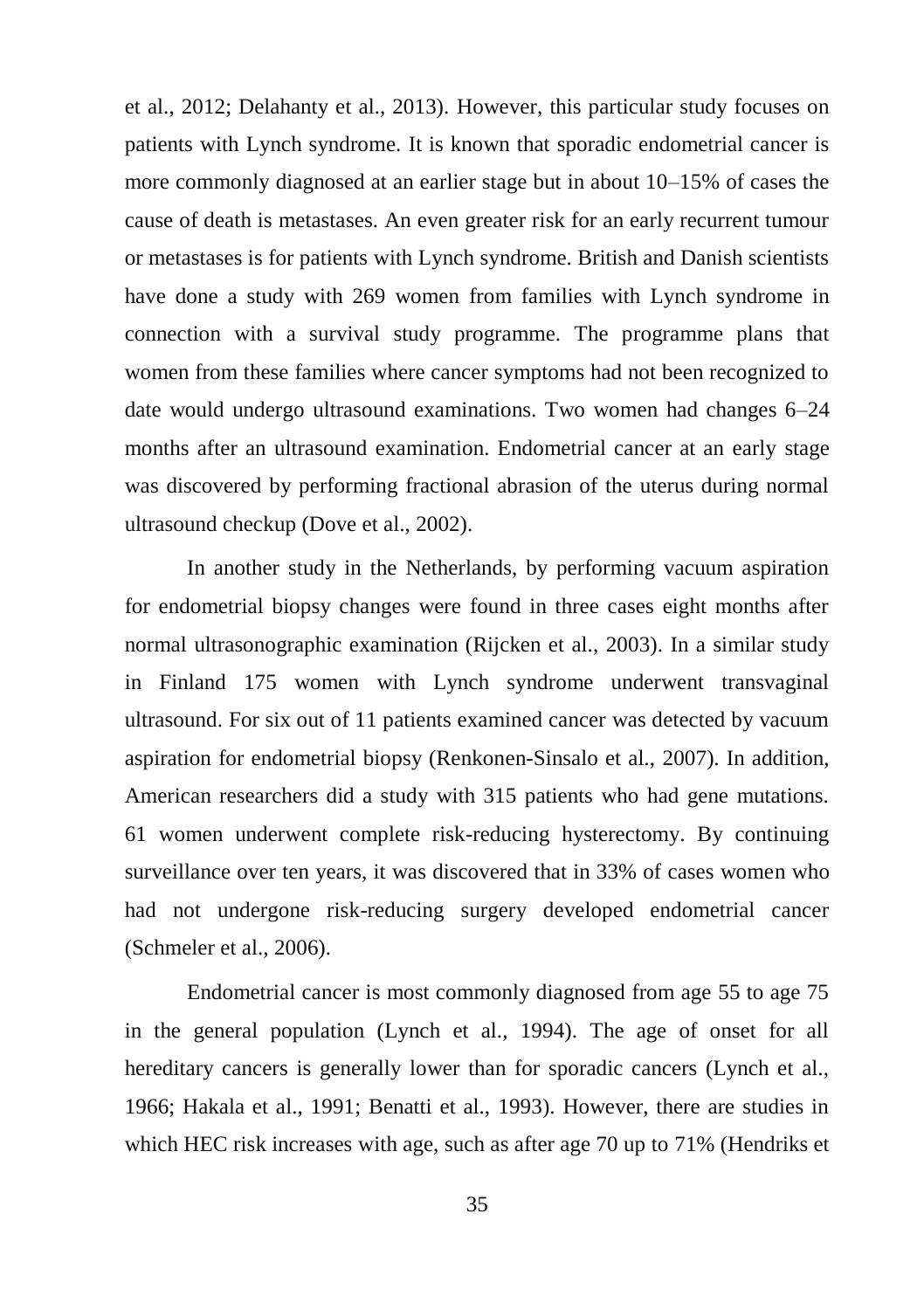al., 2004). According to several studies, endometrial cancer patients with the HNPCC syndrome under age 50 are mutation carriers in 4.9 to 9% cases (Berends et al., 2003; Lu et al., 2005; Hampel et al., 2006). There is a study in which its authors (Prat et al., 2007) have described patients with endometrial cancer without distinguishing the 50-year-old mark but noting the mean age at disease onset to be 61.8 and 65.3 years. However, in another study a different age of onset was indicated at 48.3 years with 26 patients involved in the study (Hakala et al., 1991). Overall results show that a higher risk of developing endometrial cancer, including HEC, is during the menopausal and postmenopausal period. A group of authors determined the median age as less than 55 years by analysing data from 13 European countries, taking the endometrial cancer risk factors into account (Bray et al., 2005).

 This study shows that for the hereditary group endometrial cancer was diagnosed in stage I in 15/19 (78.9%) cases while 1/19 (5.3%) patients had stage II. Compared with the sporadic group, HEC patients were more often diagnosed in stage I than sporadic endometrial cancer patients  $-419$  (61.2%). On the contrary, there were three (15.8%) HEC patients whose stage was not specified which is proportionally almost twice as many as among the sporadic endometrial cancer patients  $-60$  (8.7%). If this is compared to some of the previously mentioned studies, it can be seen that in the HEC group the number of cases in stage I, which is 12 (60%), has a lower frequency compared to the 343 (77.6%) cases in the sporadic group, whereas in stage III the indicators are higher in the hereditary group at four (20%) cases contrasted with the control group – 24 (5.4%) (Hakala, 1991).

In relation to our results, it could be explained by our research having more patients (704) and wider age intervals. In this study most patients (434/704) were diagnosed with endometrial cancer in stage I. Oncological family history was collected according to the previously described diagnostic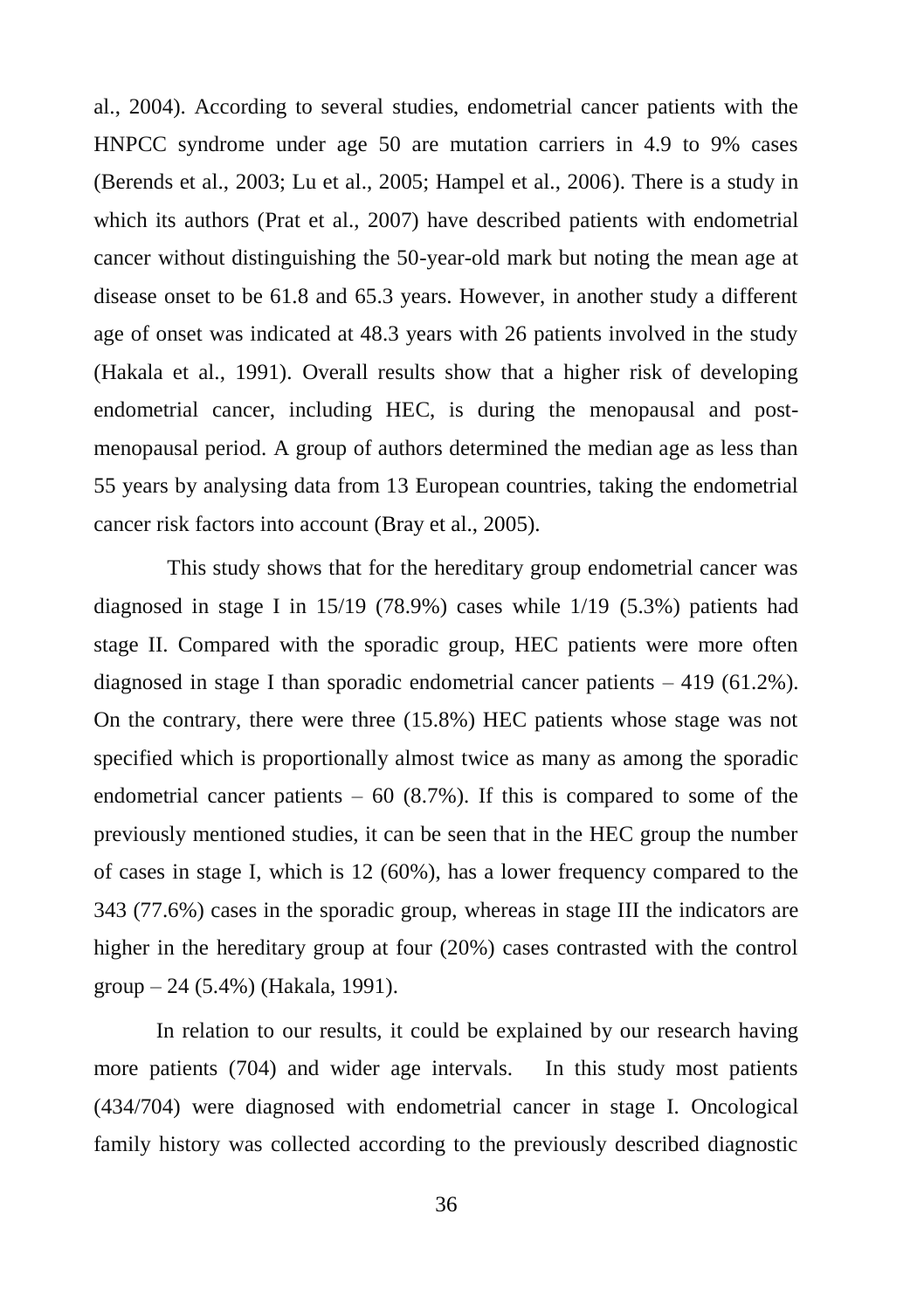criteria but not all of the patients knew the possible oncological diagnosis of their first- or second-degree relatives precisely. As stage I was more often diagnosed in younger patients, family history could be collected with higher precision.

If the results are compared with other gynaecological cancer localizations and breast cancer during the period of our study from 2006 to 2009 for patients who were treated at the Latvian Oncology Centre, they are as follows: in stage I ovarian cancer was found in 17.8% of cases, cervical cancer – 36.8% of cases, vulvar cancer –  $14.5\%$  of cases and breast cancer – 26.9% of cases (Centre of Health Economics of Latvia, 2009). Patients with endometrial cancer have a rather early diagnosis which can be explained by the fact that after the first symptom, i.e. bleeding from the reproductive tract women seek gynaecological help and pay attention to oncological diseases in the family, including endometrial cancer for close female relatives.

The number of Grade 1 and Grade 2 patients in the hereditary group was slightly higher than the sporadic group but overall the data were similar. The results did not differ much from the research of other authors (Hakala et al., 1991; Berends et al., 2003). Overall the results indicate there is not a significant difference in the stage of disease and the degree of differentiation in the HEC group.

 It is possible to assess cancer process and the efficacy of therapy from the survival rate of patients and the recurrence of cancer or metastases at different time periods after therapy. It is influenced by the stage of disease at diagnosis. Histological findings are also important in the cancer process development. One of the most important factors for patients with endometrial cancer is the stage of disease. The five-year survival rate for patients with endometrial cancer after surgical treatment in stage I is  $85-95\%$ , in stage II – 75%, in stage III – 50%, and in stage IV – 20% (Chiang, 2011). In most cases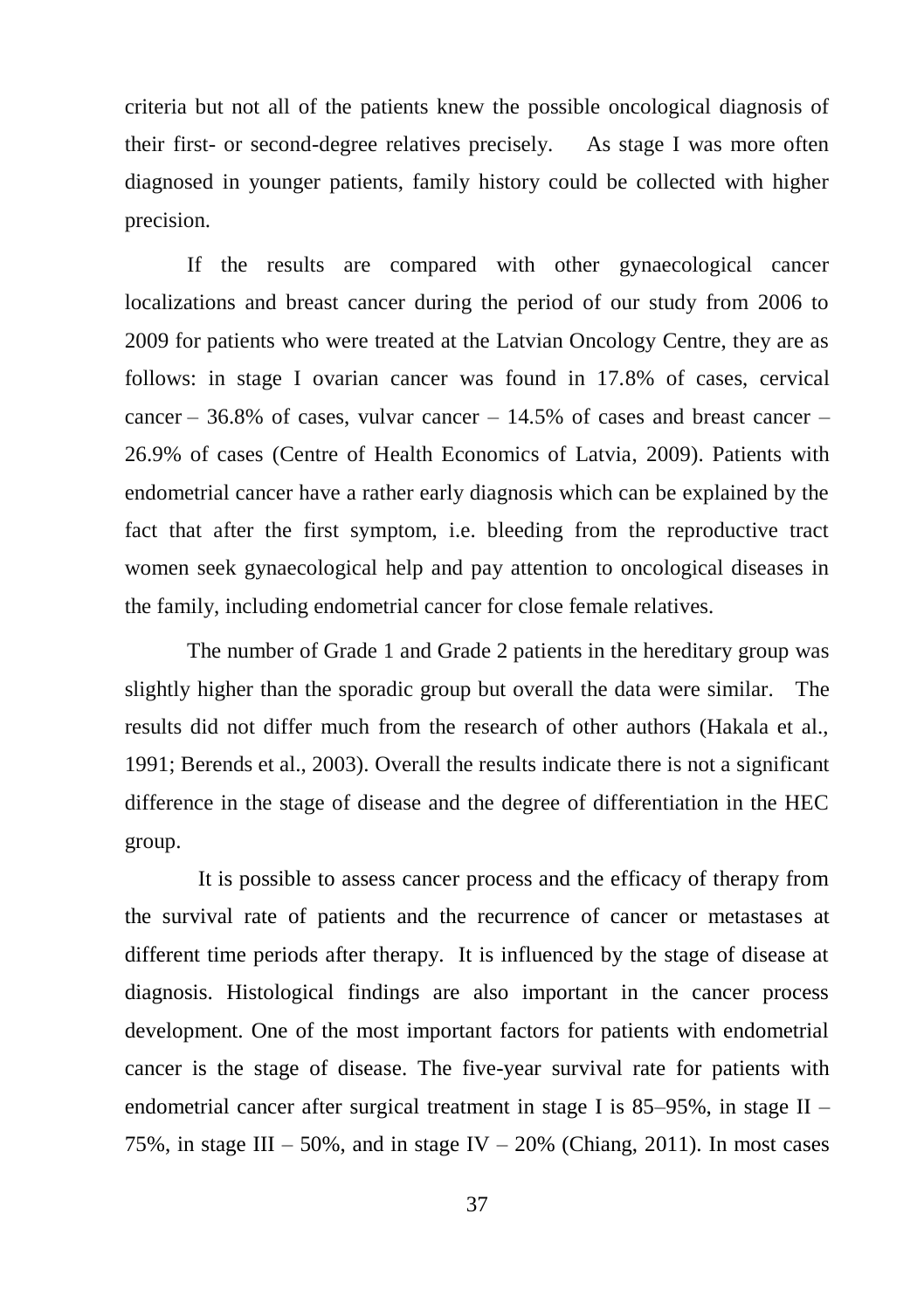recurrences or metastases were found two years after treatment. Literature shows that most endometrial cancer patients are at an early stage, while 10–15% of these patients died from recurrent cancer or metastases. During the first two years of this study (2006 and 2007) recurrences or metastases were found in various organs as well as another cancer localization for nearly a half of the hereditary group's patients  $-9/19$  (47.4%). This draws attention to an increased aggressiveness of hereditary cancers compared with other endometrial cancers in the population despite the endometrial cancer patients having a rather early diagnosis and undergoing radical treatment. As there are no data about similar endometrial cancer findings in scientific literature, it cannot be compared with other studies.

In this study hereditary cancers not only had a higher risk of recurring or metastasizing but also higher mortality rates caused by the progress of cancer, compared to the sporadic group in which patients' diagnosis is not related to possible gene mutations. Five-year survival has been analysed in literature according to a cancer data base in the Netherlands. Data with varying ages and disease stages have been compared for 50 patients with endometrial cancer and the HNPCC syndrome against 100 patients with sporadic endometrial cancer, indicating that there is not a significant difference in five-year survival between the two groups. In stage I five-year survival was 92% for hereditary patients and 91% for sporadic patients, whereas in stage III five-year survival was 72% for hereditary patients and 50% for sporadic patients (Boks et al., 2002). The results of this study indicate higher mortality among HEC patients which could mean higher aggressiveness at the beginning of the disease process. This is further reinforced by a higher proportion of HEC patients having recurrences and metastases compared with the sporadic group.

In the further data summarization period, adding data on the deceased patients up to 1 December 2013, significant changes were not observed. Both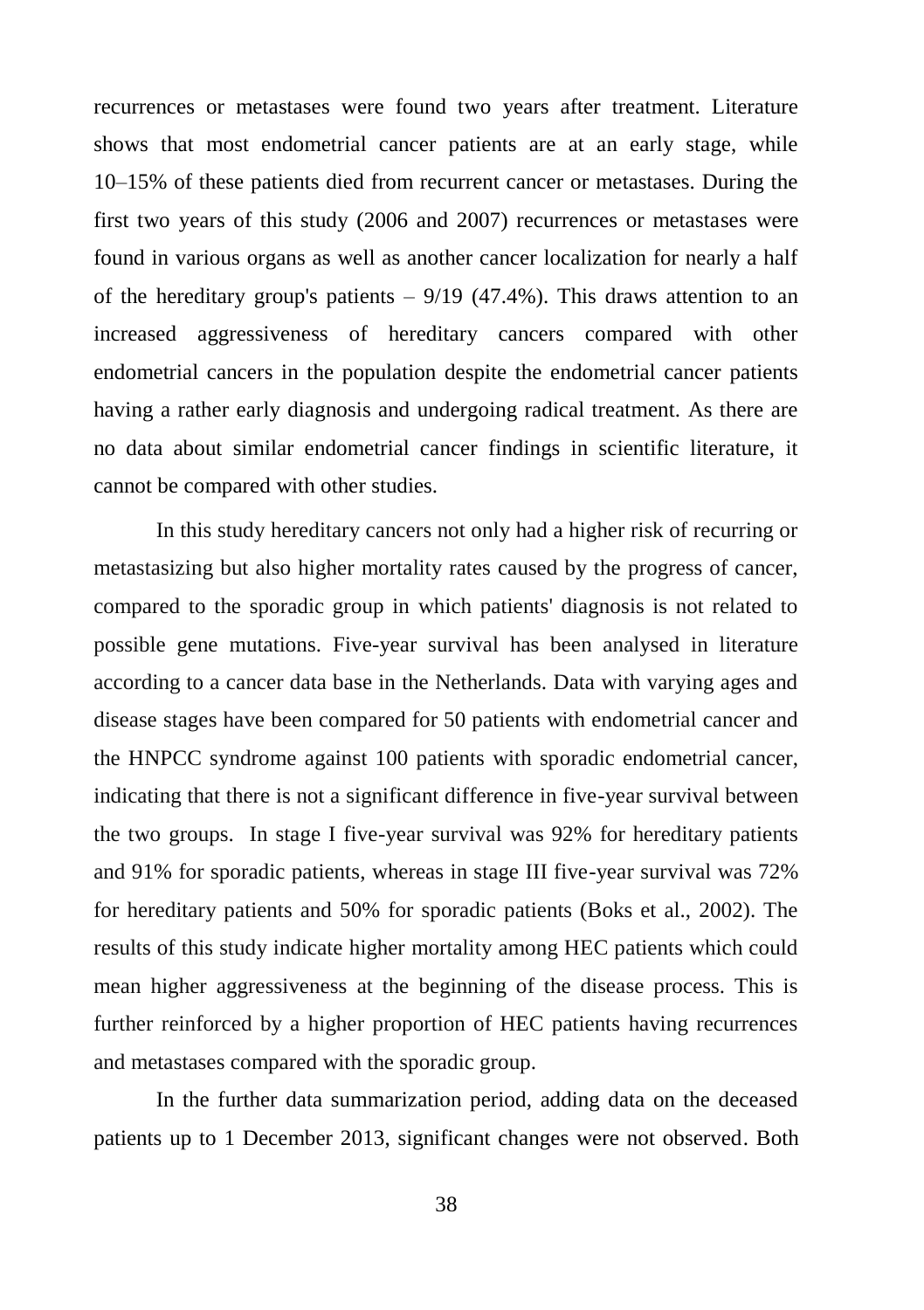groups had a similar increase in the number of deceased patients. As there were comparatively few patients in the HEC group, this was responsible for a rather high percentage of deceased patients. If the data up to April 2010 and further up to December 2013 are compared, then no significant changes can be observed over the course of several years. With a wider selection of patients in the HEC group small differences in survival could develop.

In families with Lynch syndrome and further development of colorectal cancer the frequency of mutations is 85–90% in the *MLH1* and *MSH2* genes and 10–15% in the *MSH6* genes (Goodfellow et al., 2003; Quehenberger et al., 2005). Mutations in the *MSH2* and *MSH6* genes are more common for patients with endometrial cancer in the framework of the HNPCC syndrome (Doll et al., 2008; Garg et al., 2009). Mutations in the *MSH6* gene are common in older (after age 55) endometrial cancer patients (Wagner et al., 2001). MSI for endometrial cancer patients is common in 75% of cases that came about in the case of the HNPCC syndrome (Matias-guiu et al., 2001; Prat et al., 2007).

According to literature, immunohistochemical examination is one of the applicable methods to diagnose HEC more precisely, while previously selecting patients according to the diagnostic criteria, mutation carriers and considering the age of patients (50–60 years of age) (Kwon et al., 2011).

The hypotheses put forward have been confirmed – the characterizing mutations of HEC in Latvia can be found in the *MLH1*, *MSH2* and *MSH6* genes.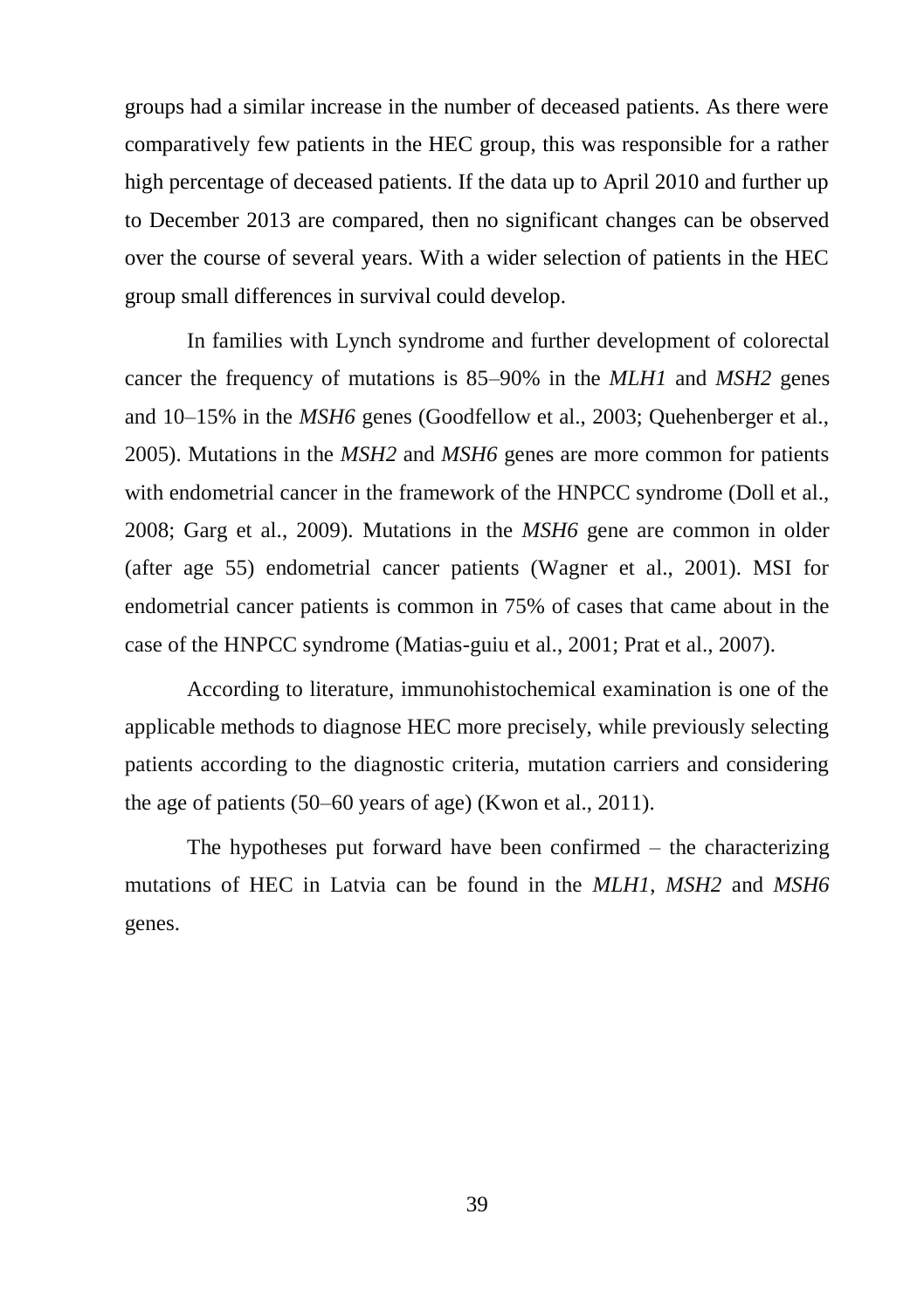## **4. CONCLUSIONS**

- <span id="page-40-0"></span>1. Analysing the clinical characteristics in families with an oncological family history as well as families with first- and second-degree relatives unaffected by cancer, no significant survival, stage and degree of differentiation differences were observed between the hereditary group and the sporadic group.
- 2. The clinical prevalence of HEC for consecutive hospitalized EC patients is 2.7% (95% CI: 1.7–4.2%).
- 3. The predisposing mutations of the HEC syndrome in Latvia are located in the *MSH2* and *MSH6* genes.
- 4. The lack of gene protein expression of the *MSH2* and *MSH6* genes during immunohistochemical examination is not a sufficiently effective selection criterion to discover new *MSH2* and *MSH6* gene mutation carriers in a group of consecutively hospitalized endometrial cancer patients in Latvia.
- 5. The sporadic endometrial cancer group had better survival than the hereditary endometrial cancer group.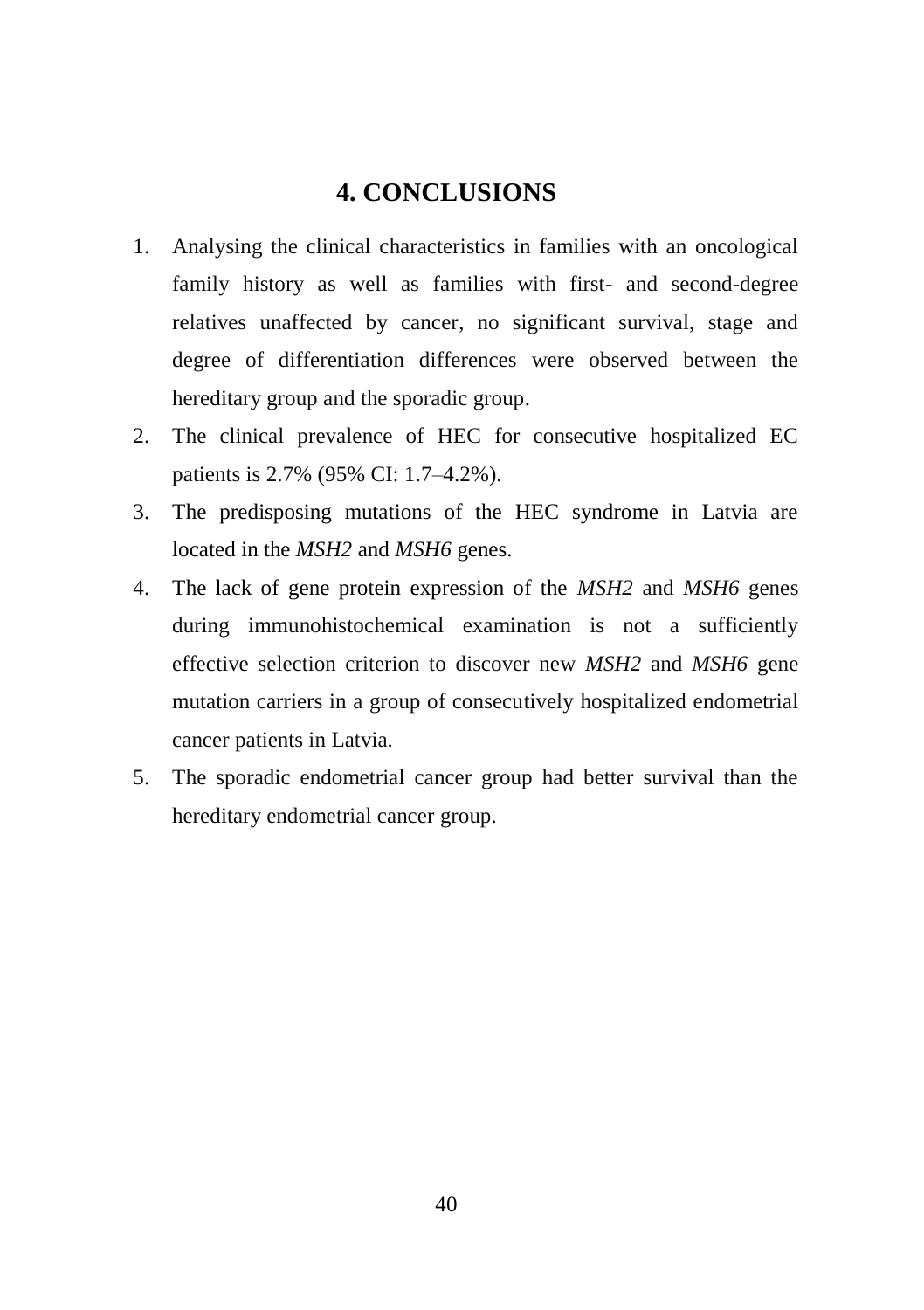## **5. PRACTICAL RECOMMENDATIONS**

- <span id="page-41-0"></span>1. Each endometrial cancer patient should have their oncological family history collected by the general practitioner and the gynaecologist.
- 2. Oncological family histories should be evaluated and families that correspond with the diagnostic criteria of HEC (Amsterdam criteria) should be identified.
- 3. Families that correspond with the diagnostic criteria of HEC (Amsterdam criteria) should be given appropriate prophylactic recommendations.
- 4. In families that correspond with the diagnostic criteria of HEC (Amsterdam criteria), family members of the afflicted patient should be offered full examination of the *MSH6*, *MSH2* and *MLH1* genes.
- 5. In families with confirmed *MSH6*, *MSH2* or *MLH1* gene mutations, healthy blood relatives should be offered mutation screening and all healthy and afflicted mutation carriers should receive prophylactic treatment.
- 6. Gynaecological and ultrasound examinations are recommended once per year for blood relatives with proven *MSH2*, *MSH6* or *MLH1* gene mutations. In case of endometrial hyperplasia discovered during an ultrasound scan, the endometrium should be examined morphologically.
- 7. After the results of the examinations the risk of developing endometrial cancer should be explained to the person and radical hysterectomy offered.
- 8. People from families with confirmed site-specific HEC gene mutations who did not have any mutations discovered during screening should not take any prophylactic measures.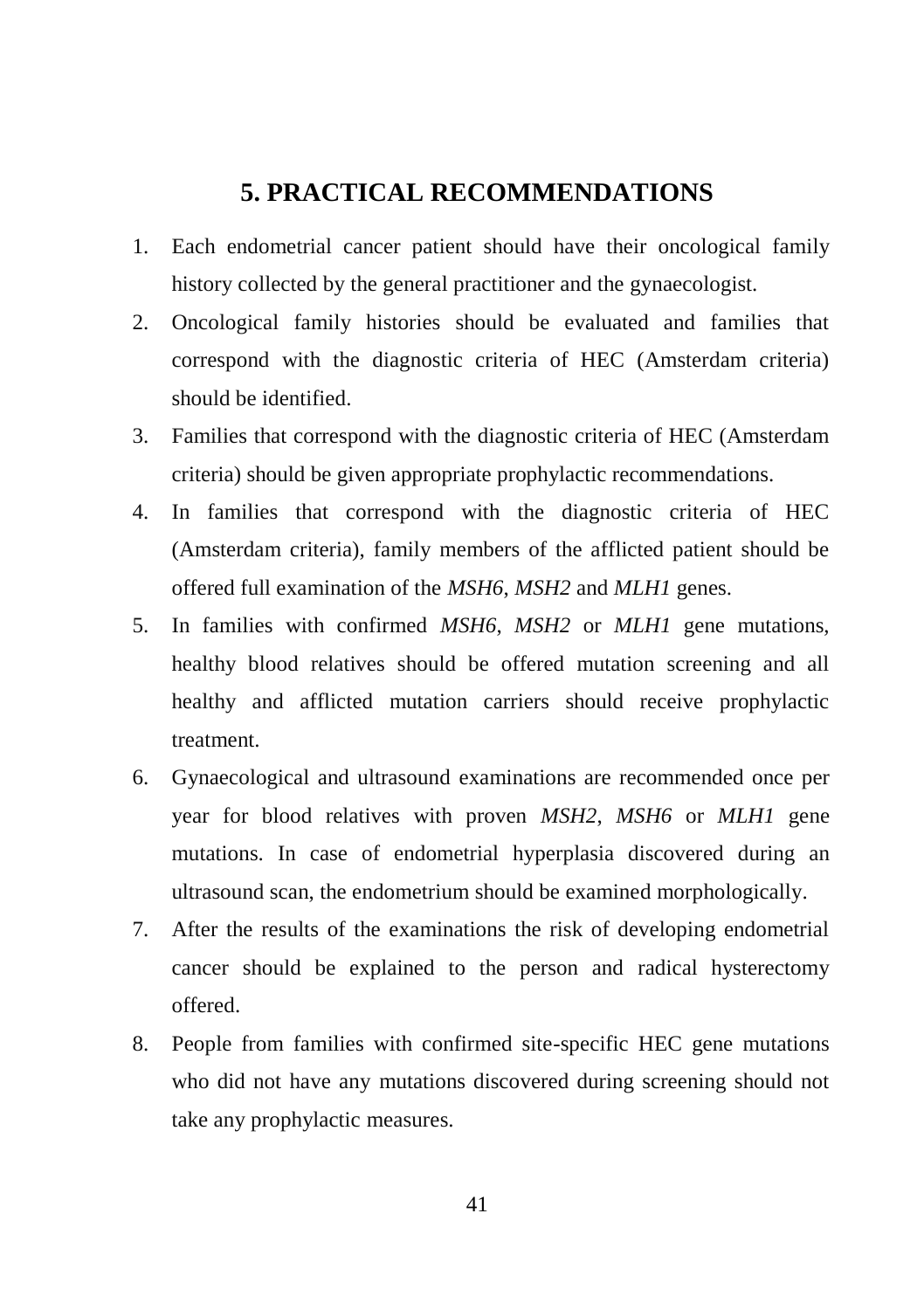9. Immunohistochemical examination of the protein expression of the *MSH2* and *MSH6* genes followed by a sequencing of these genes is recommended for families with the HEC syndrome and HNPCC syndrome with tumour cell aggregation.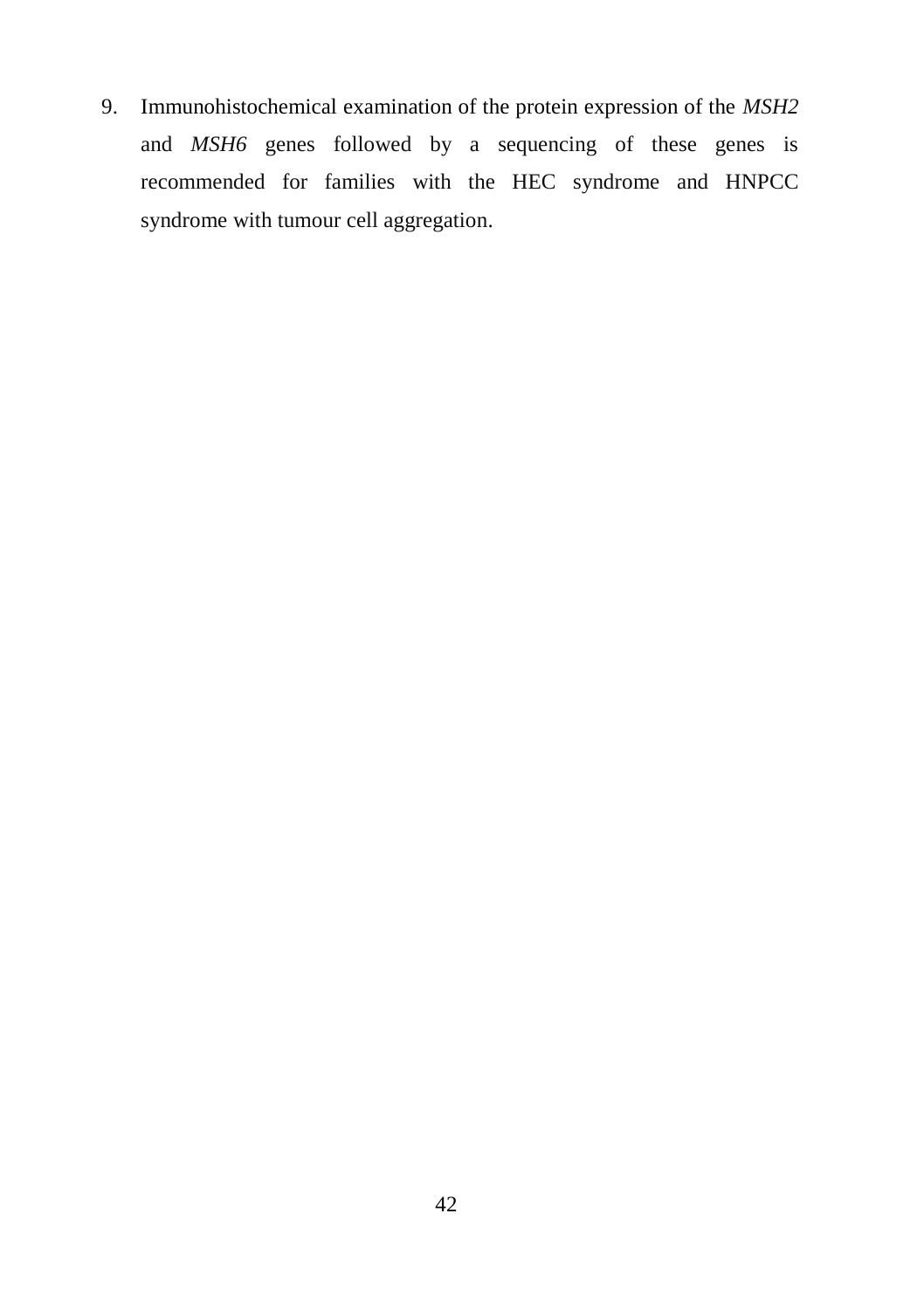## <span id="page-43-0"></span>**6. AUTHOR'S PUBLICATIONS AND REPORTS**

#### **Articles in peer-reviewed periodicals**

- 1. **Svampane L**., Strumfa I., Berzina D., Svampans M., Miklasevics E., Gardovskis J. Epidemiological analysis of hereditary endometrial cancer in a large study population. Arch Gynecol Obstet, 289: 1093–1099, 2014.
- 2. **Švampāne L**., Štrumfa I., Irmejs A., Borošenko V., Miklaševičs E., Gardovskis J. Pārmantotā endometrija vēža diagnostisko sindromu klīnisko datu analīze. RSU Zinātniskie raksti 2009. Internā medicīna. Ķirurģija. Medicīnas bāzes zinātnes. Stomatoloģija. Farmācija. 2010, 283–288.
- 3. Gardovskis J., Štrumfa I., Miklaševičs E., Irmejs A., Trofimovičs G., Vjaters E., Borošenko V., Melbārde-Gorkuša I., Gardovskis A., Vanags A., Ābele A., Subatniece S., Bitiņa M., **Švampāne L**., Žestkova J., Bērziņa D., Aksenoka K., Boka V., Puķītis A., Stāka A., Tihomirova L. Pārmantotie audzēji, to klīniskā un molekulārā izpēte, profilakses un agrīnas diagnostikas stratēģijas izstrāde. Latvijas iedzīvotāju dzīvildzi un dzīves kvalitāti apdraudošās slimības (zinātniskā analīze un galvenās rekomendācijas), Rīga, 2009, 57–66.
- 4. Gardovskis J., Štrumfa I., Miklaševičs E., Irmejs A., Trofimovičs G., Vjaters E., Borošenko V., Melbārde-Gorkuša I., Gardovskis A., Vanags A., Ābele A., Subatniece S., Bitiņa M., **Švampāne L**., Žestkova J., Bērziņa D., Aksenoka K., Boka V., Puķītis A., Stāka A., Tihomirova L. Epidemiological, clinical, molecular features and early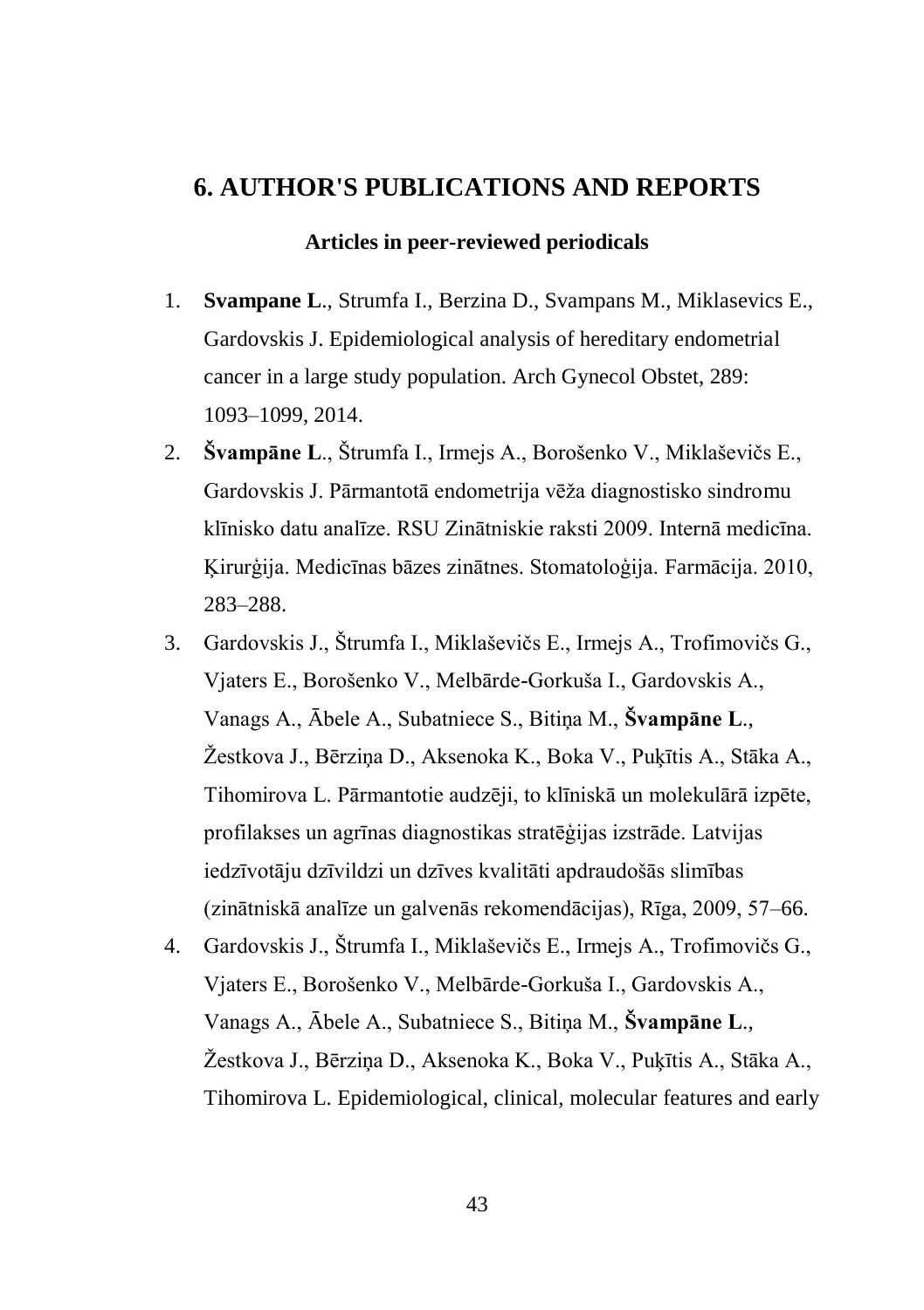detection strategy of most frequent hereditary cancers in Latvia. Proc. Latvian Acad.Sci. Section B, 2009, 63, 131–140.

- 5. **Švampāne L**., Irmejs A., Štrumfa I., Miklaševičs E., Gardovskis J. Pārmantotais endometrija vēzis – onkoloģiskās anamnēzes datu analīze I un II pakāpes radiniekiem. RSU Zinātniskie raksti 2008. Internā medicīna. Ķirurģija. Medicīnas bāzes zinātnes. Stomatoloģija. Farmācija. 2009, 138–144.
- 6. **Švampāne L**., Irmejs A., Gardovskis J., Miklaševičs E. Pārmantotais endometrija vēzis – ģimenes onkoloģiskās anamnēzes, sākotnējo klīnisko un histoloģisko datu analīze. RSU Zinātniskie raksti 2007. Internā medicīna. Ķirurģija. Medicīnas bāzes zinātnes. Stomatoloģija. Farmācija. 2008, 142–144.
- 7. **Švampāne L**., Irmejs A., Gardovskis J., Miklaševičs E. Pārmantotais endometrija vēzis (ģimenes onkoloģiskās anamnēzes analīze). RSU Zinātniskie raksti 2006. Internā medicīna. Ķirurģija. Medicīnas bāzes zinātnes. Stomatoloģija. Farmācija. 2007, 157–159.
- 8. **Svampane L**., Irmejs I., Miklasevics E., Gardovskis J. Hereditary endometrial cancer – analysis of the family cancer history. Acta Chirurgica Latviensis, 2006, pp.8–11.

#### **Theses**

- 1. **Svampane L**., Nesterenko E., Strumfa I., Irmejs A., Miklasevics E., Gardovskis J. Endometrial adenocarcinoma, genetic analysis in cancer families. Int J Gynecol Cancer, Volume 21, Supplement 3, October 2011.
- 2. **Švampāne L**., Štrumfa I., Miklaševičs E., Bērziņa D., Gardovskis J. Ģimenes onkoloģiskās anamnēzes un DNS molekulārās izmeklēšanas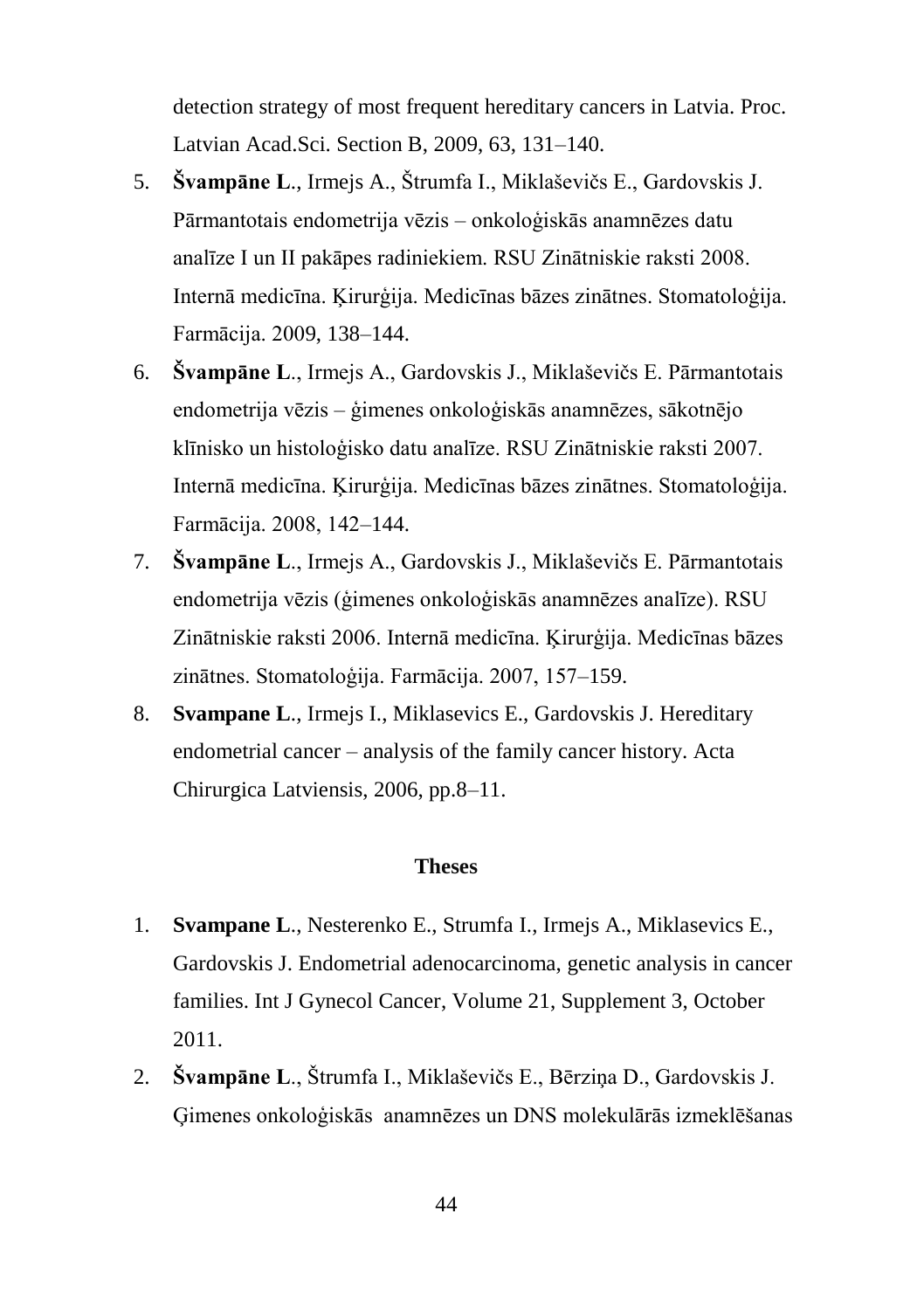loma agrīna parmantotā endometrija vēža diagnostikā. 2011. gada Zinātniskās konferences tēzes, RSU 2011., 274.

- 3. Bērziņa D., Borošenko V., **Švampāne L**., Žestkova J., Kalniete D., Subatniece S., Gardovskis J., Miklaševičs E. Mutāciju noteikšana mlh1 un msh2 gēnos HNPCC un HEC slimniekiem. 2010. gada Zinātniskās konferences tēzes, RSU 2010., 251.
- 4. Kalniete D., Borošenko V., **Švampāne L**., Žestkova J., Bērziņa D., Irmejs A., Subatniece S., Gardovskis J., Trofimovičs G., Miklaševičs E. msh2 un mlh1 gēnu lielo delēciju un insērciju sastopamība pacientiem ar HNPCC sindromu. 2010. gada Zinātniskās konferences tēzes, RSU 2010., 252.
- 5. **Svampane L**., Nesterenko E., Strumfa I., Irmejs A., Miklasevics E., Gardovskis J. Hereditary endometrial cancer risk in a family. Int J Gynecol Cancer, Volume 19, Supplement 2, October 2009, 356.
- 6. Bērziņa D., Žestkova J., Borošenko V., **Švampāne L**., Irmejs A., Kalniete D., Trofimovičs G., Gardovskis J., Miklaševičs E. MSH2 gēna mutācijas msh2 IVS5+3 A>T biežums starp pacientiem ar HNPCC un HEC. 2009. gada Zinātniskās konferences tēzes, RSU 2009., 174
- 7. Borosenko V., Irmejs A., Melbarde-Gorkusa I., Gardovskis A., Pavars M., **Svampane L**., Vanags A., Strumfa I., Miklasevics E., Trofimovics G., Gardovskis J. Initial results of colorectal cancer determined low penetrance genes reasearch in Latvia. 2009. gada Zinātniskās konferences tēzes, RSU 2009., 175.
- 8. **Švampāne L**., Irmejs A., Borošenko V., Miklaševičs E., Gardovskis J. Klīnisko datu analīze pārmantotā endometrija vēža gadījumā. 2009. gada Zinātniskās konferences tēzes, RSU 2009., 176.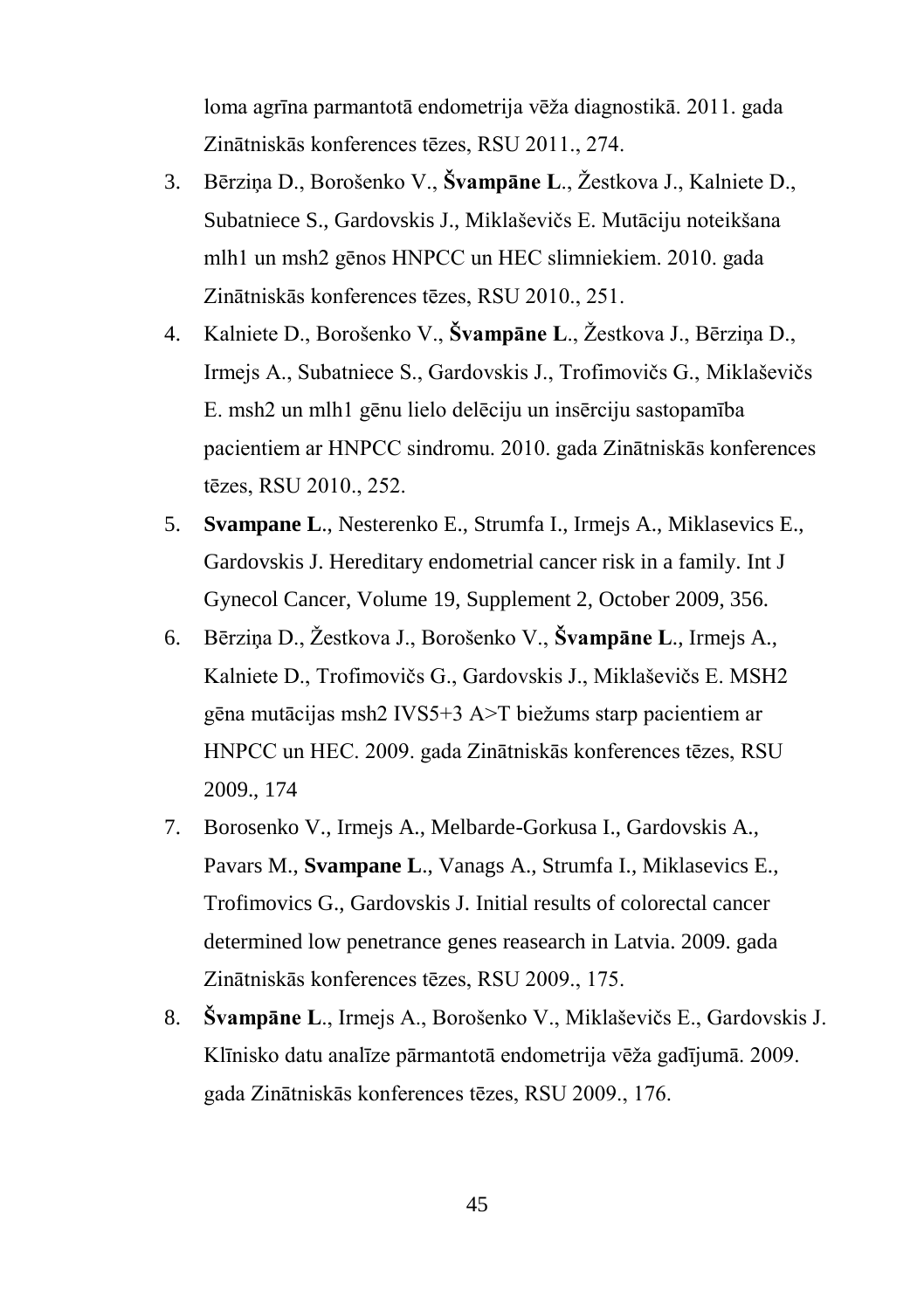- 9. **Švampāne L**., Irmejs A., Štrumfa I., Gardovskis J. Endometrija vēža slimnieču ģimenes onkoloģiskās anamnēzes datu analīze. 2008. gada Zinātniskās konferences tēzes, RSU 2008., 164.
- 10. **Švampāne L**., Irmejs A., Gardovskis J. Pārmantotais endometrija vēzis – ģimenes onkoloģiskās anamnēzes, klīnisko un histoloģisko datu analīze. 2007. gada Zinātniskās konferences tēzes, RSU 2007.
- 11. **Švampāne L**., Irmejs A., Gardovskis J. Pārmantotā endometrija vēža ģimenes onkoloģiskās anamnēzes, klīnisko un histoloģisko datu analīze. 4.Latvijas Ķirurģijas kongress, 31.05.– 01.06. 2007.
- 12. **Svampane L**., Irmejs A., Gardovskis J. Hereditary endometrial cancer study in Latvia – first analysis of the family cancer history. 2007. Abstract from ESGO (European Society of Gynaecological oncology), Berlin, Germany.
- 13. Irmejs A., **Svampane L**., Gardovskis J., Miklasevics E. First results on hereditary endometrial cancer study in Latvia. Cancer and Genetics, Lund University Hospital, 2006, p. 23.

#### **Reports related to the study**

- 1. **Svampane L**., Nesterenko E., Strumfa I., Irmejs A., Miklasevics E., Gardovskis J. Endometrial adenocarcinoma, genetic analysis in cancer families. 6. Latvijas Ginekologu un dzemdību speciālistu kongress, Rīga, Latvija, 14.10–15.10.2011.
- 2. **Svampane L**., Nesterenko E., Strumfa I., Irmejs A., Miklasevics E., Gardovskis J. Endometrial adenocarcinoma, genetic analysis in cancer families. 17th International meeting of the European Society of Gynaecological oncology (ESGO), Milan, Italy, 11.09.–14.09.2011.
- 3. **Švampāne L**., Štrumfa I., Miklaševičs E., Bērziņa D., Gardovskis J. Ģimenes onkoloģiskās anamnēzes un DNS molekulārās izmeklēšanas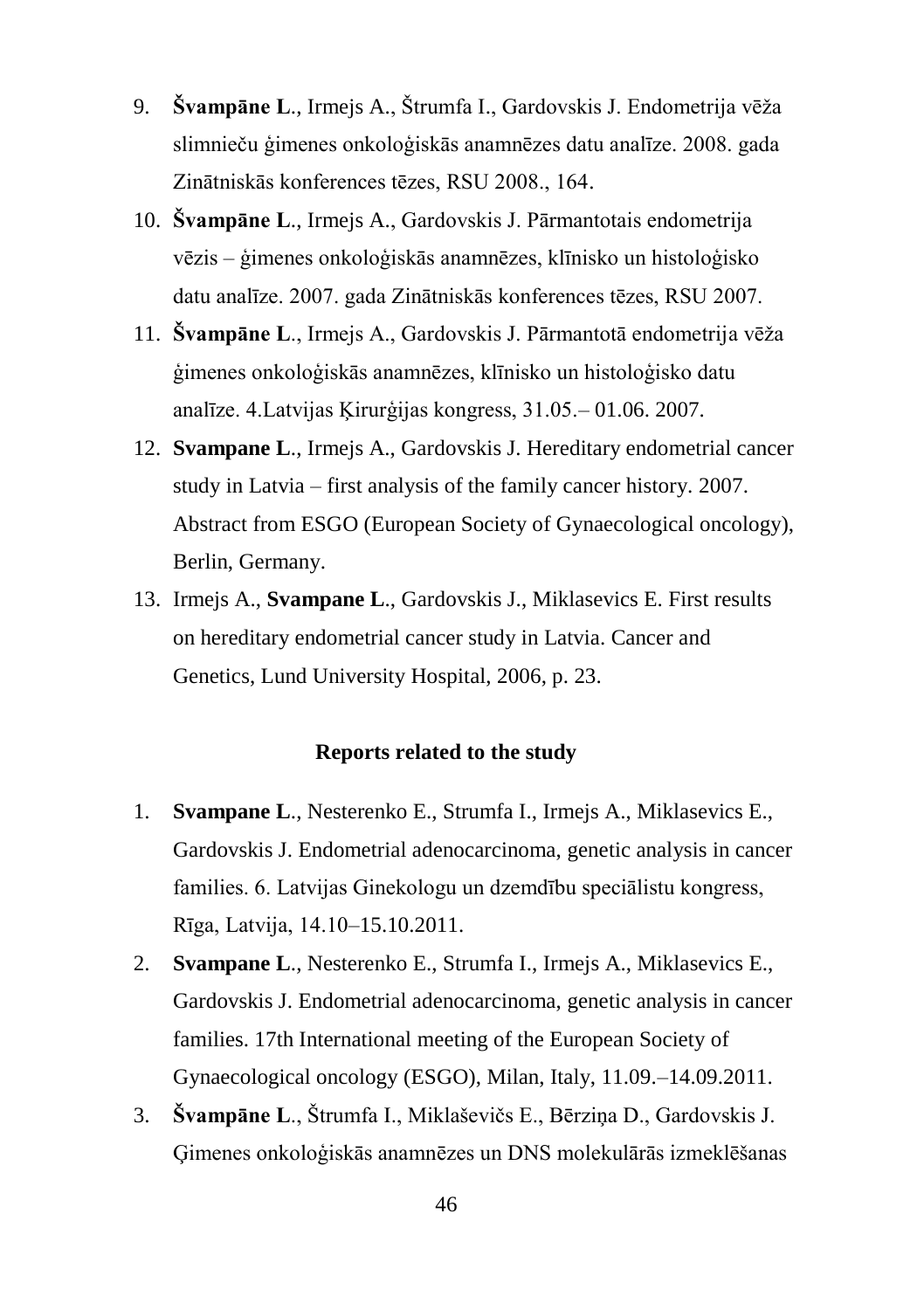loma agrīna parmantotā endometrija vēža diagnostikā. 2011. gada Zinātniskās konferences tēzes, RSU 2011.

- 4. **Švampāne L**. Enfometrija vēzis saistība ar ģimenes onkoloģisko anamnēzi. Latvijas onkoginekologu asociācijas sēde, 27.03.2009.
- 5. **Švampāne L**., Irmejs A., Štrumfa I., Gardovskis J. Endometrija vēža slimnieču ģimenes onkoloģiskās anamnēzes datu analīze. 2008. gada Zinātniskās konferences tēzes, RSU 2008.
- 6. **Švampāne L**., Irmejs A., Gardovskis J. Pārmantotais endometrija vēzis – ģimenes onkoloģiskās anamnēzes, klīnisko un histoloģisko datu analīze. 2007. gada Zinātniskās konferences tēzes, RSU 2007.
- 7. **Švampāne L**., Irmejs A., Gardovskis J. Pārmantotā endometrija vēža ģimenes onkoloģiskās anamnēzes, klīnisko un histoloģisko datu analīze. 4.Latvijas Ķirurģijas kongress, 31.05.– 01.06. 2007.
- 8. **Svampane L**., Irmejs A., Gardovskis J. Hereditary endometrial cancer study in Latvia – first analysis of the family cancer history. 15th International meeting of the European Society of Gynaecological oncology (ESGO), Berlin, Germany, 28.10.–01.11.2007.
- 9. **Švampāne L**. Pārmantotā endometrija vēža raksturojums. SIA RAKUS Zinātniskā konference "Onkoloģijas jaunumi 2007". 02.11.2007.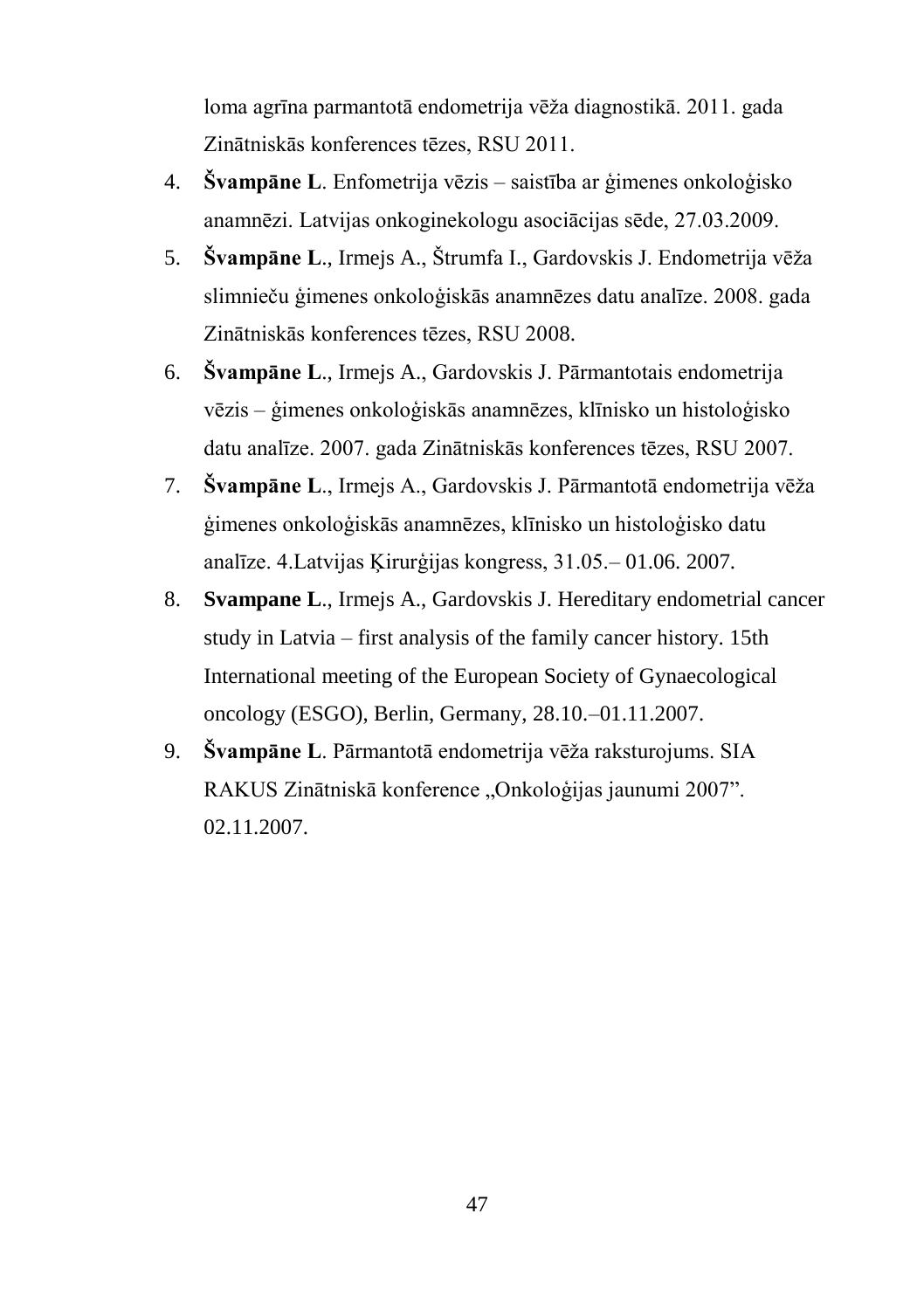#### **REFERENCES**

- <span id="page-48-0"></span>1. Aarnio M., Sankila R., Pukkala E., Salovaara R., Aaltonen L. A., Chapelle A. de la, et al. Cancer risk in mutation carriers of DNAmismatch-repair genes. Int. J. Cancer. 1999 Apr; 81(2): 214–218.
- 2. Agresti A., Coull B. A., Approximate is better than 'exact' for interval estimation of binomial proportions. Am. Stat. 1998 May; 52(2): 119–126.
- 3. Benatti P., Sassatelli R., Roncucci L., Pedroni M., Fante R. D., Gregorio C. et al. Tumour spectrum in hereditary non-polyposis colorectal cancer (HNPCC) and in families with "suspected HNPCC". A population-based study in northern Italy. Colorectal Cancer Study Group. Int. J. Cancer. 1993 May; 54(3): 371–377.
- 4. Berends M. J., Wu Y., Sijmons R. H., Sluis T. van der, Ek W. B., Ligtenberg M. J., et al. Toward new strategies to select young endometrial cancer patients for mismatch repair gene mutation analysis. J. Clin. Oncol. 2003 Dec; 21(23): 4364–4370.
- 5. Boks D. E., Trujillo A. P., Voogd A.C., Morreau H., Kenter G. G., Vasen H. F. Survival analysis of endometrial carcinoma associated with hereditary nonpolyposis colorectal cancer. Int. J. Cancer. 2002 Nov; 102(2): 198–200.
- 6. Boltenberg A., Furgyik S., Kullander S. Familial cancer aggregation in cases of adenocarcinoma corporis uteri. Acta Obstet Gynecol Scand. 1990; 69(3): 249–258.
- 7. Bray F., Dos Santos Silva I., Moller H., Weiderpass E. Endometrial cancer incidence trends in Europe: underlying determinants and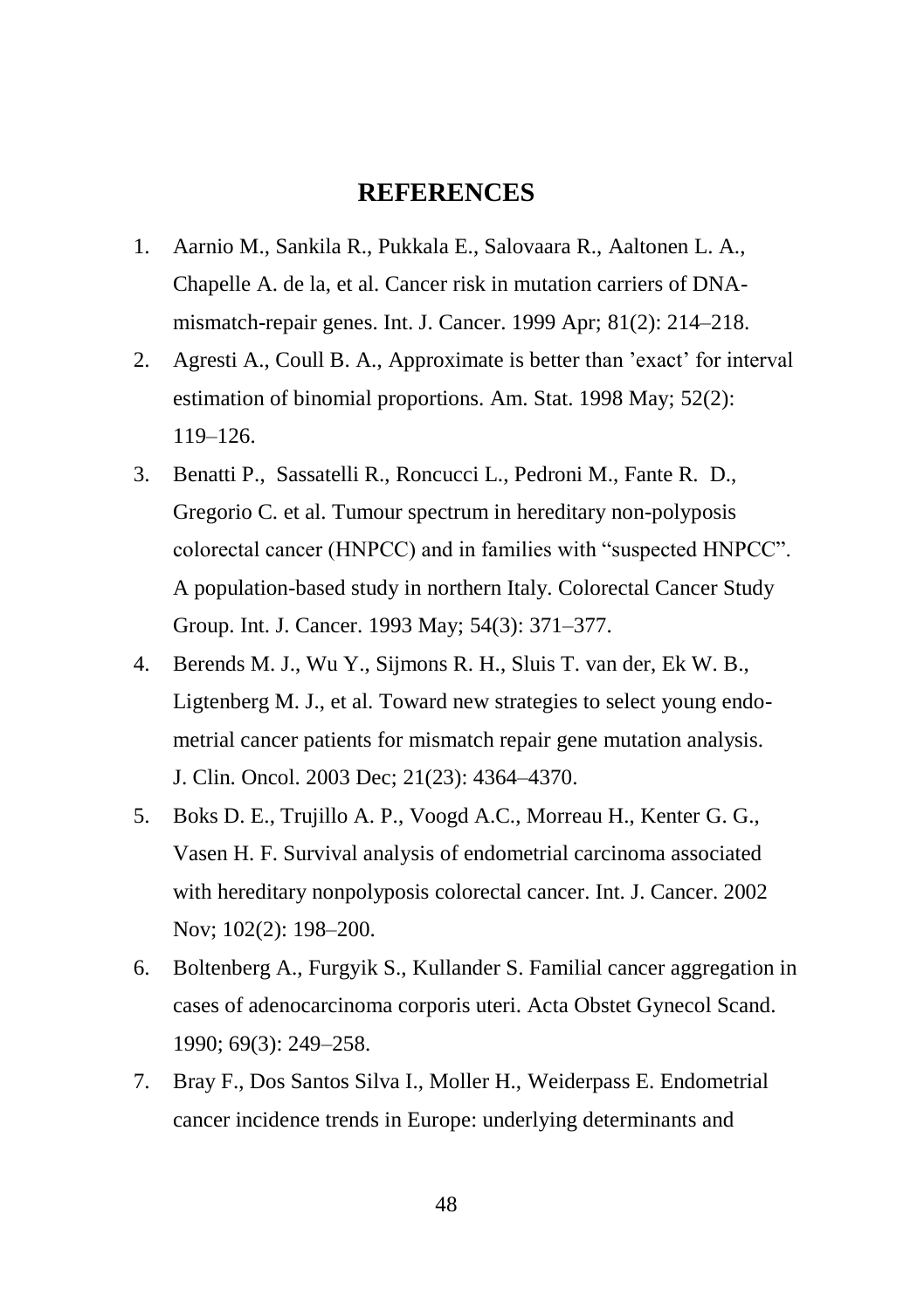prospects for prevention. Cancer Epidemiol. Biomarkers Prev. 2005 May; 14(5): 1132–1142.

- 8. Cancer Research UK. Uterine (womb) cancer statistics. 2014. Available:<http://info.cancerresearchuk.org/cancerstats/types/uterus/>
- 9. Chiang J. W. Uterine Cancer Treatment & Management. 2011. Available:<http://www.mdguidelines.com/cancer-uterine>
- 10. Delahanty R. J., Xiang Y. B., Spurdle A., Beeghly-Fadiel A., Long J., Thompson D., et al. Polymorphisms in inflammation pathway genes and endometrial cancer risk. Cancer Epidemiol. Biomarkers Prev. 2013 Feb; 22(2): 216–223.
- 11. Di Cristofano A., Ellenson L. H. Endometrial carcinoma. Annu Rev Pathol. 2007; 2: 57–85.
- 12. Doll A., Abal M., Rigau M., Monge M., Gonzalez M., Demajo S., et al. Novel molecular profiles of endometrial cancer-new light through old windows. J. Steroid Biochem. Mol. Biol. 2008 Feb; 108(3-5): 221–229.
- 13. Dove-Edwin I., Boks D., Goff S., Kenter G. G., Carpenter R., Vasen H. F., et al. The outcome of endometrial carcinoma surveillance by ultrasound scan in women at risk of hereditary nonpolyposis colorectal carcinoma and familial colorectal carcinoma. Cancer. 2002 Mar; 94(6): 1708–1712.
- 14. Dunlop M. G., Farrington S. M., Carothers A. D., Wyllie A. H., Sharp L., Burn J., et al. Cancer risk associated with germline DNA mismatch repair gene mutations. Hum. Mol. Genet. 1997 Jan; 6(1): 105–110.
- 15. Garg K., Soslow R. A. Lynch syndrome (hereditary non-polyposis colorectal cancer) and endometrial carcinoma. J. Clin. Pathol. 2009 Aug; 62(8): 679–684.
- 16. Goodfellow P. J., Buttin B. M., Herzog T. J., Rader J. S., Gibb R. K., Swisher E., et al. Prevalence of defective DNA mismatch repair and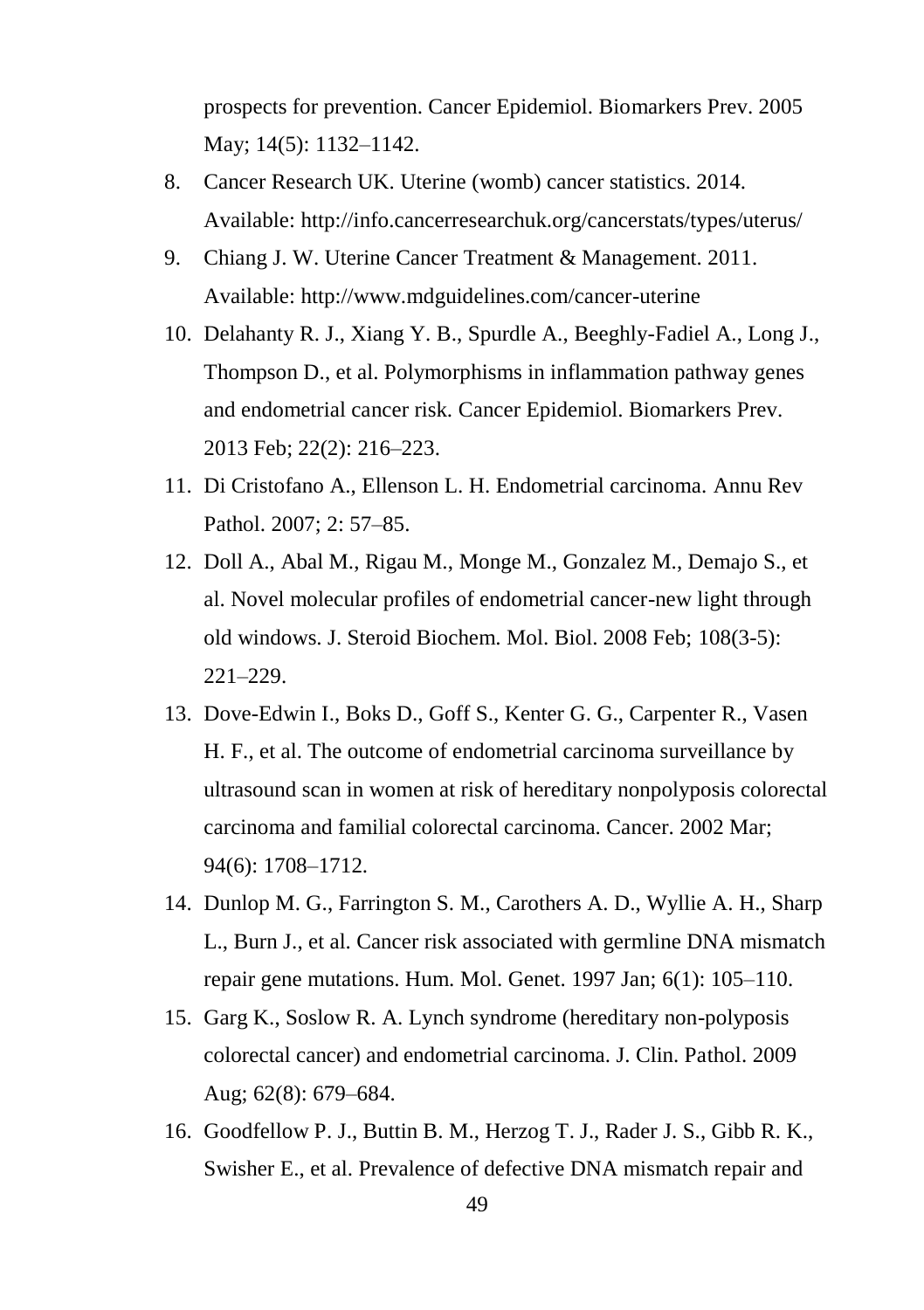MSH6 mutation in an unselected series of endometrial cancers. Proc. Natl. Acad. Sci. U.S.A. 2003 May; 100(10): 5908–5913.

- 17. Gruber S. B., Thompson W. D. A population-based study of endometrial cancer and familial risk in younger women. Cancer and Steroid Hormone Study Group. Cancer Epidemiol. Biomarkers Prev. 1996 Jun; 5(6): 411–417.
- 18. Hakala T., Mecklin J. P., Forss M., Jarvinen H., Lehtovirta P. Endometrial carcinoma in the cancer family syndrome. Cancer. 1991 Oct; 68(7): 1656–1659.
- 19. Hampel H., Frankel W., Panescu J., Lockman J., Sotamaa K., Fix D., et al. Screening for Lynch syndrome (hereditary nonpolyposis colorectal cancer) among endometrial cancer patients. Cancer Res. 2006 Aug; 66(15): 7810–7817.
- 20. Hendriks Y. M., Wagner A., Morreau H., Menko F., Stormorken A., Quehenberger F., et al. Cancer risk in hereditary nonpolyposis colorectal cancer due to MSH6 mutations: impact on counseling and surveillance. Gastroenterology. 2004 Jul; 127(1): 17–25.
- 21. Hsu S. M., Raine L., Fanger H. Use of avidin-biotin-peroxidase complex (ABC) in immunoperoxidase techniques: a comparison between ABC and unlabeled antibody (PAP) procedures. J. Histochem. Cytochem. 1981 Apr; 29(4): 577–580.
- 22. International Agency for Research on Cancer. GLOBOCAN 2008. 2010. Available: http://globocan.iarc.fr/
- 23. Kee F., Collins B. J. How prevalent is cancer family syndrome? Gut. 1991 May; 32(5): 509–512.
- 24. Kiernan J. A. Histological and histochemical methods: theory and practice. 3rd ed. Oxford: Butterworth-Heinemann; 1999. p. 405–410.
- 25. Kolodner R. D., Hall N.R., Lipford J., Kane M. F., Morrison P. T., Finan P. J., et al. Structure of the human MLH1 locus and analysis of a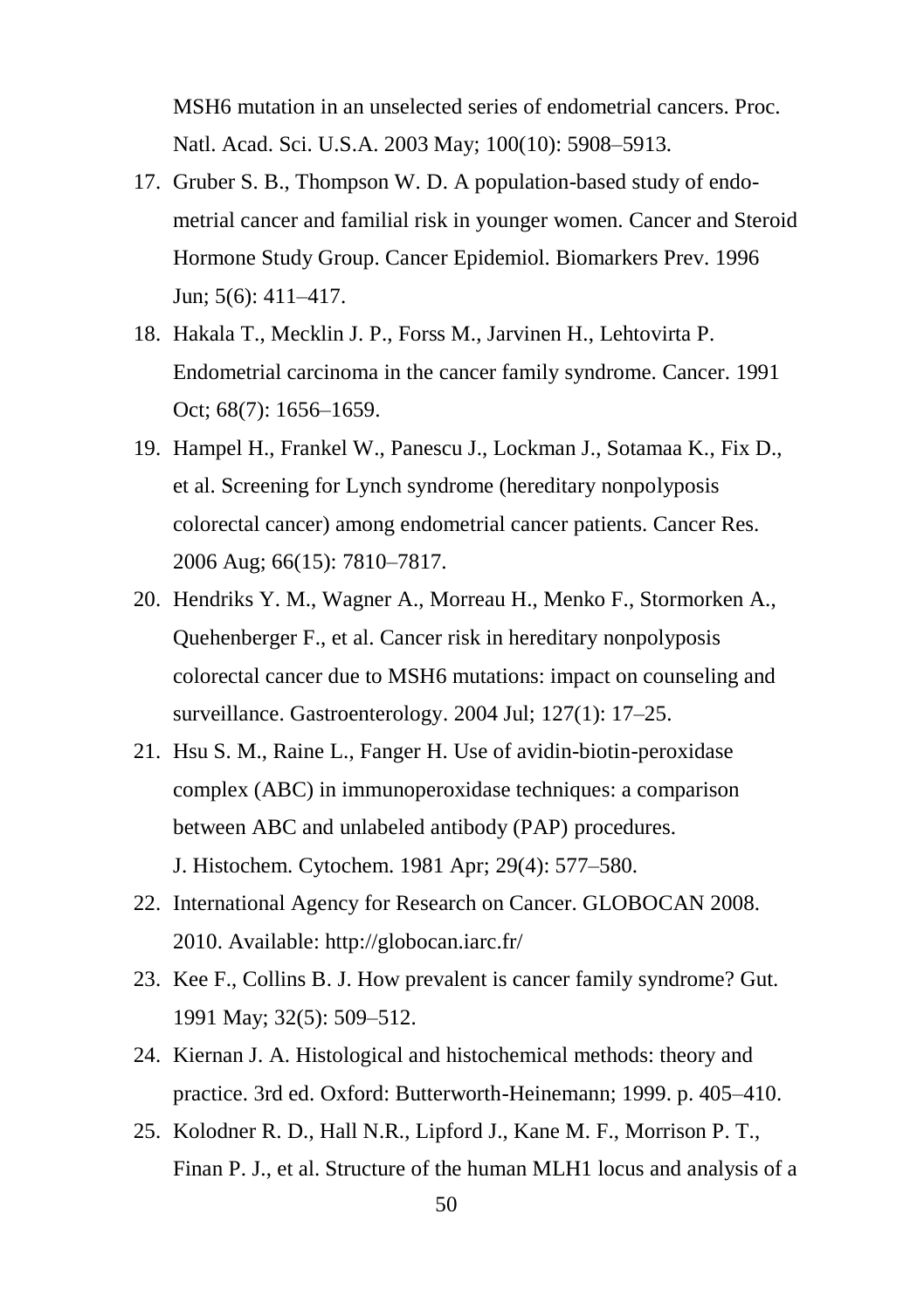large hereditary nonpolyposis colorectal carcinoma kindred for mlh1 mutations. Cancer Res. 1995 Jan; 55(2): 242–248.

- 26. Kolodner R. D., Hall N.R., Lipford J. Kane M. F., Rao M. R., Morrison P., et al. Structure of the human MSH2 locus and analysis of two Muir-Torre kindreds for msh2 mutations. Genomics. 1994 Dec; 24(3): 516–526.
- 27. Kolodner R. D., Marsischky G. T. Eukaryotic DNA mismatch repair. Curr. Opin. Genet. Dev. 1999 Feb; 9(1): 89–96.
- 28. Kwon J. S., Scott J. L., Gilks C. B., Daniels M. S., Sun C. C., Lu K. H. Testing women with endometrial cancer to detect Lynch syndrome. J. Clin. Oncol. 2011 Jun; 29(16): 2247–2252.
- 29. Latvijas Slimību profilakses un kontroles centrs. Statistikas dati par 2011. gadu. 2012. Available: http://www.spkc.gov.lv/veselibasaprupes-statistika/
- 30. Latvijas Veselības ekonomikas centrs. Statistikas dati par 2009. gadu. 2010. Available: http://www.spkc.gov.lv/veselibas-aprupes-statistika/
- 31. Latvijas Vēža slimnieku reģistrs. 2008.
- 32. Long J., Zheng W., Xiang Y. B., Lose F., Thompson D., Tomlinson I., et al. Genome-wide association study identifies a possible susceptibility locus for endometrial cancer. Cancer Epidemiol. Biomarkers Prev. 2012 Jun; 21(6): 980–987.
- 33. Lu K. H., Dinh M., Kohlmann W., Watson P., Green J., Syngal S., et al. Gynecologic cancer as a "sentinel cancer" for women with hereditary nonpolyposis colorectal cancer syndrome. Obstet Gynecol. 2005 Mar; 105(3): 569–574.
- 34. Lurie G., Gaudet M. M., Spurdle A. B., Carney M. E., Wilkens L. R., Yang H. P., et al. The obesity-associated polymorphisms FTO rs9939609 and MC4R rs17782313 and endometrial cancer risk in non-Hispanic white women. PLoS ONE. 2011; 6(2): e16756.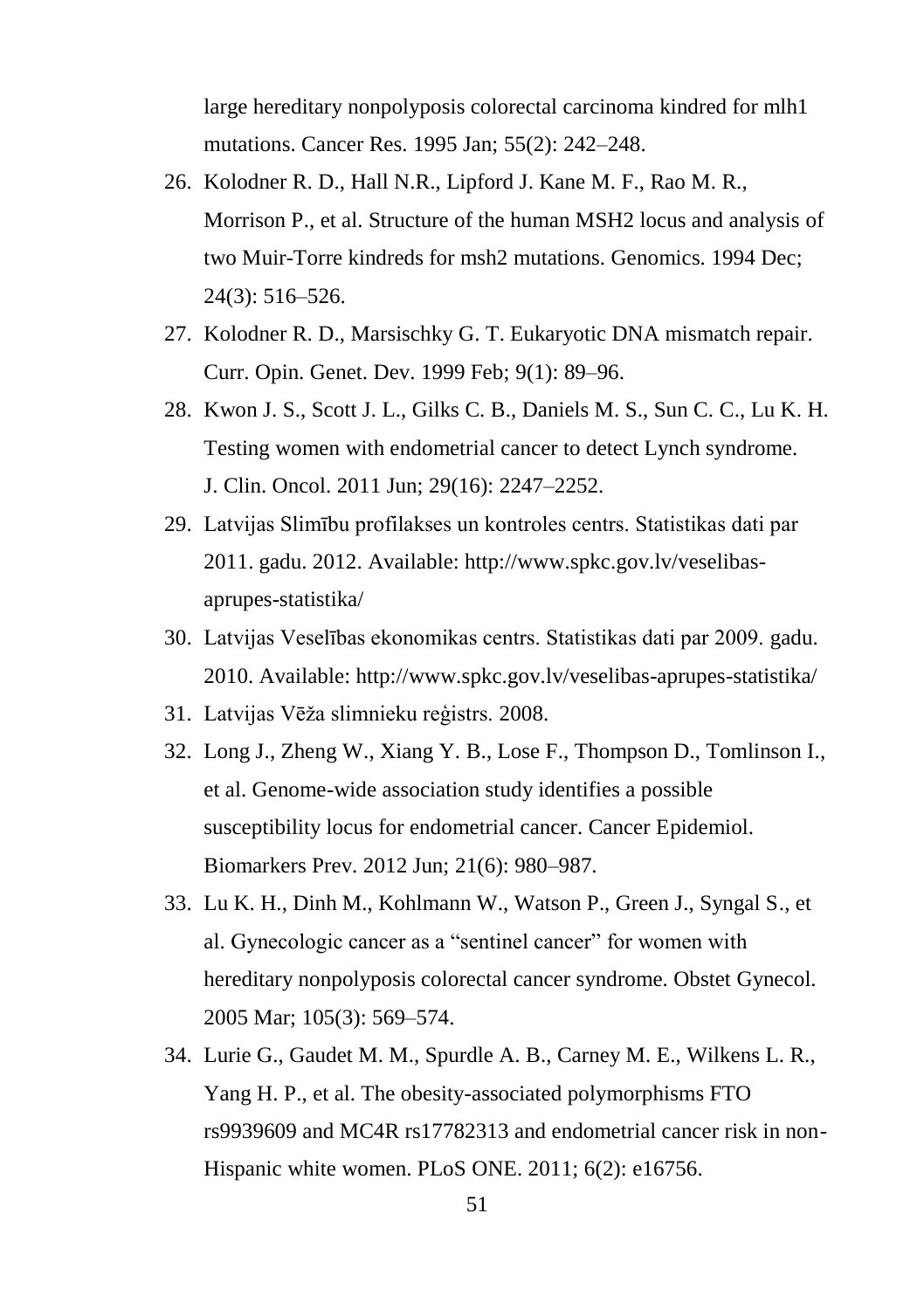- 35. Lynch H.T., Krush A. J., Larsen A. L., Magnuson C. W. Endometrial carcinoma: multiple primary malignancies, constitutional factors, and heredity. Am. J. Med. Sci. 1966 Oct; 252(4): 381–390.
- 36. Lynch H. T., Lynch J., Conway T., Watson P., Coleman R. L. Familial aggregation of carcinoma of the endometrium. Am. J. Obstet. Gynecol. 1994 Jul; 171(1): 24–27.
- 37. Marx J. New colon cancer gene discovered. Science. 1993 May; 260(5109): 751–752.
- 38. Matias-Guiu X., Catasus L., Bussaglia E., Lagarda H., Garcia A., Pons C., et al. Molecular pathology of endometrial hyperplasia and carcinoma. Hum. Pathol. 2001 Jun; 32(6): 569–577.
- 39. Mecklin J. P. Frequency of hereditary colorectal carcinoma. Gastroenterology. 1987 Nov; 93(5): 1021–1025.
- 40. Mecklin J. P., Jarvinen H. J. Tumor spectrum in cancer family syndrome (hereditary nonpolyposis colorectal cancer). Cancer. 1991 Sep; 68(5): 1109–1112.
- 41. Ollikainen M., Abdel-Rahman W. M., Moisio A. L., Lindroos A., Kariola R., Jarvela I., et al. Molecular analysis of familial endometrial carcinoma: a manifestation of hereditary nonpolyposis colorectal cancer or a separate syndrome? J. Clin. Oncol. 2005 Jul; 23(21): 4609–4616.
- 42. Parc Y. R., Halling K. C., Burgart L. J., McDonnell S. K., Schaid D. J., Thibodeau S. N., et al. Microsatellite instability and hMLH1/hMSH2 expression in young endometrial carcinoma patients: associations with family history and histopathology. Int. J. Cancer. 2000 Apr; 86(1): 60–66.
- 43. Prat J., Gallardo A., Cuatrecasas M., Catasus L. Endometrial carcinoma: pathology and genetics. Pathology. 2007 Feb; 39(1): 72–87.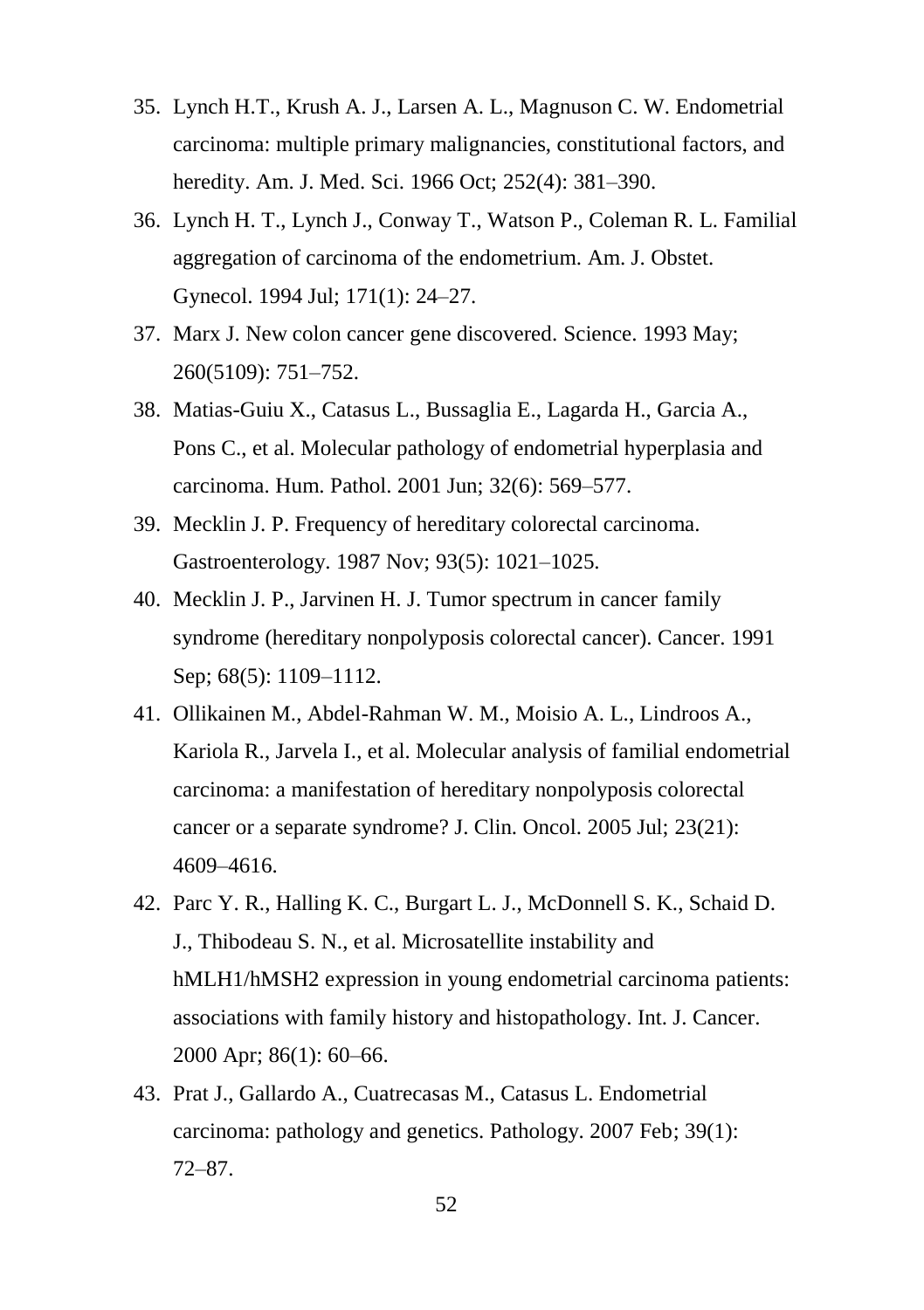- 44. Quehenberger F., Vasen H. F., Houwelingen H. C. van. Risk of colorectal and endometrial cancer for carriers of mutations of the hMLH1 and hMSH2 gene: correction for ascertainment. J. Med. Genet. 2005 Jun; 42(6): 491–496.
- 45. Renkonen-Sinisalo L., Butzow R., Leminen A., Lehtovirta P., Mecklin J. P., Jarvinen H. J. Surveillance for endometrial cancer in hereditary nonpolyposis colorectal cancer syndrome. Int. J. Cancer. 2007 Feb; 120(4): 821–824.
- 46. Rijcken F. E., Mourits M. J., Kleibeuker J. H., Hollema H., Zee A. G. van der. Gynecologic screening in hereditary nonpolyposis colorectal cancer. Gynecol. Oncol. 2003 Oct; 91(1): 74–80.
- 47. Sandles L. G., Shulman L. P., Elias S., Photopulos G. J., Smiley L. M., Posten W. M., et al. Endometrial adenocarcinoma: genetic analysis suggesting heritable site-specific uterine cancer. Gynecol. Oncol. 1992 Nov; 47(2): 167–171.
- 48. Schmeler K. M., Lynch H. T., Chen L. M., Munsell M. F., Soliman P. T., Clark M. B., et al. Prophylactic surgery to reduce the risk of gynecologic cancers in the Lynch syndrome. N. Engl. J. Med. 2006 Jan; 354(3): 261–269.
- 49. Spurdle A. B., Thompson D. J., Ahmed S., Ferguson K., Healey C. S., O'Mara T., et al. Genome-wide association study identifies a common variant associated with risk of endometrial cancer. Nat. Genet. 2011 May; 43(5): 451–454.
- 50. Suomi R., Hakala-Ala-Pietila T., Leminen A., Mecklin J. P., Lehtovirta P. Hereditary aspects of endometrial adenocarcinoma. Int. J. Cancer. 1995 Jul; 62(2): 132–137.
- 51. Vasen H. F., Watson P., Mecklin J. P., Jass J. R., Green J. S., Nomizu T., et al. The epidemiology of endometrial cancer in hereditary